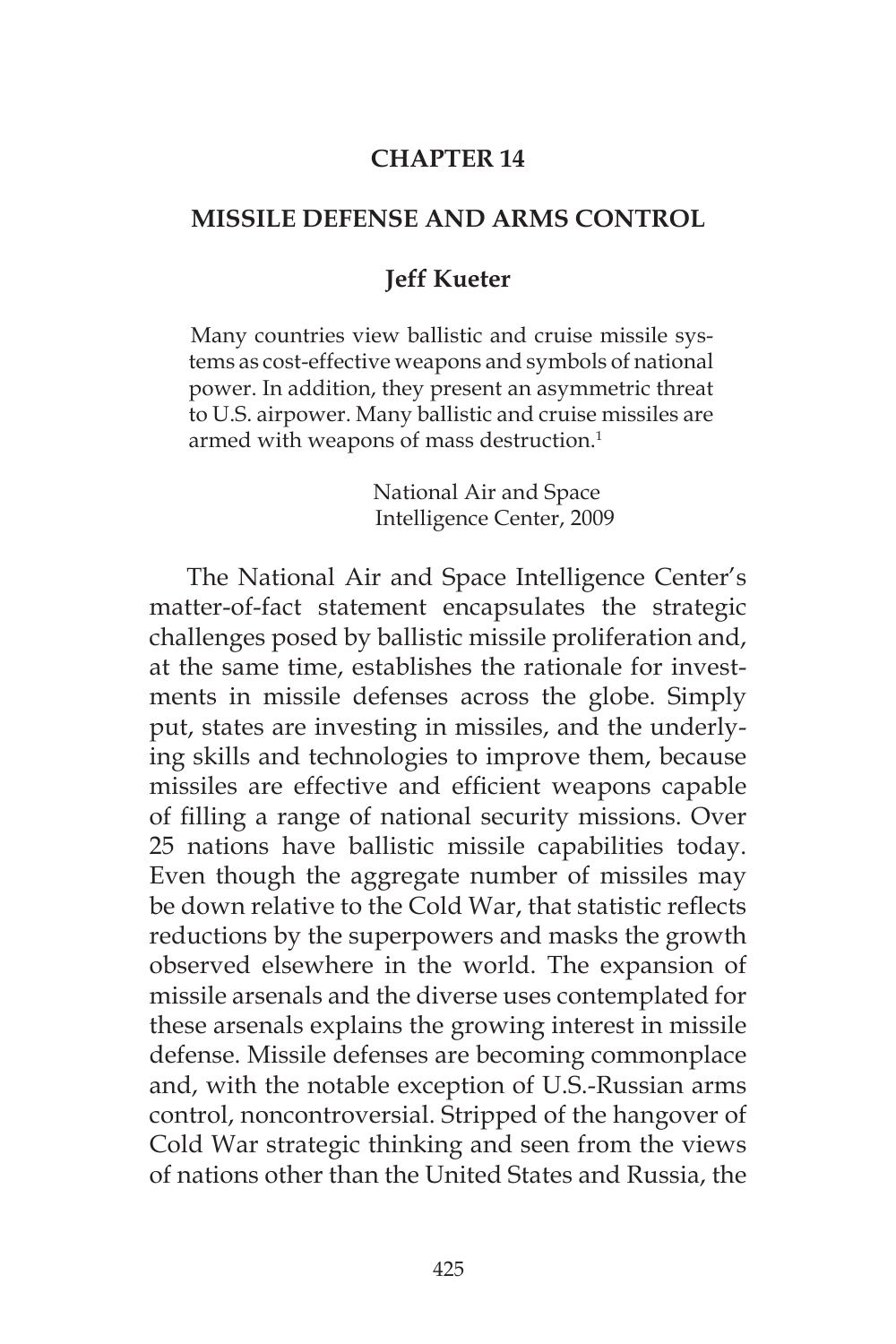choice to erect defenses against ballistic missile threats is a logical and rational one.

Nowhere is this transformation better seen than in Asia. As ballistic missile arsenals grow in size and increase in sophistication, nations throughout Asia are investing in the development of defenses to counter those threats. Ballistic missile defense (BMD) programs run from Japan and South Korea in the north through Taiwan, south to Australia, then west to India into the Gulf States, including Israel; and ending in Turkey. Also included are Russia and China.

These developments are not speculative. They involve investment in real systems and deployment of real operational capability. As these systems are purchased or indigenously developed and subsequently deployed, they have challenged, and will continue to challenge, prevailing conceptions of the contributions of missile defense regional and international security. Cold War thinking concluded that missile defenses would destabilize the strategic nuclear balance. Such concerns seem less prevalent today. The United States and Russia still consider these issues in their bilateral discussions, but they do not appear as relevant in other contexts. The diversification of missions contemplated for ballistic missiles and their spread appears to have changed the logic for defense.

Perhaps the most intriguing question posed by these developments is why. Are these nations truly concerned about the threats posed by ballistic missiles? Are they being "encouraged" to purchase these capabilities by the United States? Does the United States see the extension of defensive capabilities as supporting its own interests? How will the extension of missile defenses affect and, in turn, effect changes in, the nuclear weapons landscape?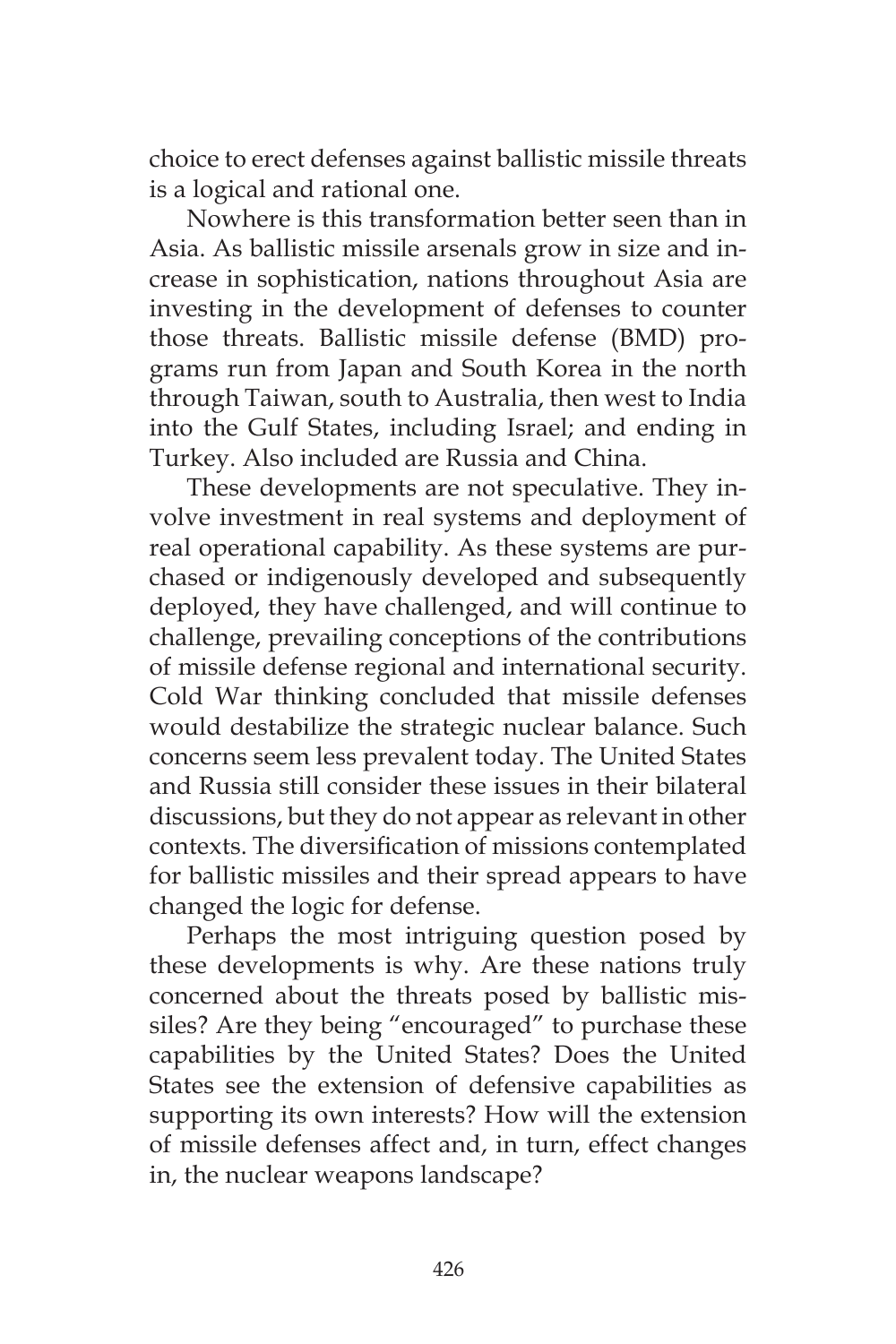The available evidence suggests that all of these factors play a role in the growing investment in BMDs. Interest in defense is driven fundamentally by concerns about the dramatic increase in the size of regional missile arsenals and the proliferation of ballistic missile technology. States throughout Asia and around the world face neighbors, rivals, and adversaries with ever growing and ever more sophisticated missile arsenals. That trend shows no signs of abating. Further, the proliferation of missile technology is decoupling from the proliferation of weapons of mass destruction (WMDs). Traditionally, ballistic missiles were the preferred delivery systems for nuclear, chemical, or biological warheads and, consequently, nations pursuing WMDs would also pursue more advanced missile systems. This remains true, but the availability of increasingly powerful conventional munitions and more accurate missiles allows missile arsenals to serve the more traditional airpower roles of long-range, precision strikes. Shorter-range missiles with conventional munitions also play important battlefield roles in certain areas of the world.

The United States has clear interests in the expansion of missile defenses into Asia (and elsewhere). As the principal supplier of missile defense systems and components, it has apparent economic advantages from such expansion. More deeply, the expansion of U.S.-built defenses enables integration of those systems with U.S. capabilities, thereby expanding the coverage and capability of the U.S. sensor and interceptor network. Finally, beyond that practical consideration, missile defenses offer vehicles for strengthening bilateral or alliance ties and may be the foundation for new defensive security guarantees by the United **States**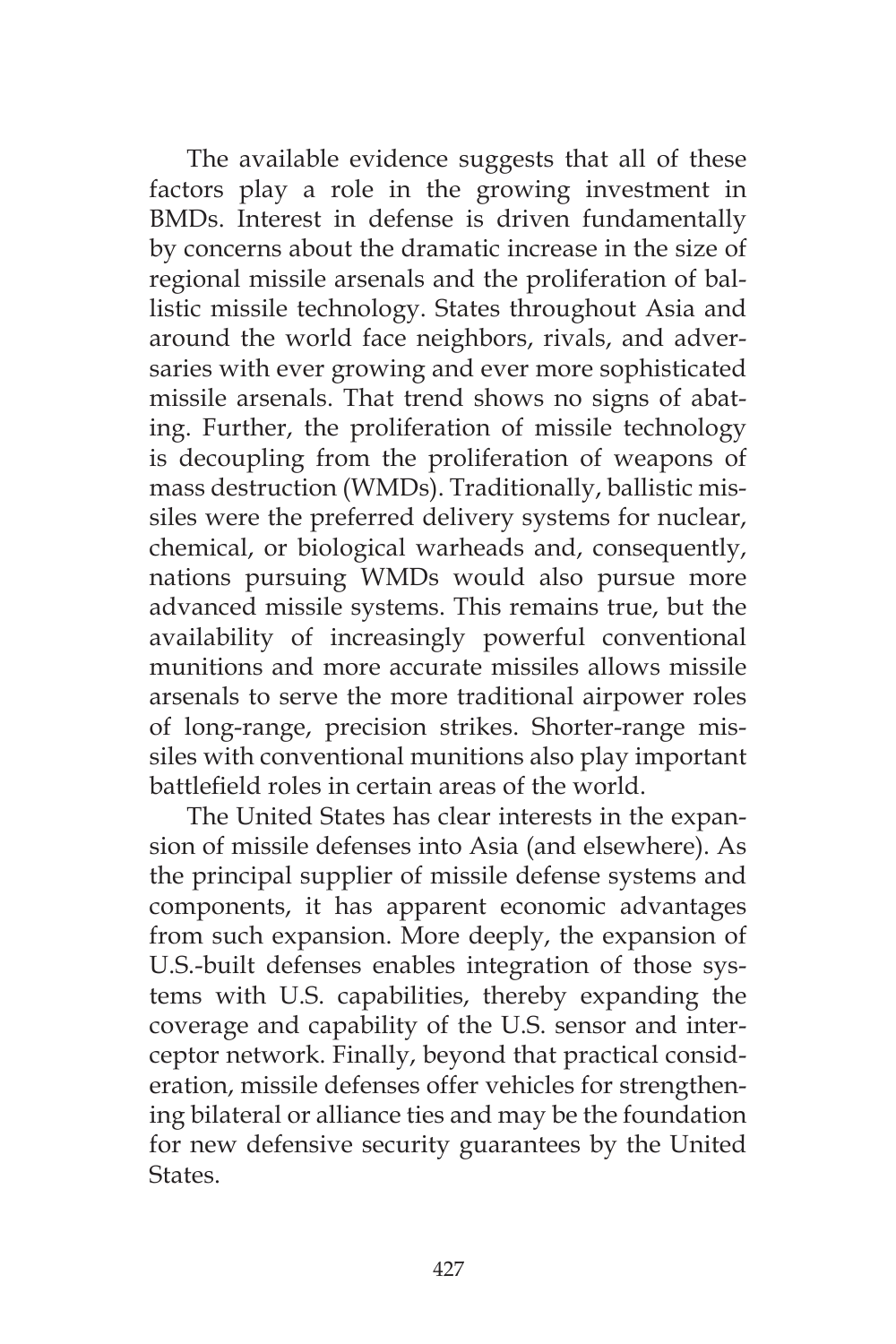This chapter explores how BMDs bolster defensive security guarantees and advance U.S. regional and global security interests. At the same time, the motives, as well as plans, for investment in missile defense by leading nations will be discussed. A brief review of the ballistic missile threat precedes that discussion.

### **EVOLUTION OF BALLISTIC MISSILE ARSENALS**

Missile arsenals are expanding in size, in the number of countries possessing them, and technical sophistication. The Barack Obama administration's 2010 *Ballistic Missile Defense Review* (BMDR) adds authority to these observations, noting that:

The ballistic missile threat is increasing both quantitatively and qualitatively, and is likely to continue to do so over the next decade. Current global trends indicate that ballistic missile systems are becoming more flexible, mobile, reliable, survivable, and accurate, while also increasing in range.<sup>2</sup>

Accentuated by the spread of technology, further maturation of indigenous capabilities, and the deepening of experiential knowledge that comes with the design, construction, and testing of ballistic missile systems, the ballistic missile is a fixture of modern arsenals and will remain so for years to come.

Driving this trend is the simple utility of the missile. Defense analysts have occasionally described ballistic missiles as the "poor man's air force."3 This description implies that those unable or unwilling to invest the large and sustained amounts of funding necessary to field modern conventional forces can still attain military might with ballistic missiles at much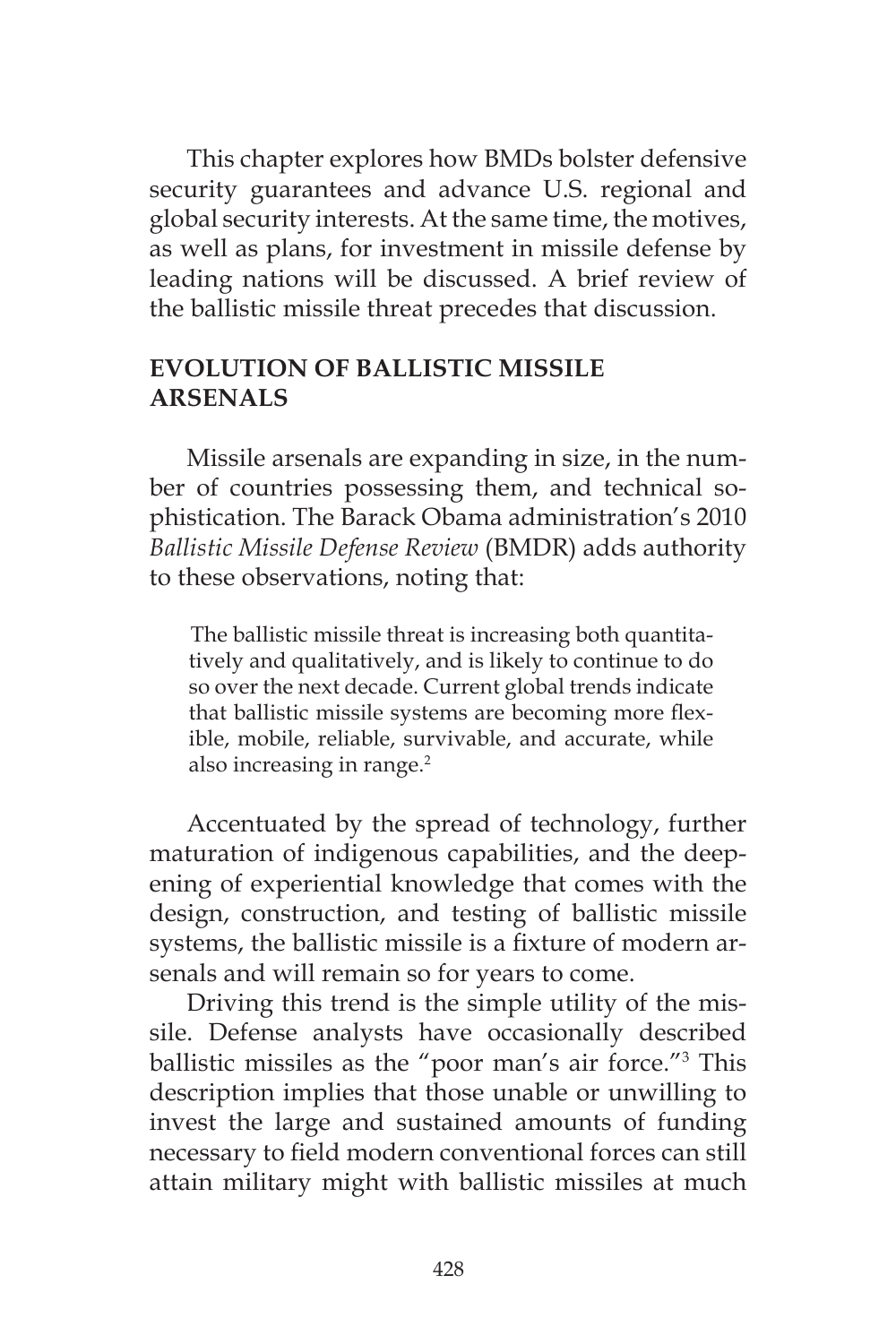less relative cost. A ballistic missile arsenal (particularly one composed of sophisticated missiles of varied range capabilities) offers the potential to coerce, threaten, or blackmail adversaries.4 Of course, many states also acquire ballistic missiles for deterrence and dissuasion purposes. The National Air and Space Intelligence Center aptly describes the many uses of ballistic missiles today:

Missiles are attractive to many nations because they can be used effectively with a formidable air defense system, where an attack with manned aircraft would be impractical or too costly. In addition, missiles can be used as a deterrent or an instrument of coercion. Missiles also have the advantage of fewer maintenance, training, and logistic requirements than manned aircraft. Even limited use of these weapons could be devastating, because missiles can be armed with chemical, biological or nuclear warheads.<sup>5</sup>

China offers an illustration of a highly diversified missile program. China invests in all classes of missiles. Its intercontinental ballistic missile (ICBM) program can reach targets in Asia, Europe, and parts of North America. China's medium-range and anti-ship missile programs serve modest nuclear and robust conventional missiles. China is known to be testing its ballistic missiles against "airfield targets" at the 2nd Artillery missile range in the Gobi Desert. Concrete pads, aircraft, and hangers seen from Google Earth show the impacts of being hit with conventionally armed submunitions. Estimates suggest an intermediate-range ballistic missile (IRBM) can be packed with 990 1-pound (lb) submunitions. Coordinated, multimissile attacks could hold U.S. airbases in Asia at risk and could inflict massive damage on them and their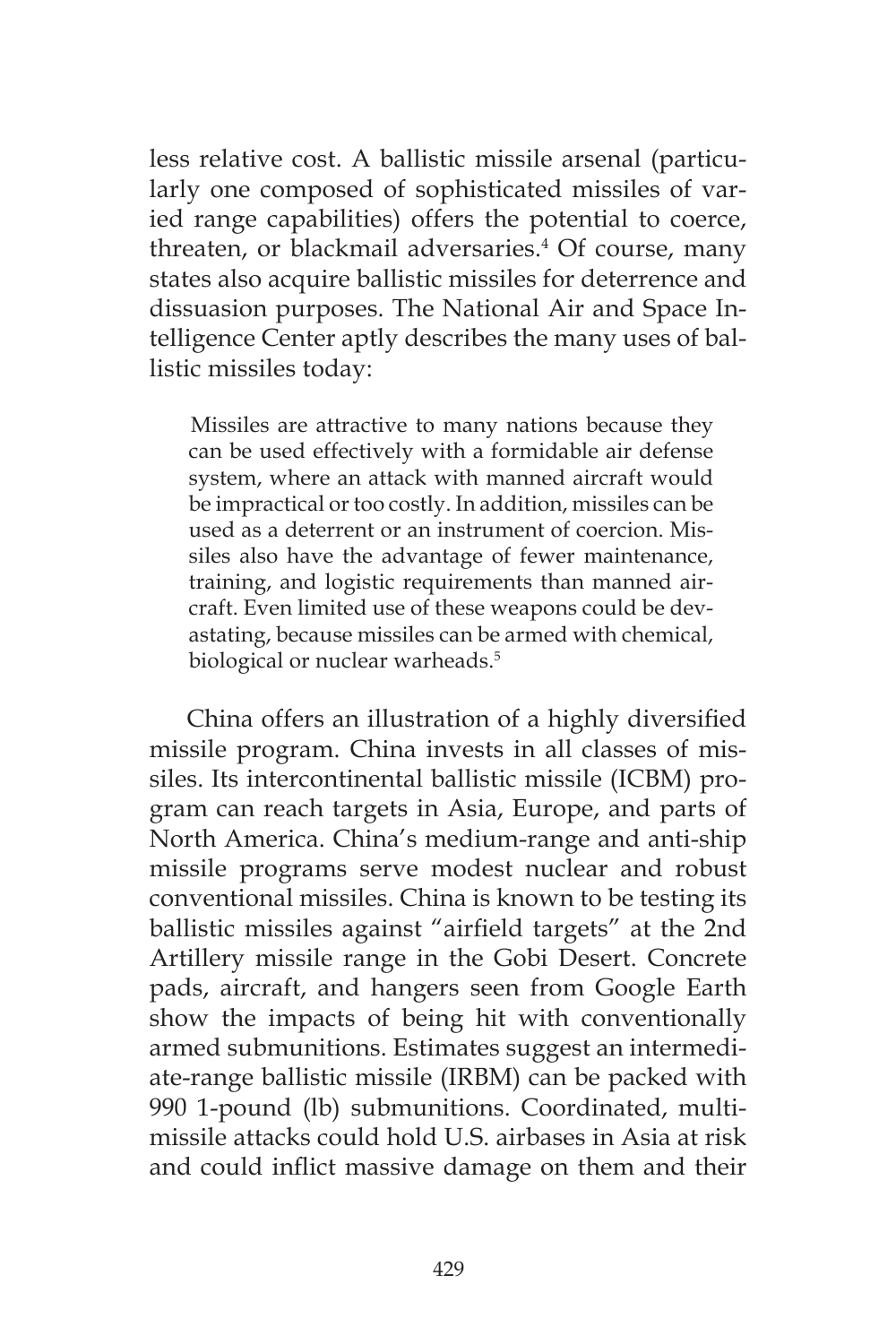resident aircraft if an actual missile strike were to occur.

States with active development programs have conducted "several hundred launches of ballistic missiles over the past decade."6 The BMDR notes that some states are increasingly acquiring and testing "advanced liquid-propellant systems and even solidpropellant systems," while also improving range and accuracy and incorporating "more aggressive denial and deception practices"<sup>7</sup> to ensure survivability against pre-launch attack. Modern ballistic missiles, like China's CSS-5, are accurate to 50 meters of the target and travel more than 1,100 nautical miles. North Korea's IRBM may have a range of more than 2,000 miles. Intercontinental threats are not as apparent today and reside mainly in Russia and China, but North Korea's Taepodong-2 may have a range in excess of 3,000 miles once deployed.

These advantages offer clear incentives for the acquisition of missiles and the investment in the infrastructure to manufacture them indigenously. Proliferation presents more than concerns about the number of countries acquiring weapons. The weapons being acquired are increasing in quality, sophistication, and range. Those qualitative features compound the deterrence and defensive challenge. The BMDR elaborates:

Globally, the intelligence community continues to see a progression in development from short-to-medium- and in some cases intermediate-range missiles. Development programs reflect increasing ambition in improving payload, range, precision, and operational performance.8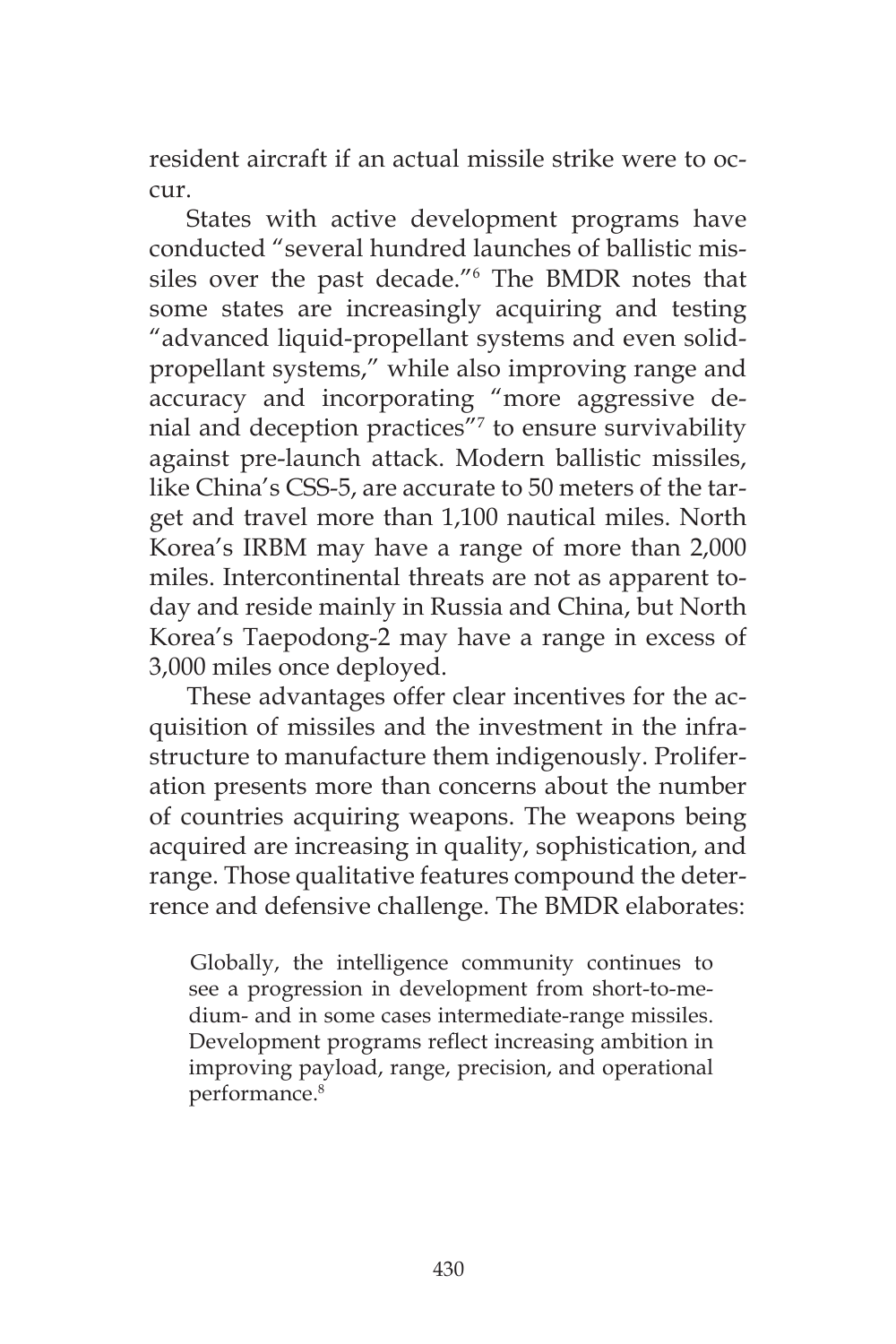No strategy for addressing the threats posed by ballistic missiles is complete if it does not anticipate the evolutionary improvement of missile arsenals in the years to come.

The states most actively pursuing ballistic missile systems also rank as the most likely proliferators of the technology and knowledge needed to develop and mature indigenous missile capabilities elsewhere. The Missile Defense Agency (MDA) cites China's sale of solid-propellant technologies to Pakistan as a critical enabler of Pakistan's Shaheen II medium-range and Abdali short-range missiles.<sup>9</sup> Iran and North Korea are known to regularly exchange technologies and personnel to further advance each others' missile, and perhaps WMD, programs.

Complicating efforts to control the spread of critical technologies is their dual-use nature.10 Not only do some technologies have nondefense industrial uses; others also contribute to legitimate space exploration aspirations. Consequently, specialty metals or sophisticated manufacturing tools may be exported for perfectly reasonable ends, only to be repurposed or reverse-engineered for resale.

Expanding proliferation networks further heighten the attractiveness of such weapons. Leveraging these relationships allows states and nonstate actors to forgo the considerable expense of indigenous development and production—which once constituted a severe handicap for poor and technologically primitive countries—and acquire sophisticated capabilities quickly. Now, even WMDs and their associated technology increasingly are available for purchase. $11$ As the AQ Khan network demonstrated, nonstate actors are engaging in illicit transfers. While transfers of WMD and missile capabilities to terrorist organiza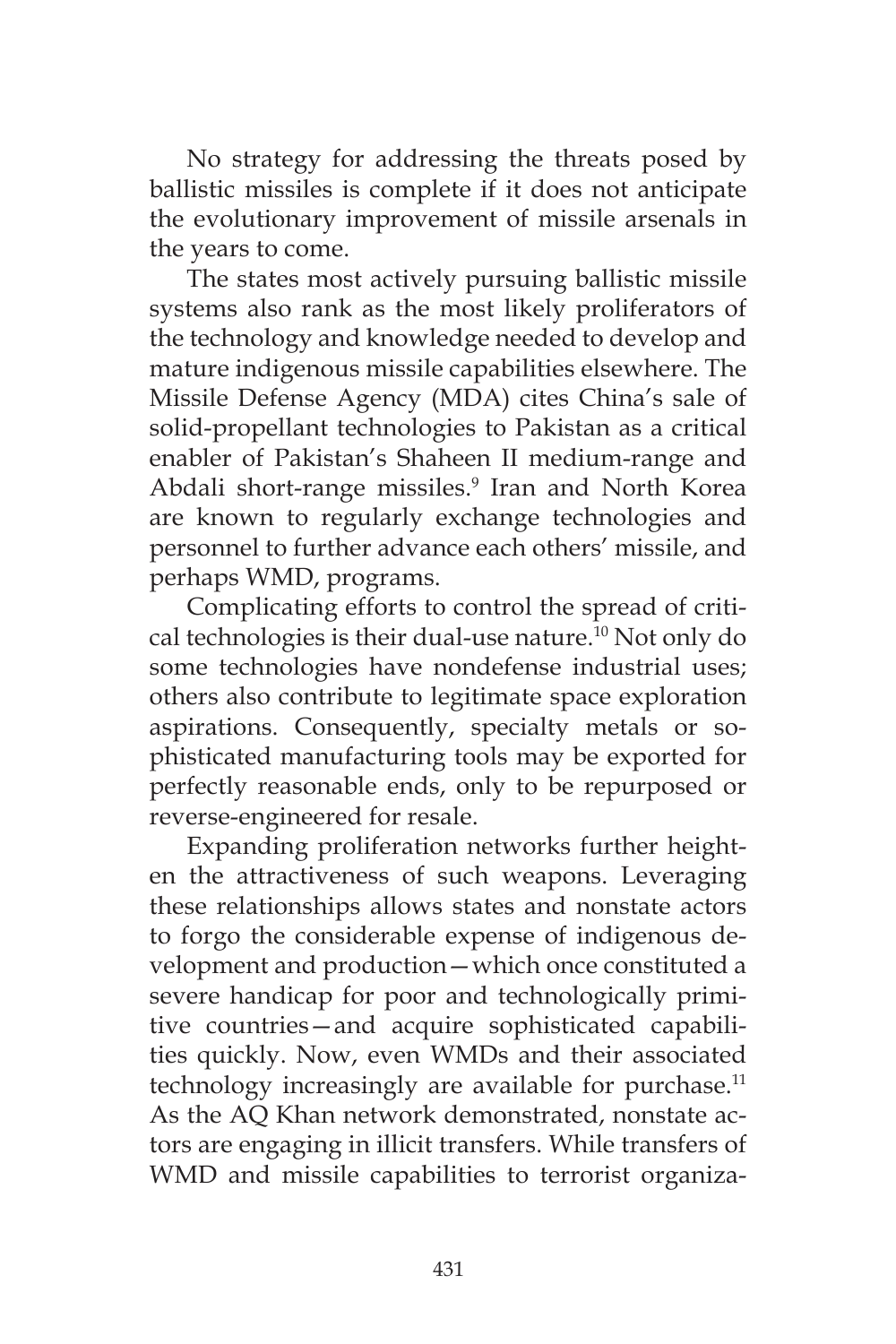tions do not appear to have happened yet, the Department of Defense (DoD) believes there is "potential for a substantial increase in the transfer of advanced capabilities" from states with mature missile and WMD programs to less capable entities. 12 Australia's Ministry of Defense echoes DoD's pessimism, arguing:

The number of states with a "break out" capability to rapidly produce WMD will also probably increase [over the next 20 to 30 years] with the proliferation of dual use infrastructure.13

The spread of more advanced missiles does not threaten only the United States. Other nations are becoming more sensitive to the security challenges presented by missile programs. Japanese defense officials are speaking out about the risks posed by North Korea's pursuit of nuclear weapons and the missiles to deliver them. In the wake of a North Korean nuclear test in the spring of 2009, Japanese officials pressed the international community to adopt a more aggressive stand against North Korea. The nuclear test "constitutes a grave threat to the security not only of Northeast Asia but of the entire international community when taken together with the enhancement of its ballistic missile capability," the Japanese Defense Minister said.14 Japan's representative to the United Nations (UN) called North Korea's actions "a grave threat to the national security of Japan.  $\ldots$  ."<sup>15</sup> Editorializing about a reported North Korean missile test, the *Daily Yomiuri* called for Japan's Self-Defense Forces "to try to intercept the missile to minimize possible damage," should it errantly come toward Japan.<sup>16</sup>

The ballistic missile threat extends beyond North Korea. States throughout the Middle East are acquir-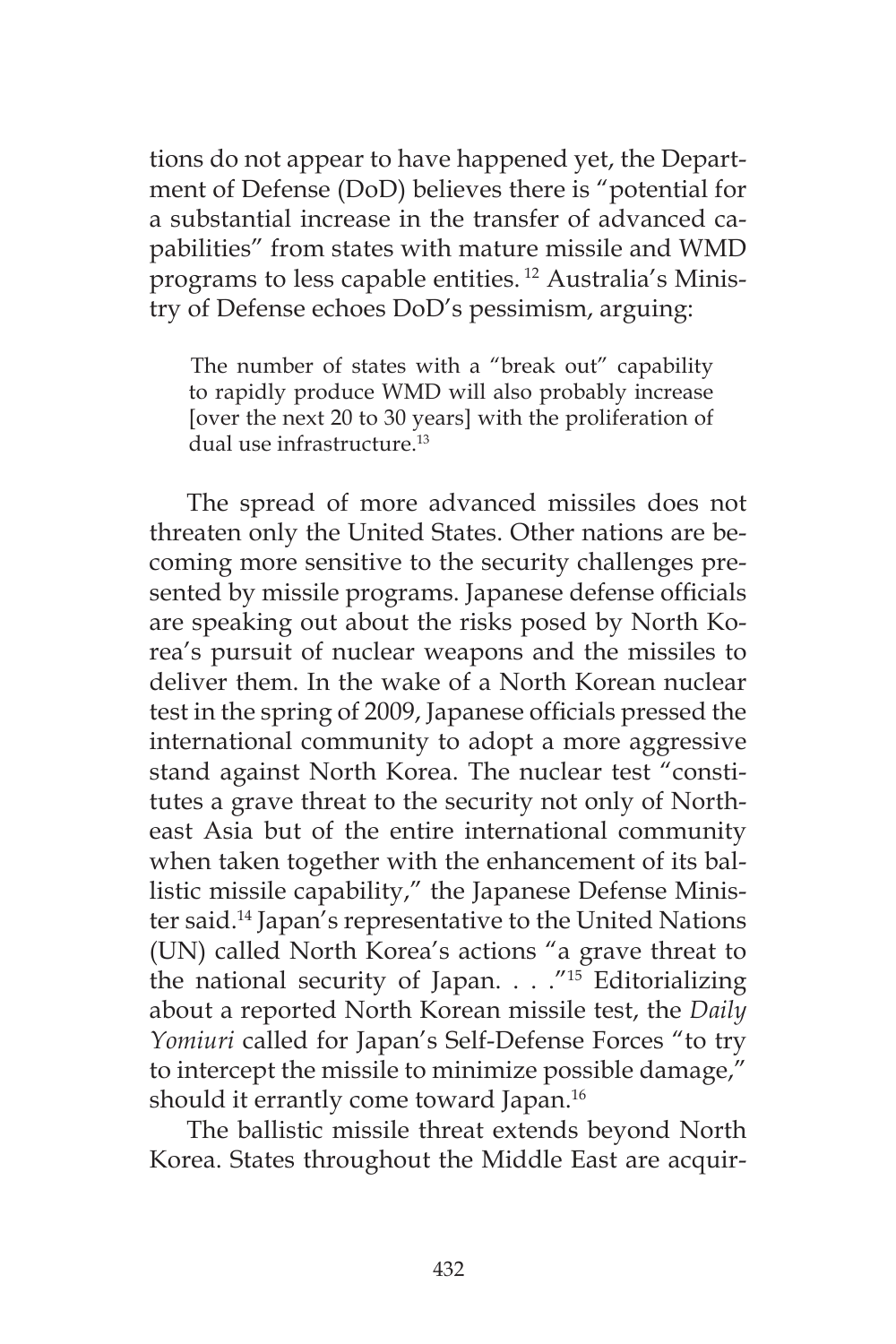ing short-range, SCUD or SCUD-derived missiles. Iran's aspirations run higher, and are reflected in their fielded capabilities and in their stated intentions for the continued development of those capabilities. In South Asia, missile proliferation is the latest installment of the Indian-Pakistan rivalry. In North Pacific Asia, North Korea's increasingly sophisticated missile programs, coupled with its role as profligate exporter of technology and know-how, make it both a source of regional instability and a breeder of instability elsewhere. The Australian Ministry of Defence notes that:

Threats posed by ballistic missiles and their proliferation, particularly by states of concern such as North Korea, constitute a potential strategic challenge to Australia . . . and other threats to regional security and stability.<sup>17</sup>

Absent from Figure 14-1, used by the MDA to show the current state of foreign ballistic missile programs, are the arsenals of Russia and China, which remain among the world's largest and most sophisticated. Both figure prominently in regional security calculations.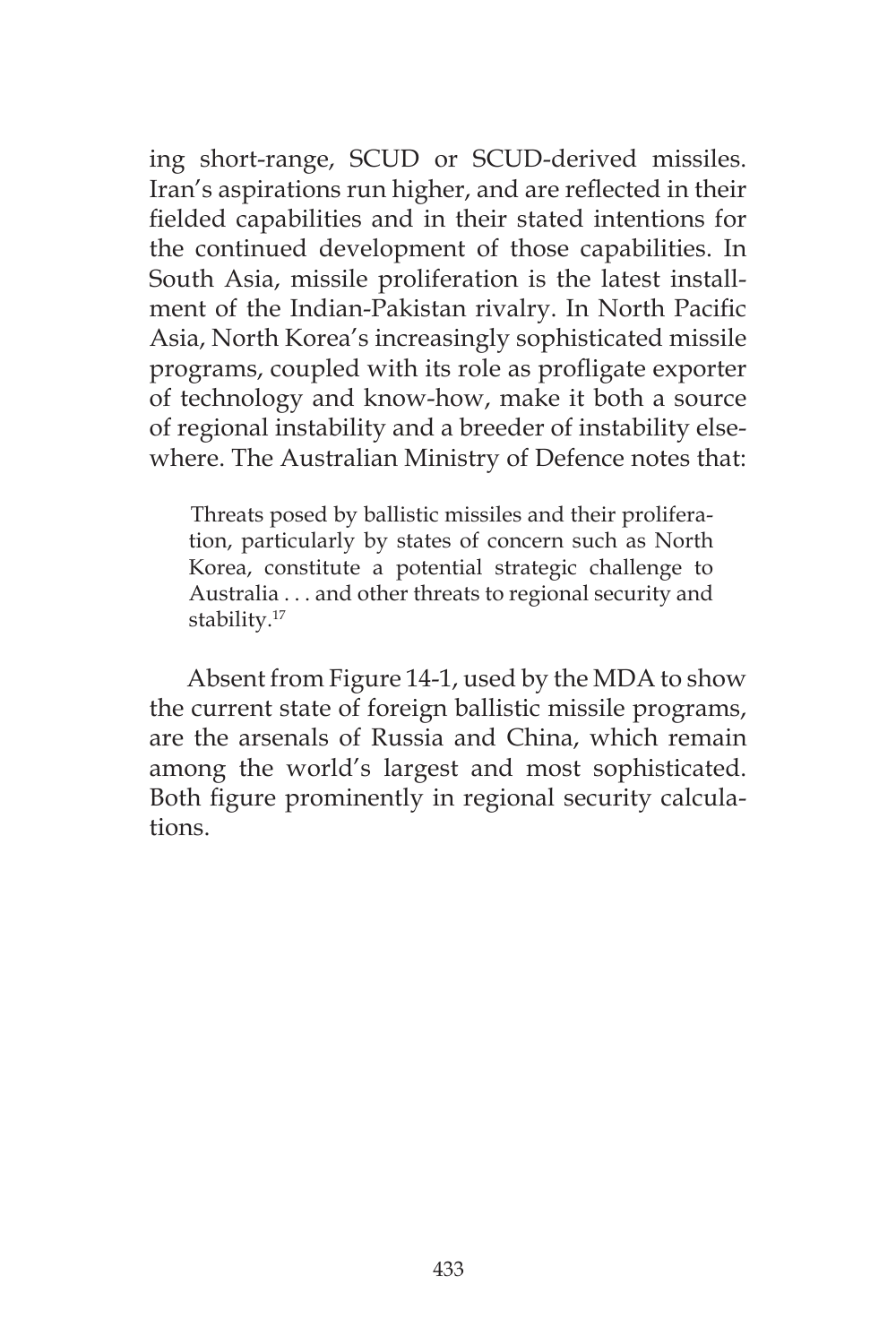

# **Figure 14-1. Foreign Ballistic Missile Programs, 2009.**

A brief summation of leading missile arsenals follows. Several themes become clear in this abbreviated review. The upward trend in the investment of time and resources is obvious. The exchange of materials and knowledge among nations is evident. The pursuit of more capable and sophisticated missiles is a priority. The use of missiles to deliver nuclear or other WMD payloads and conventional missions provides new rationales for defenses.

# **China.**

China has the most active ballistic missile development system in the world.18 The MDA says China is "qualitatively and quantitatively improving its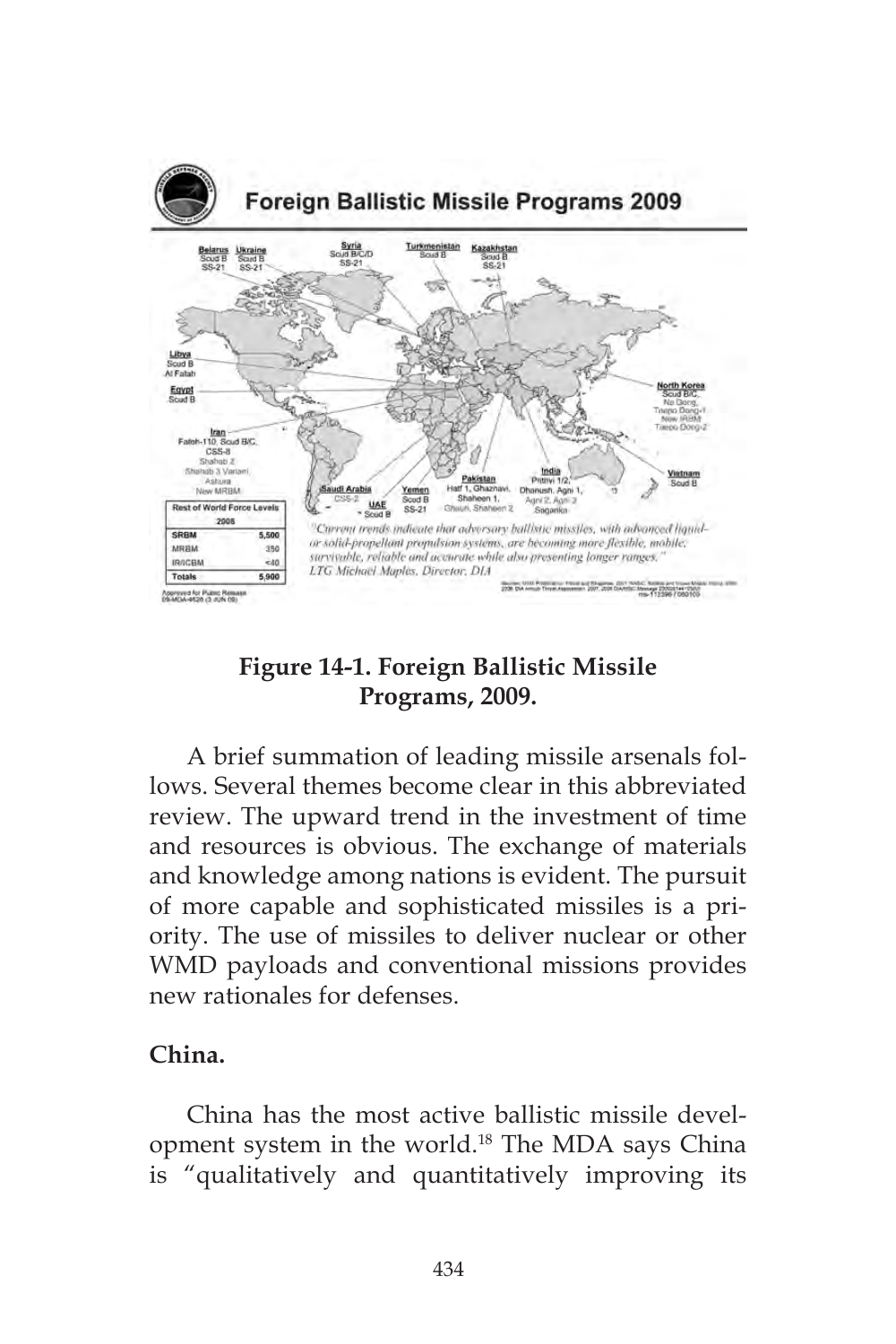strategic forces."19 In terms of ICBMs and strategic submarine-launched ballistic missiles (SLBMs), the DoD's 2009 *Military Power of China* report notes that since 2000, "China has shifted from a largely vulnerable, strategic deterrent based on liquid-fueled ICBMs fired from fixed locations to a more flexible strategic force."20 This change is manifested by two new classes of ICBMs—the DF-31 and DF-31A—both solid-fueled, road mobile, and deployed in 2006 and 2007, respectively.<sup>21</sup> With the eventual addition of the long-range JL-2 SLBM, China's ICBM potential "could more than double in the next 15 years especially if [multiple independently targetable reentry vehicles or MIRVs] are employed."<sup>22</sup> Of particular regional concern must be Beijing's development of medium-range ballistic missile (MRBM) capabilities, especially anti-ship ballistic missiles (ASBMs), which could possibly sink aircraft carriers or deny other warships access to desired areas during a conflict.<sup>23</sup> These ASBMs would significantly complicate U.S. freedom of action on the seas in regions where they are deployed.<sup>24</sup> China's CSS-5 MRBM can strike "targets in the Pacific Theater and most of Asia,"25 while a CSS-5 variant comprises the nascent ASBM capability. The U.S.-China Economic and Security Review Commission supports that conclusion, noting that Chinese air and missile capabilities will give it the capability to strike U.S. bases in Japan and elsewhere in East Asia.

Finally, China is also consistently expanding its short-range ballistic missile (SRBM) arsenal of CSS-7 and CSS-6s opposite Taiwan. Estimates have this arsenal growing by around 100 missiles per year, adding further tensions in the Straits and East Asia region.<sup>26</sup>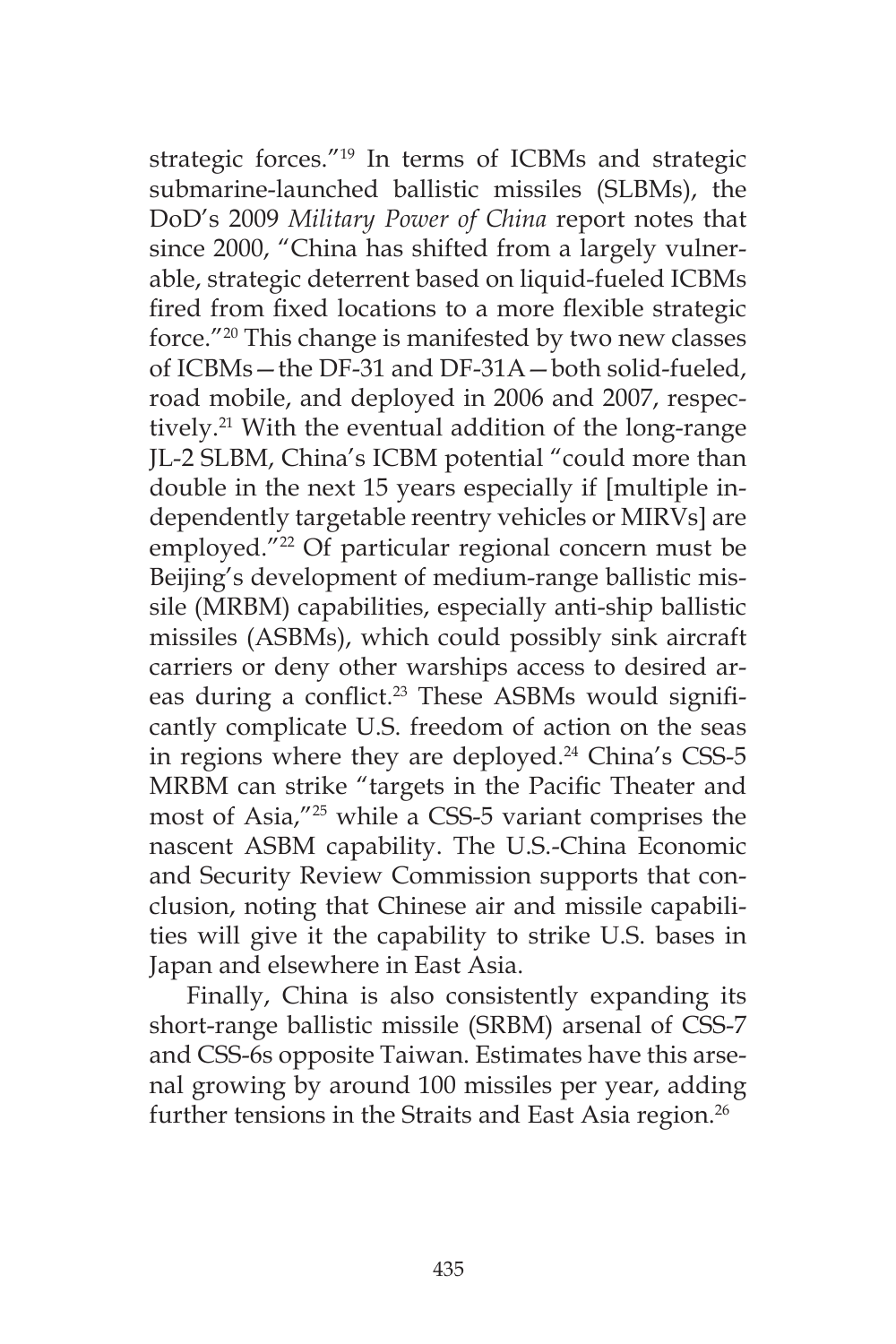### **North Korea.**

North Korea maintains an extensive indigenous missile program and is the quintessential example of a "secondary proliferator." It has received extensive foreign support from China, Russia, and Pakistan on many of its programs, notably the Nodong MRBM and Taepodong-1 (TD-1) IRBM. The North Koreans now act as "the Third World's greatest supplier of missiles, missile components and related technologies."27 North Korea has aided many countries, including Iran and Pakistan, with missile development—not to mention helping Syria construct a nuclear reactor, first exposed in 2007.<sup>28</sup> North Korea is an emerging nuclear power. It has withdrawn from the Nuclear Nonproliferation Treaty (NPT) and restarted its once shuttered nuclear facilities. North Korea followed that test with a 3-4 kiloton underground nuclear explosion in May 2009.<sup>29</sup>

The Taepodong-2 (TD-2) represents North Korea's hope for an ICBM capability. Based partly on the TD-1 IRBM design, the first test in July 2006 ended in failure, breaking apart only about 40 seconds into flight.<sup>30</sup> Pyongyang, however, demonstrated a much improved TD-2 during an April 2009 test.<sup>31</sup> If fully developed, a three-stage TD-2 could "deliver a several-hundred kilogram payload up to 15,000 km, which is sufficient to strike all of North America."32 The TD-1 was first tested in August 1998, a move that caused much consternation in East Asian capitals, particularly Tokyo. The TD-1 is a liquid-fueled, road-mobile missile able to fly at least 2,500 km.

North Korea conducts missile tests on important U.S. holidays such as Independence Day and Memorial Day. It tested six mobile theater missiles on July 4-5, 2006, before once again grabbing the world's at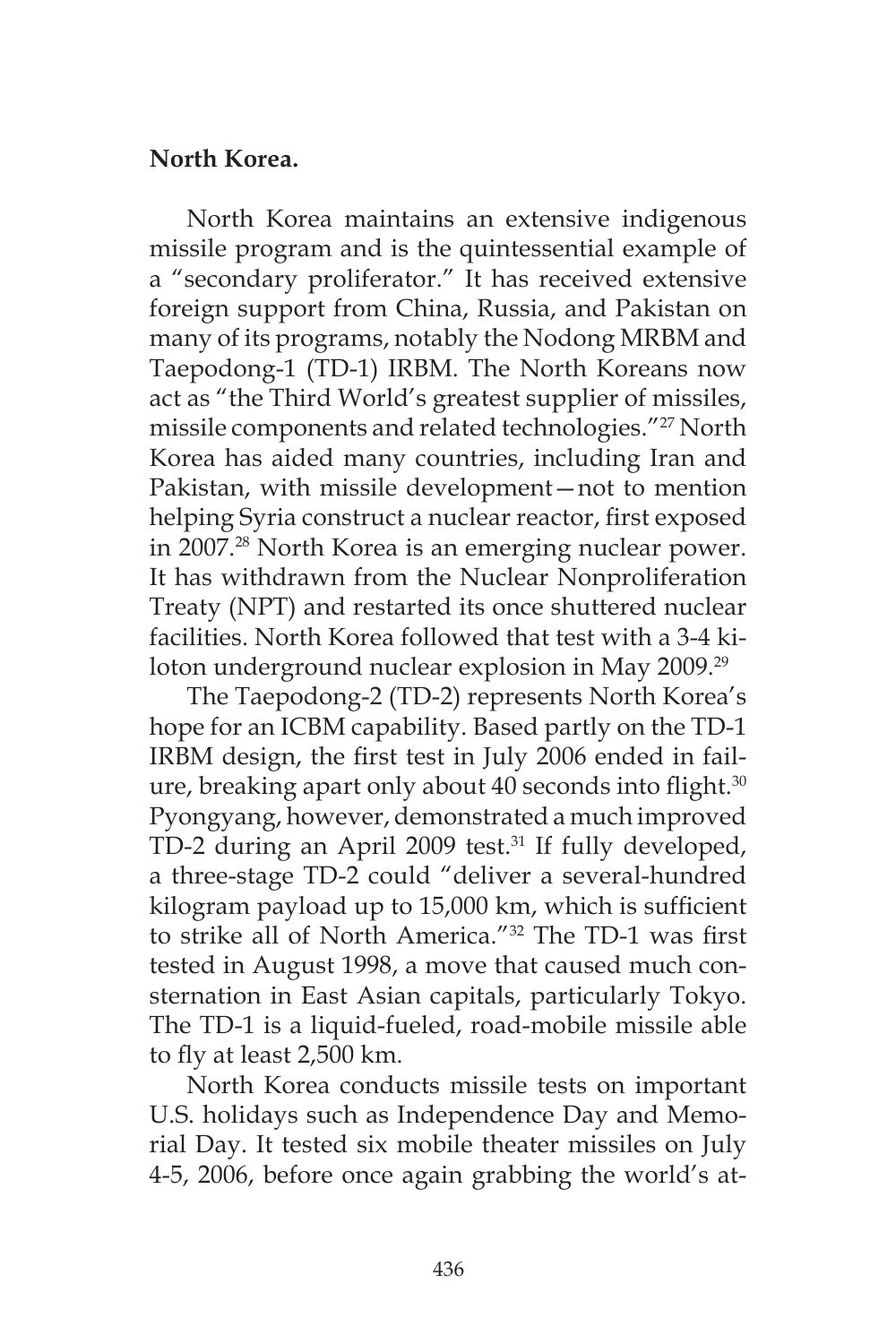tention with a spate of testing beginning on May 25, 2009. North Korea tested seven SRBMs on July 3-4, 2009.

Currently, North Korea deploys at least 200 roadmobile, liquid-fueled Nodong MRBMs and may be developing two new MRBM and IRBMs based on the old Soviet R-27 SLBM.<sup>33</sup> The Nodong has served as the model for Pakistan's Ghuari and Iran's Shahab-III MRBMs. In February 2009, South Korea reported that the Democratic People's Republic of Korea (DPRK) completed its new IRBM with a 3,200-km range potential.34 The Nodong's potential 1,300-km range can strike most of East Asia, including Guam.35 From an SRBM standpoint, North Korea deploys hundreds of road-mobile, liquid-fueled SCUD variants to threaten South Korea. It produces an extended-range version of the Russian SCUD B among its SRBM arsenal.<sup>36</sup>

# **Russia.**

Russia not only possesses an extensive arsenal of missiles but contributes to the proliferation problem by selling missiles, technology, and expertise, both openly and secretly. According to the National Air and Space Intelligence Center, Russia retains the largest strategic missile force in the world—comprising ICBMs and SLBMs—despite mandated arms control reductions and attrition due to aging.<sup>37</sup> Russia's prioritization on modernizing its long-range strategic missiles predated the New START negotiations and does not appear to be impeded by it. New START will impose top-end limits on the size of the Russian and U.S. ICBM and SLBM arsenals, setting a cap of 800 ICBMs, SLBMs, and bombers. Russia's current ICBM arsenal includes a road-mobile version of its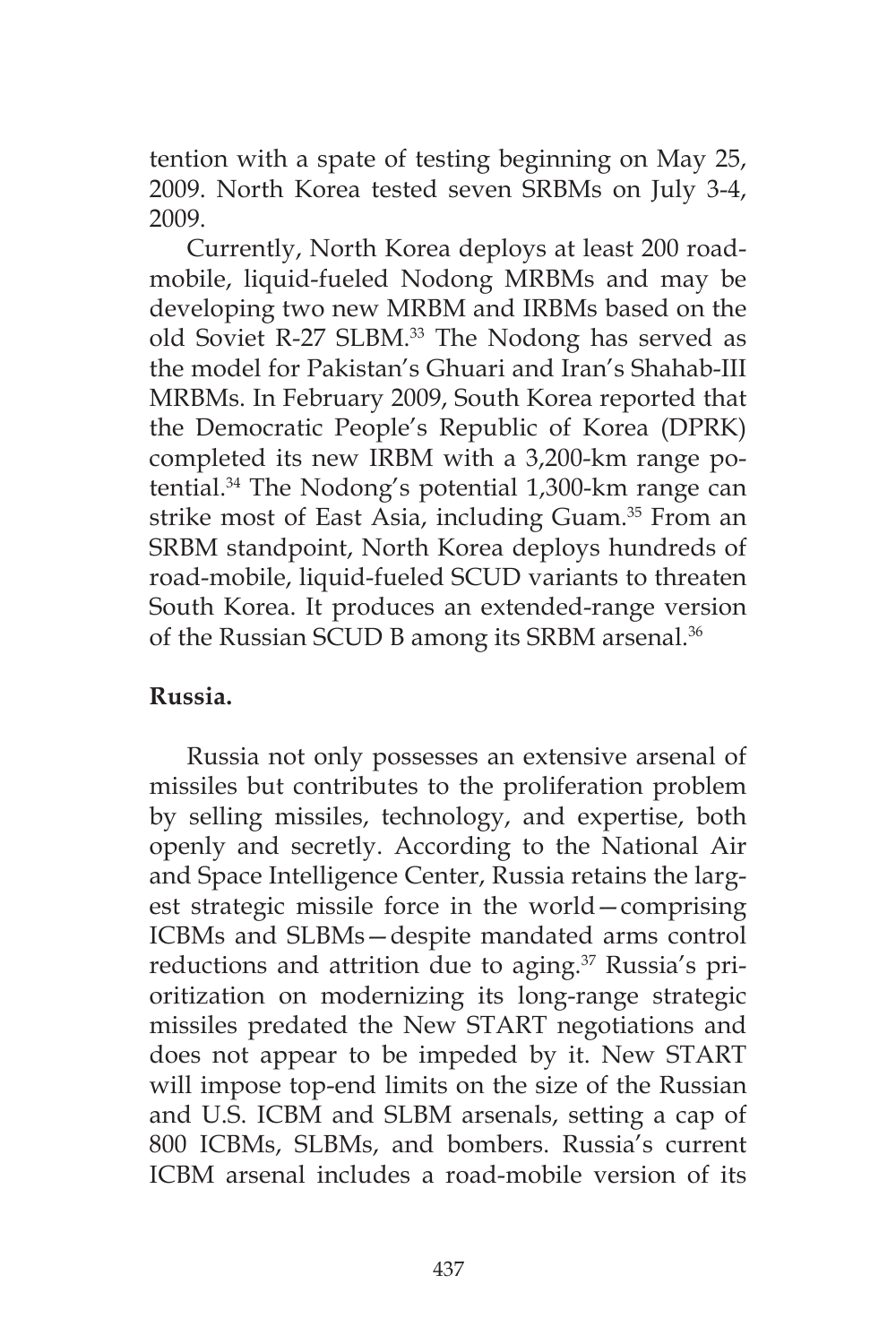standard SS-27 Topol-M silo-based ICBM deployed in 2006, with a MIRVed Topol-M currently under development.38 From an SLBM standpoint, Russia deploys the Sineva, but views the solid-fueled Bulava SLBM as its advanced replacement, due to its potential to carry 10 individually targeted nuclear warheads and travel 5,000 km.39 The Bulava failed during a December 2009 test, but Moscow reiterated its commitment to the program, despite its poor record.<sup>40</sup> Finally, Russia still has a large SRBM arsenal of variants on the SCUD design, accounting for a significant portion of its proliferation activities, including to North Korea. The Russian SCUD-B "has been exported to more countries than any other type of guided ballistic missile."<sup>41</sup>

## **India.**

India is actively developing its missile capabilities, consistently seeking longer ranges to deal bolster deterrence against its two chief peer competitors, Pakistan and China. India's most ambitious project is the three-staged, solid-fueled, road-mobile Agni-V IRBM, with an expected maximum range just shy of ICBM status at 5,000 km.<sup>42</sup> India is developing its predecessor IRBM, the Agni-III. The rail-mobile, nuclear-capable Agni-III has been successfully tested and will probably serve as the nuclear deterrent *vis-à-vis* China until the Agni-V is deployed.<sup>43,44</sup> The Agni-III will allow India to strike as far away as Beijing; the deployed Agni-II MRBM already allows New Delhi to strike all of Pakistan and most of China.<sup>45</sup> While planning to field updated or new SRBMs, India already deploys a variety of SRBMs, including the ship-launched Dhanush and air-launched Prithvi-II.46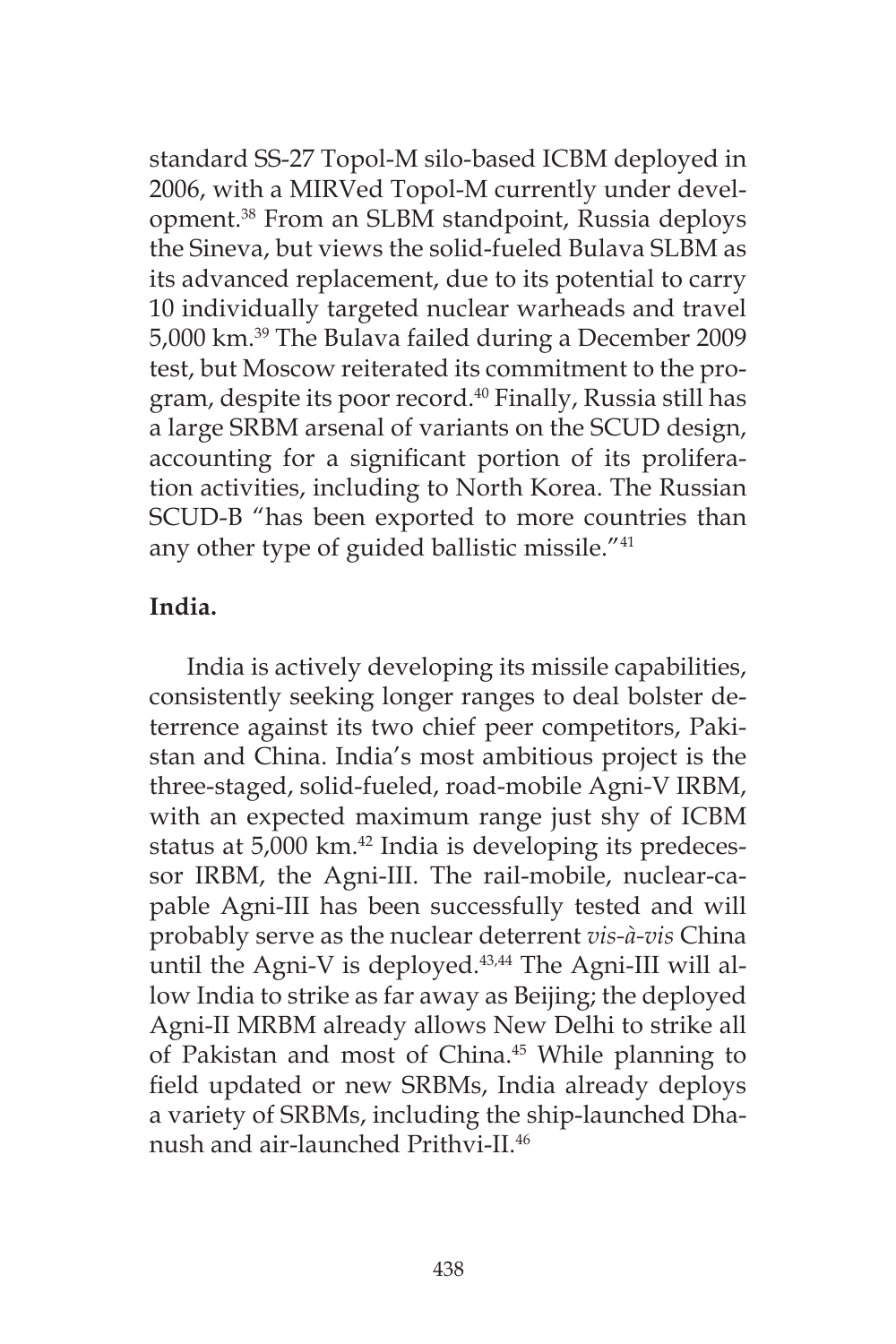### **Pakistan.**

Always trying to match India in military capabilities, Pakistan maintains an active missile development program and deploys a number of systems. Also like India, it will probably consider arming its MRBM/ IRBM missiles with nonconventional warheads. Pakistan has tested the solid-fuel Shaheen-II MRBM six times since 2004, and the U.S. intelligence community expects its deployment soon.<sup>47</sup> The Shaheen-II represents an improvement over the Ghauri-II MRBM, which is liquid-fueled and can fly only two-thirds as far.48 Pakistan also currently deploys around 50 sophisticated, solid-fueled, road-mobile SRBMs, including the Hatf-1, Shaheen-I, and Ghaznavi launchers.<sup>49</sup>

#### **Iran.**

Many believe that along with North Korea, Iran might combine nuclear warheads with long-range ballistic missiles in the coming years. Already possessing the largest ballistic missile inventory in the Middle East, Iran, many believe, would "choose missile delivery as its preferred method of delivering a nuclear weapon" because it is "inherently capable of carrying a nuclear payload."50 Iran is another case demonstrating the perils of proliferation, as it has received past assistance and technology from North Korea, Russia, and China $51$ 

Additionally, Iran's pursuit of space launch capabilities offers legitimate cover for its pursuit of longrange missiles. The linkages between the Safir-II Satellite Launch Vehicle (SLV) and ICBM development are widely acknowledged.<sup>52</sup> The Safir-II first delivered a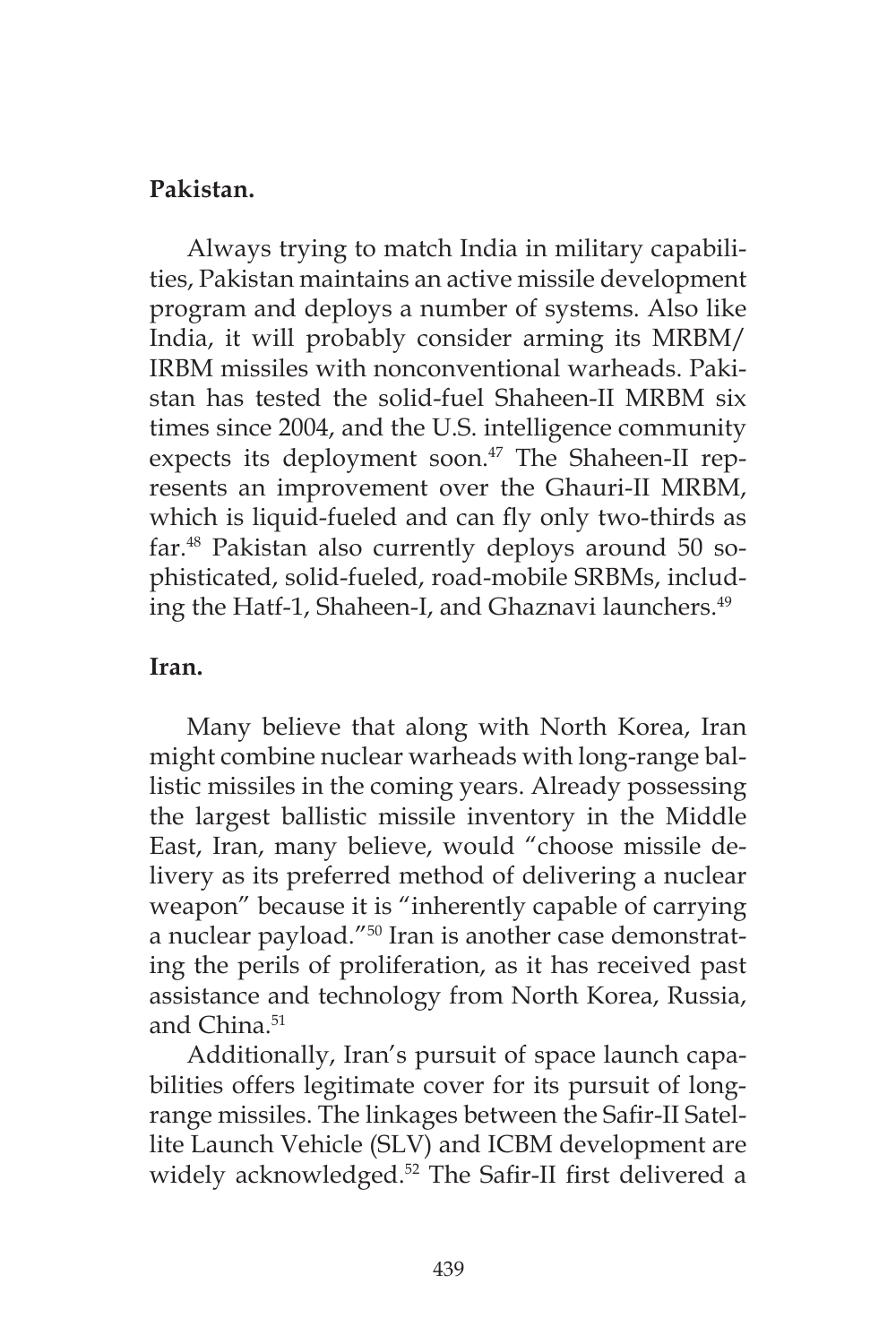satellite into orbit in February 2009 and did so again in February 2010. Recent intelligence estimates suggest that a committed Iran, with access to foreign technology, could begin ICBM testing by as early as 2015.53 In addition to its SLV program, Iran possesses other missiles, all under active development. One of its most advanced missiles, the Shahab-III MRBM, is based on the North Korean No Dong MRBM. The Shahab-III has a range up to 2,000 km, placing parts of southeastern Europe in danger, and Iran might have the ability to mass produce such missiles.<sup>54</sup> The two-stage, solid-fueled Sajjil-2 represents an even more advanced MRBM, with a potential 2,500-km range when fully developed. Iran is also developing its SRBM capabilities, with varying degrees of past or current cooperation with China, North Korea, and Russia. The arsenal includes road-mobile, liquid-fueled SCUD variants and the road-mobile, solid-fueled Fateh-110.<sup>55</sup>

Consideration of Iran's missile program also should take note of its advancing nuclear ambitions. The UN Security Council sanctioned Iran three times for its nuclear program, with the United States managing to push through a fourth set of sanctions in 2010 in response to continued Iranian intransigence. The U.S. Intelligence Community judges that Iran is "technically capable of producing enough highly enriched uranium (HEU) for a weapon in the next few years."56

#### **MISSILE DEFENSE CHARACTERISTICS**

Two basic concepts underscore contemporary approaches to ballistic missile defense—hit-to-kill and layering. Hit-to-kill is a reference to the physical destruction of an attacking ballistic missile. Layering is both a physical and strategic construct in which the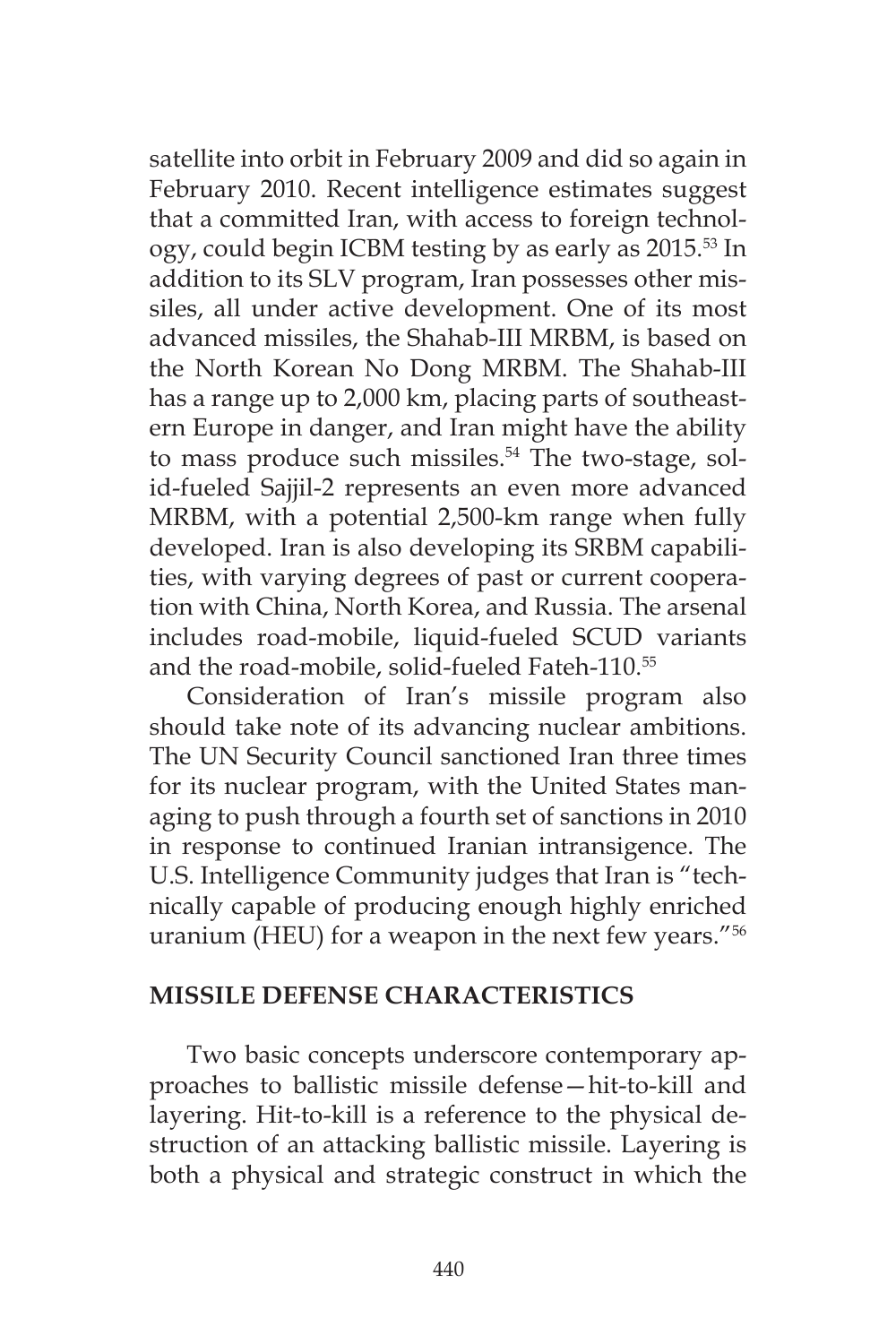defense is organized to exploit the weaknesses of a missile as it travels through its flight phases and provides the defender with multiple opportunities to detect and destroy the attacking missile.

## **Hit-to-Kill.**

All currently operational ballistic missile defense systems are based on surface-launched interceptor missiles.57 These interceptors use "hit-to-kill" capabilities to destroy their targets—attacking ballistic missiles. Hit-to-kill is descriptive—the interceptor literally "hits" the attacking missile to "kill" it. By aiming for and directly colliding with the attacking ballistic missile at extremely fast closing speeds, the interceptor uses kinetic energy to destroy the target.

The use of directed energy, or lasers, to apply heat to the missile is another way to destroy missiles. The laser destroys the boosting missile by burning through its metal skin until the skin cracks. Directed energy programs have had varying levels of support through the years. Most recently, the Airborne Laser (ABL) represented efforts to use directed energy for missile defense. Space-based lasers were briefly considered during the 1980s. The MDA's support for directed energy shifted from a push for an operational program, and instead relegating the ABL to a research test bed before it was moved to long-term storage in early 2012.

# **Layering a BMD.**

A ballistic missile's flight is comprised of three segments, or phases. The first phase is the initial, rocket-propelled boost segment, in which the missile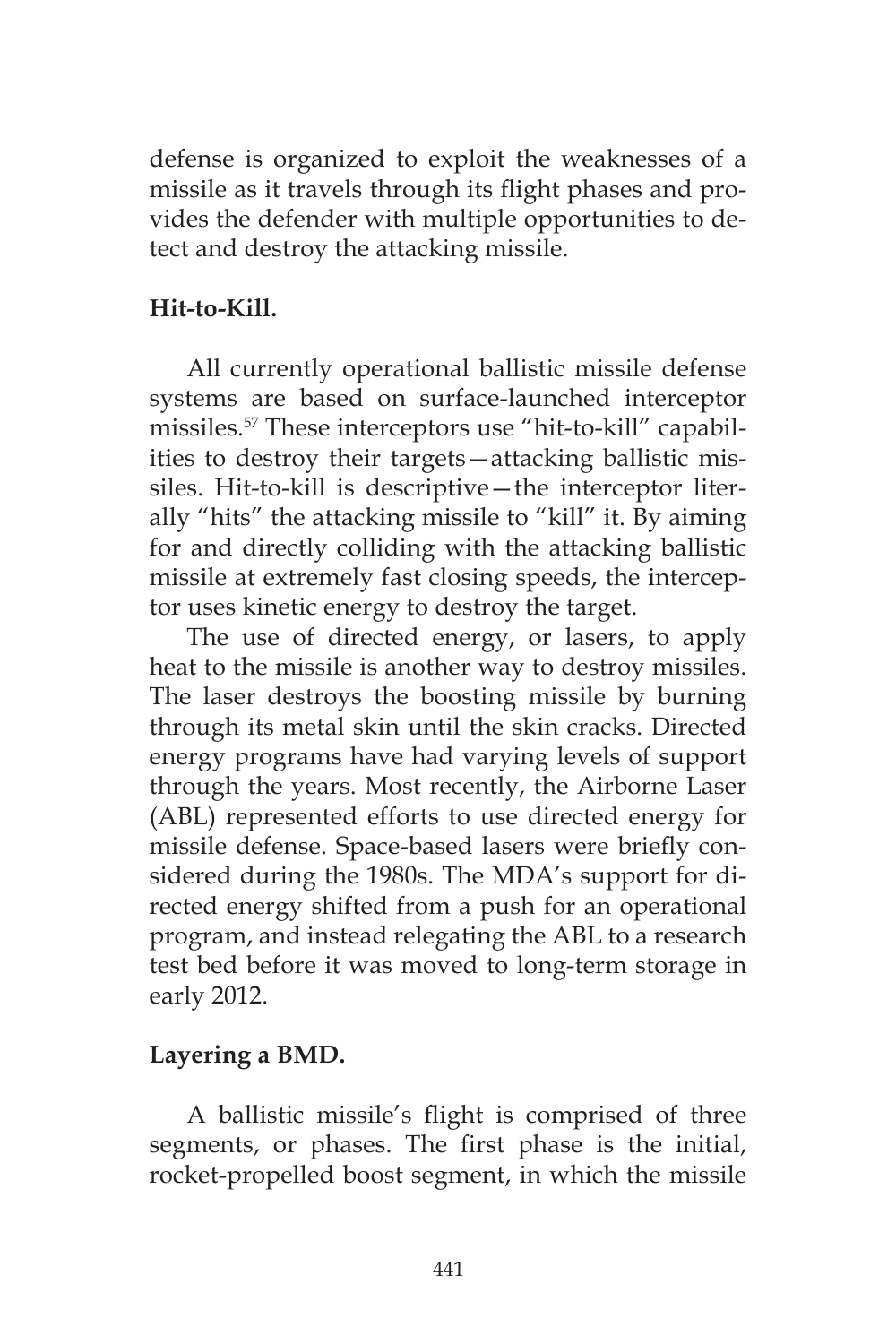expends its fuel in order to leave the Earth's surface and exit the atmosphere into space. The second phase is the unpowered, ballistic, midcourse phase, during which time the missile's payload travels outside the atmosphere in a ballistic flight in the direction of its target. The third and final, or terminal, phase is the one in which the missile's warheads re-enter the Earth's atmosphere and deliver their destructive payloads on their targets.(See Figure 14-2.)



**Figure 14-2. Diagram of the Three Phases of a Ballistic Missile's Flight.**

In the missile's launch, or boost, phase, the missile is initially moving slowly, fighting inertia and atmospheric drag—all the while lofting all its fuel, as well as its payload—into the sky. Running only on internal fuel, the missile must escape the atmosphere and buildup speed to fly for most of its unpowered flight through space. It must do all of this within the few minutes that its fuel supply lasts.

While its motors are firing, a boosting missile burns immense quantities of highly flammable fuel, which generates immense amounts of thrust, and with it, immense amounts of heat. Infrared sensors can detect a boosting ballistic missile's heat plume from a great distance, especially from a space-based vantage point.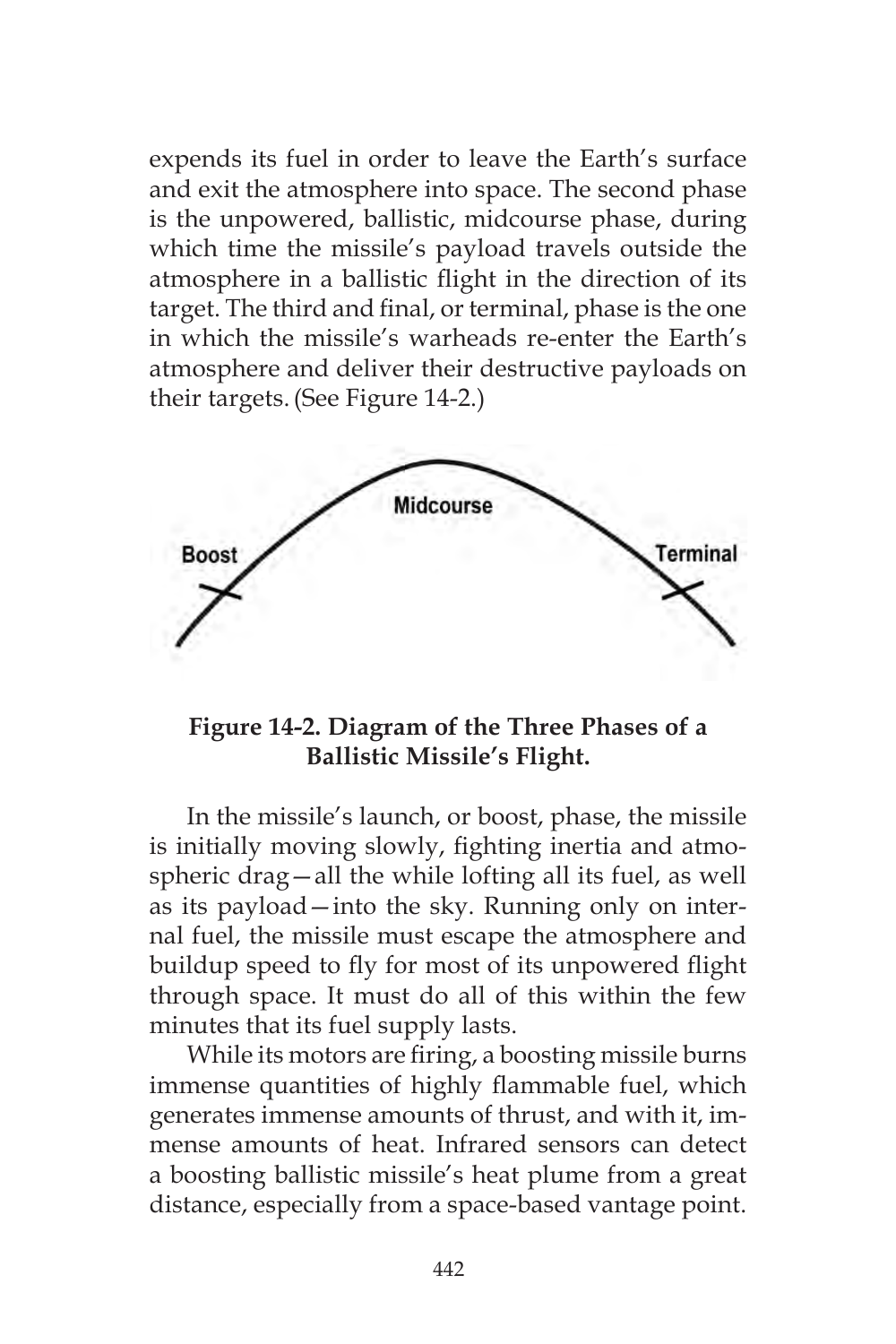Another important aspect of a boosting ballistic missile is that in order to accelerate the missile's payload to the necessary velocity and loft it out of the atmosphere, all of the missile's contents must be retained inside the missile until the boosting is done. This is true regardless of the number of warheads inside the missile. This means that the boosting missile is a very "rich" target, in that all of a missile's destructive cargo—its warheads and decoys—can be destroyed simultaneously. Stopping the boosting missile requires shooting down only one target.

As a consequence, a missile is most conspicuous and most vulnerable in the boost phase. However, the actual interception of a boosting ballistic missile is also the toughest phase in which to actually reach it. A missile's boost phase lasts only some 300 seconds or less for ICBMs. Newer-generation solid-fuel rockets can take as little as 180 seconds to complete boosting, which offers precious little time in which to effect an interception. Any boost-phase missile-defense system must sense, decide, launch, and fly out to intercept a boosting ICBM, all the while constrained by the target's 180 to 300-second time frame, severely curtailing the effective range of a boost-phase defense weapon.

During the 1980s and early 1990s, kinetic or directed energy interceptions from space-based platforms were the preferred option for boost-phase defense. The Strategic Defense Initiative (SDI) invested in both techniques, and the U.S. Government was ready to begin procurement of a space-based kinetic energy system more commonly known as Brilliant Pebbles when the program was cancelled by the Bill Clinton administration.

There are no boost programs currently under development by the United States. In recent years, the ABL and ground-based Kinetic Energy Interceptor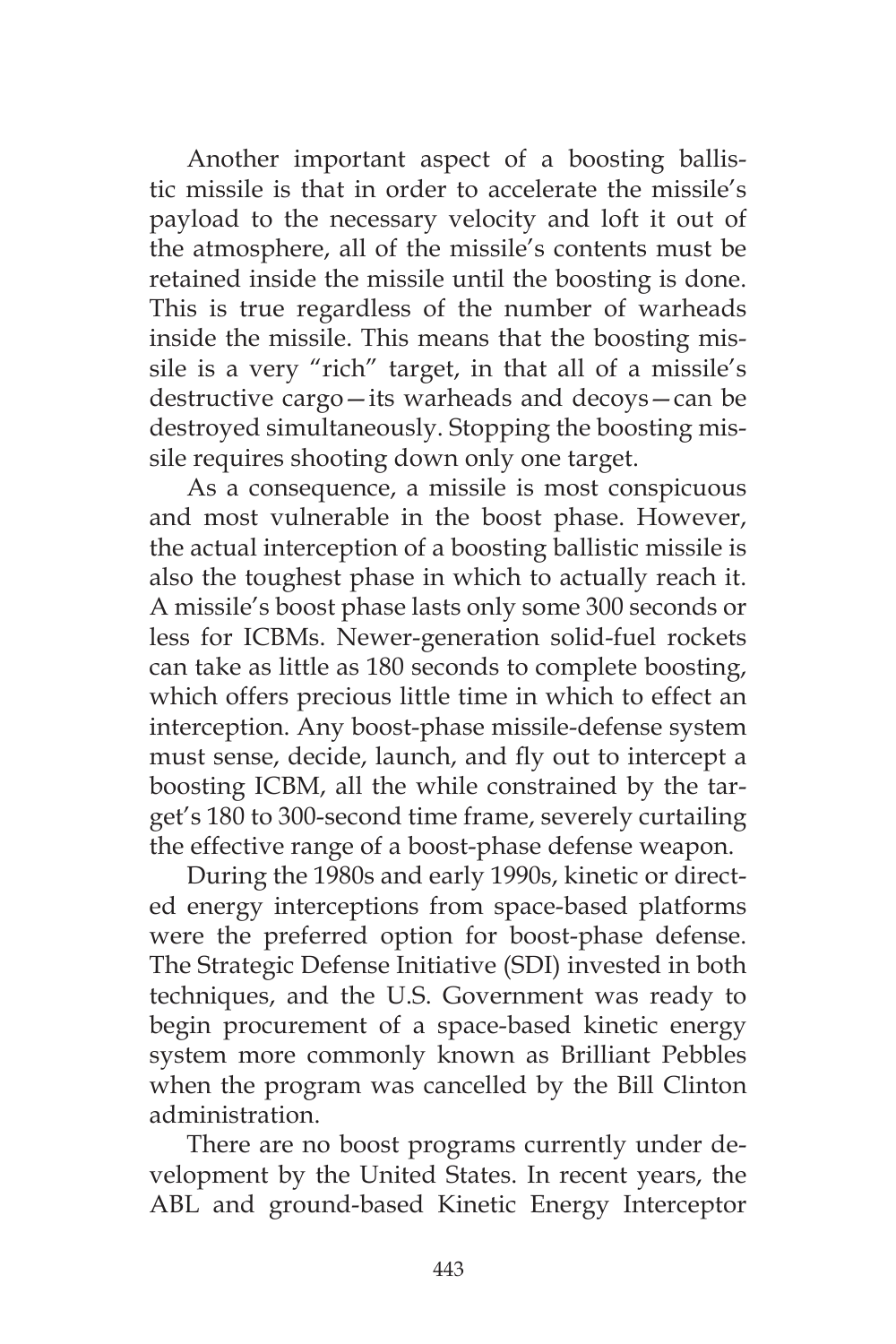(KEI) were designated boost-phase programs.The KEI was terminated altogether after a few years, and the ABL has moved to a pure research and development (R&D) platform before being mothballed in February 2012.

## **Midcourse Phase.**

By the midcourse phase of a ballistic missile's flight, the weapon has left the atmosphere, and all of its propellant has been expended. In the airlessness of space, any and all payloads are released from the confines of the missile's nose and are set adrift to follow ballistic trajectories. There are now multiple targets for the defenses to sort out. Worse, countermeasures, chaff, decoys, spent booster stages (especially if they are deliberately fragmented), and housing shrouds are deployed as clutter with which to deceive defending sensor systems and conceal the real weapons.

Once the fuel is spent, the weapons also have little or no capability to maneuver and are set on their trajectories until they re-enter the atmosphere. Ballistic missiles spend the majority of their time in this midcourse phase, which lasts for as long as 20 minutes in the case of ICBM payloads. This phase affords the longest time during which to engage these targets. That and their relative inability to maneuver or change direction beyond their ballistic trajectory affords some advantages to the defense.

But there are significant challenges to successful midcourse interception. The defenses must correctly discriminate between warheads and decoys, and see through countermeasures, over distances of thousands of miles. Because of the distances that need to be traveled from the interceptor launch site to the target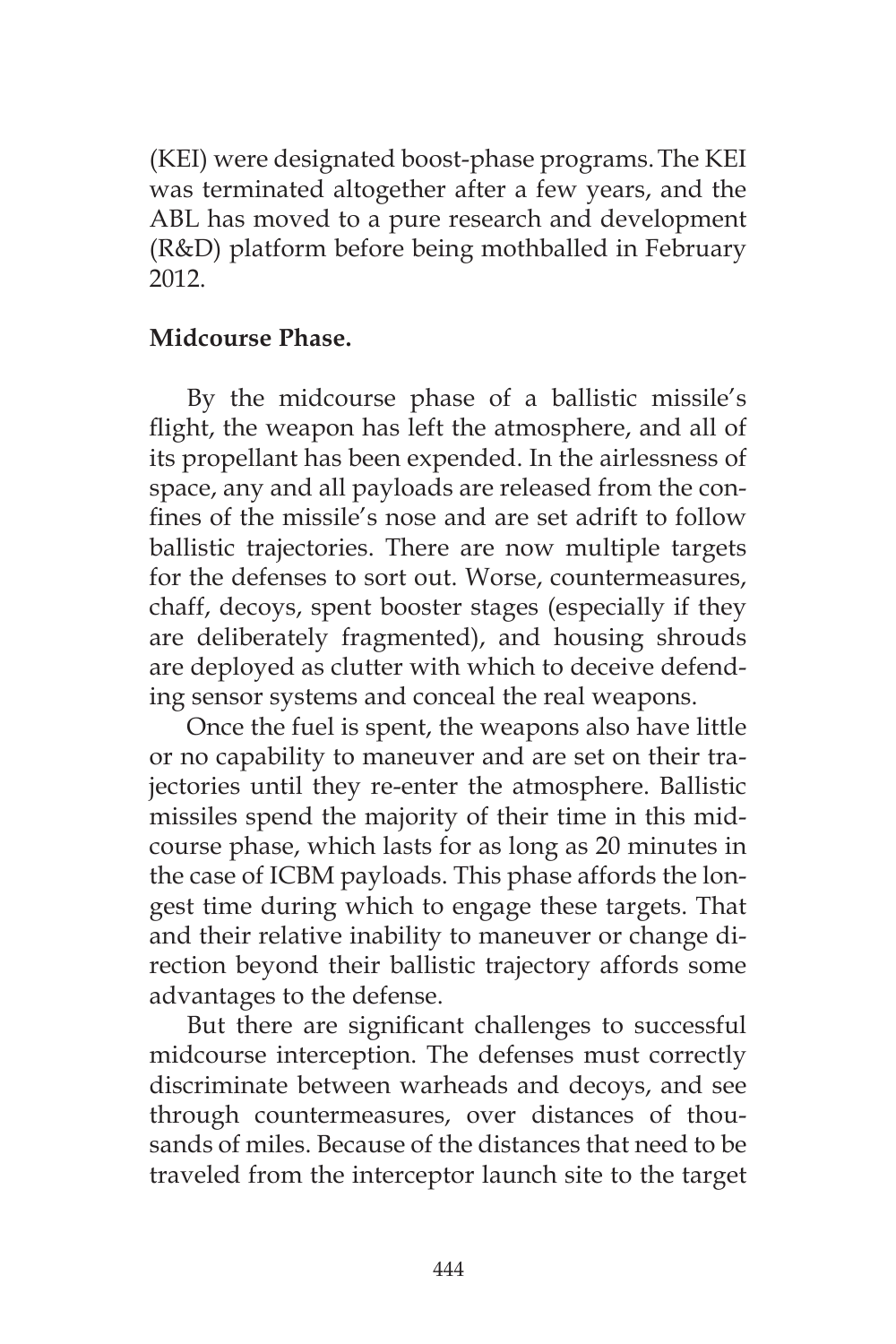in space, the number of available shot opportunities is limited. This conundrum is of particular concern because a likely response by the offense is to launch several missiles at once, complicating the defender's tracking, discrimination, and interception options. While the midcourse phase is paradoxically the longest time window in which to attempt an interception, it is also the most complex.

## **Terminal Phase.**

The terminal phase is the third and final phase of a ballistic missile's flight. During this time, the warheads and decoys enter the atmosphere at extremely high speed. The warheads are designed to survive atmosphere re-entry heating in order to reach their ground targets and will continue on to their targets at speed, though decelerating due to atmospheric drag. Chaff and decoys will either lag behind the warheads or burn up altogether in the upper atmosphere. The terminal phase is thus inherently "self-discriminating," with only the warheads surviving re-entry to reach the lower atmosphere.

There are three very difficult challenges to be met in attempting interceptions during this phase. First and foremost, warheads entering the lower stratosphere take only 30 to 60 seconds to complete their transit and strike their ground targets. Second, defenses must successfully stop all of the warheads delivered by the missile—a challenging task, as well. Third, more technologically advanced states such as Russia possess Maneuvering Reentry Vehicles (MARVs), which can glide in the atmosphere (at very high speeds) in order to effect evasive maneuvers, making them much more difficult to intercept. In fact, Russia boasts that its MARV capabilities render missile defenses obsolete.<sup>58</sup>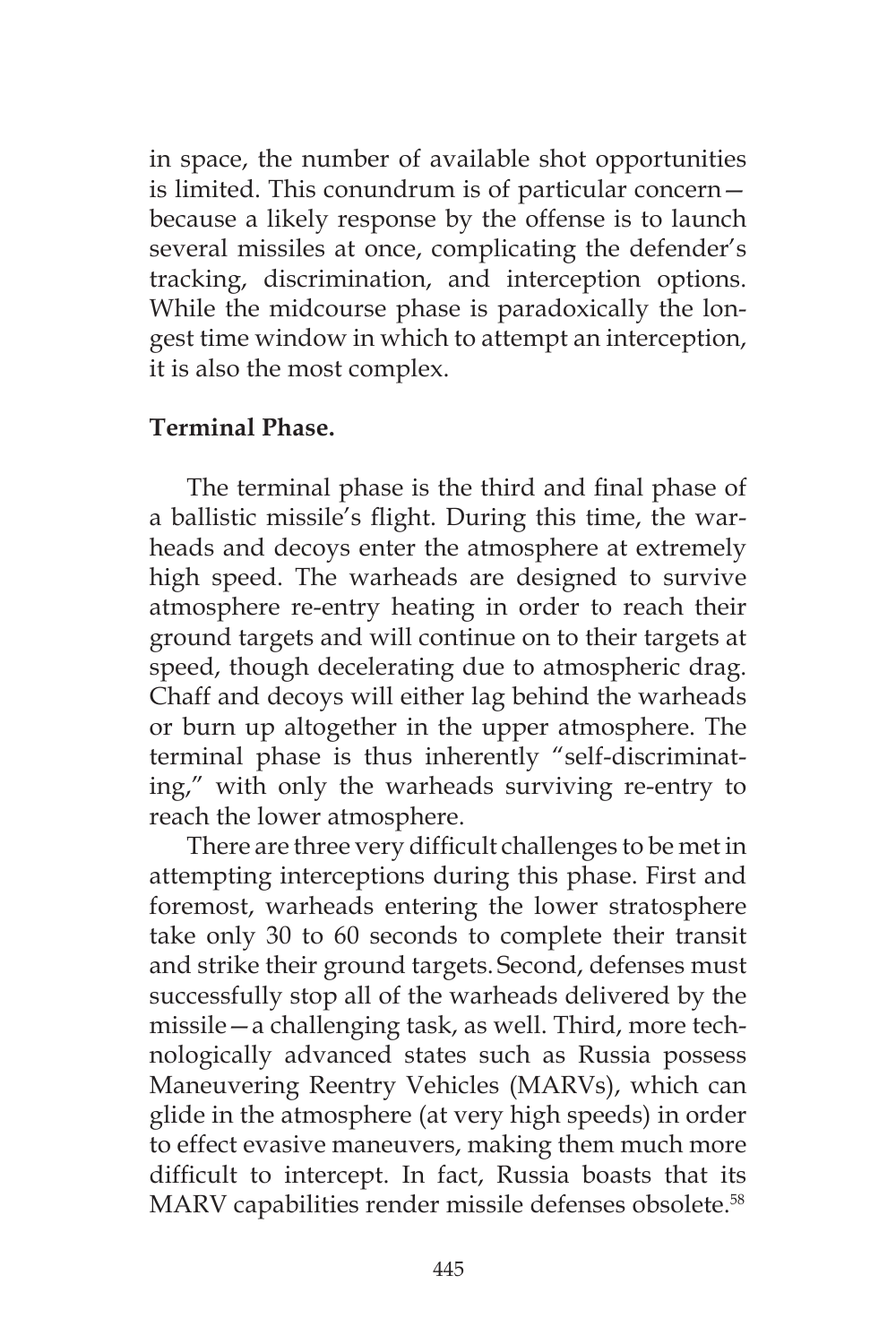In short, the terminal phase is the shortest time period in which to attempt to intercept a ballistic missile's warheads, requiring very-high-performance weapons to perform successfully in the short response time. Interception ranges and thus coverage zones are even more restricted for terminal-phase defenses.

# **Missile Defense Today and Tomorrow.**

The U.S. missile defense program today consists of four classes of interceptors, numerous sensors and radars, battle management and command and control functions, and a globally integrated communications network. The defense is oriented to defeat missiles in the midcourse and terminal phases of flight. There are no active development programs focused on boost defense. Figure 14-3 summarizes the current and planned architecture as of fiscal year 2011.



**Figure 14-3. Current U.S. Missile Defense Systems.**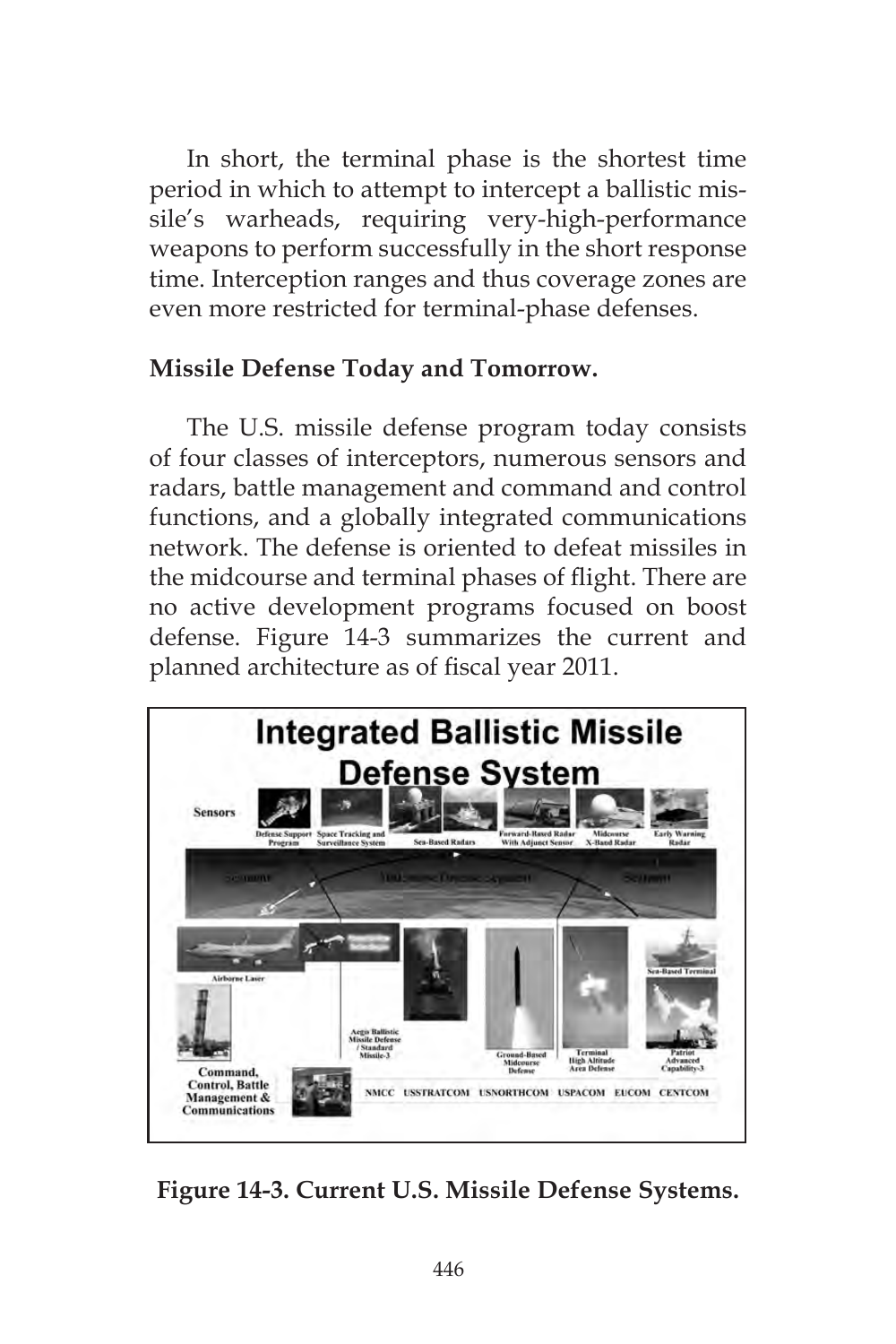In fiscal year 2011, the MDA transitioned its funding for boost-phase developments to a program focused on Directed Energy. The agency intends to use the ABL Test Bed to push various high-power laser programs, while sustaining critical industrial capabilities. Critics of the ABL felt the chemical laser employed by the system was inefficient and costly, and pointed toward a rising class of laser technologies that appear to offer significant efficiency improvements. As yet, those laser systems are not capable of producing the amount of power needed to destroy a missile. Nevertheless, directed energy systems have great potential for missile defense missions as well as other defense needs. The MDA Directed Energy Program is structured to coordinate and cooperate with other DoD R&D efforts in this area to ensure that results and innovations are shared across the defense science and technology enterprise.

The Aegis and Ground-based Midcourse Defense (GMD) systems comprise the lion's share of the U.S. missile defense effort. The Aegis system has assumed the central focus of the Obama administration's plans. By 2015, the administration plans to have 32 naval vessels outfitted to perform missile defense missions, up from 21 in 2011. Those ships will carry more than 430 Standard Missile-3 interceptors and 100 Standard Missile-2 (SM-2) Terminal interceptors, up from 60 and 40 in 2011, respectively. The Obama administration has embraced the potential of the system and is investing ever larger sums in new variants of the interceptor.

This emphasis is seen most clearly in the Obama administration's regional defense initiatives. The Phased Adaptive Approach (PAA) centered on Europe is focused on "addressing missile defense interoperability with NATO and our allies and partners as the threat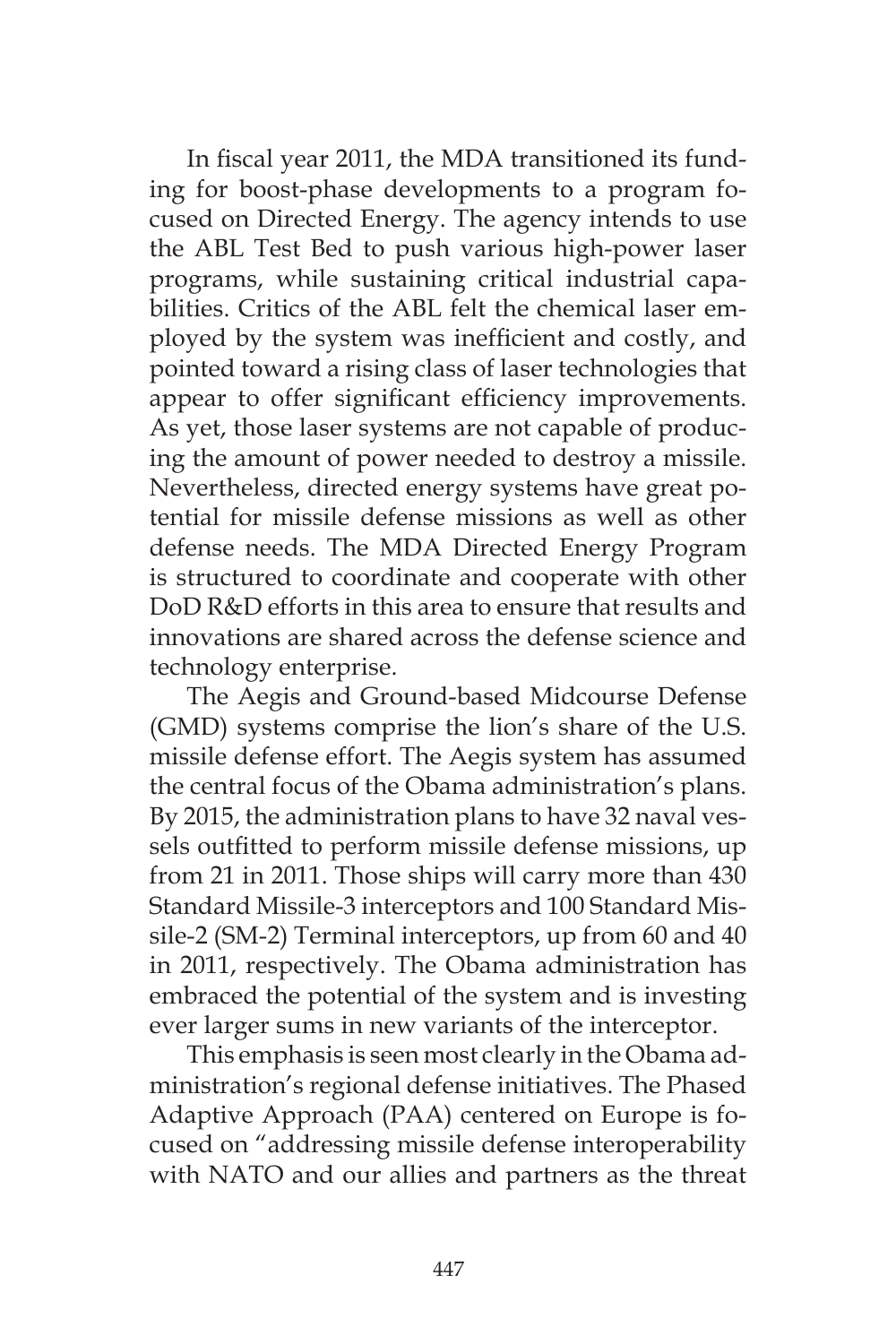from the Middle East is anticipated to increase over the next decade."59 Designed to intercept short-, medium-, and intermediate-range missiles coming from Iran, the PAA replaced the Bush administration's proposed European "Third Site" GMD-based architecture with an Aegis-based system. The PAA will deploy ship-based Aegis SM-3 IA interceptors to the Mediterranean along with AN/TPY-2 and SPY-1 radars and a command, control, battle management, and a communications (C2BMC) system by the end of 2011.

The four-phase plan calls for additional ship-based assets, an improved interceptor (the SM-3 IB), and an Aegis Ashore battery in Romania to be deployed by 2015. In Phase 3, the SM-3 IIA interceptor that presently is under development in cooperation with Japan is scheduled for use at a site in Poland and at sea. Additional sensors and tracking capabilities also should be brought online by 2018. Finally, by 2020, Phase 4 calls for deployment of the SM-3 IIB interceptor to "provide an early intercept (pre-apogee) capability against MRBMs and IRBMs and provide an additional layer for a more enhanced homeland defense against ICBMs from today's regional threats."<sup>60</sup> With the exception of its radars and target discrimination capabilities, the GMD system is not expected to support the PAA.

Further development of the SM-3 family of interceptors is a work-in-progress. The SM-3 IB, which is planned for use in 2015, continues to encounter divert and attitude control issues and a slipping flight test schedule. The others, which are even more advanced, likely will encounter the delays expected of new and advanced technical systems. "Any new program is going to have issues to deal with," Lieutenant General Henry Obering (Ret.), former director of the Missile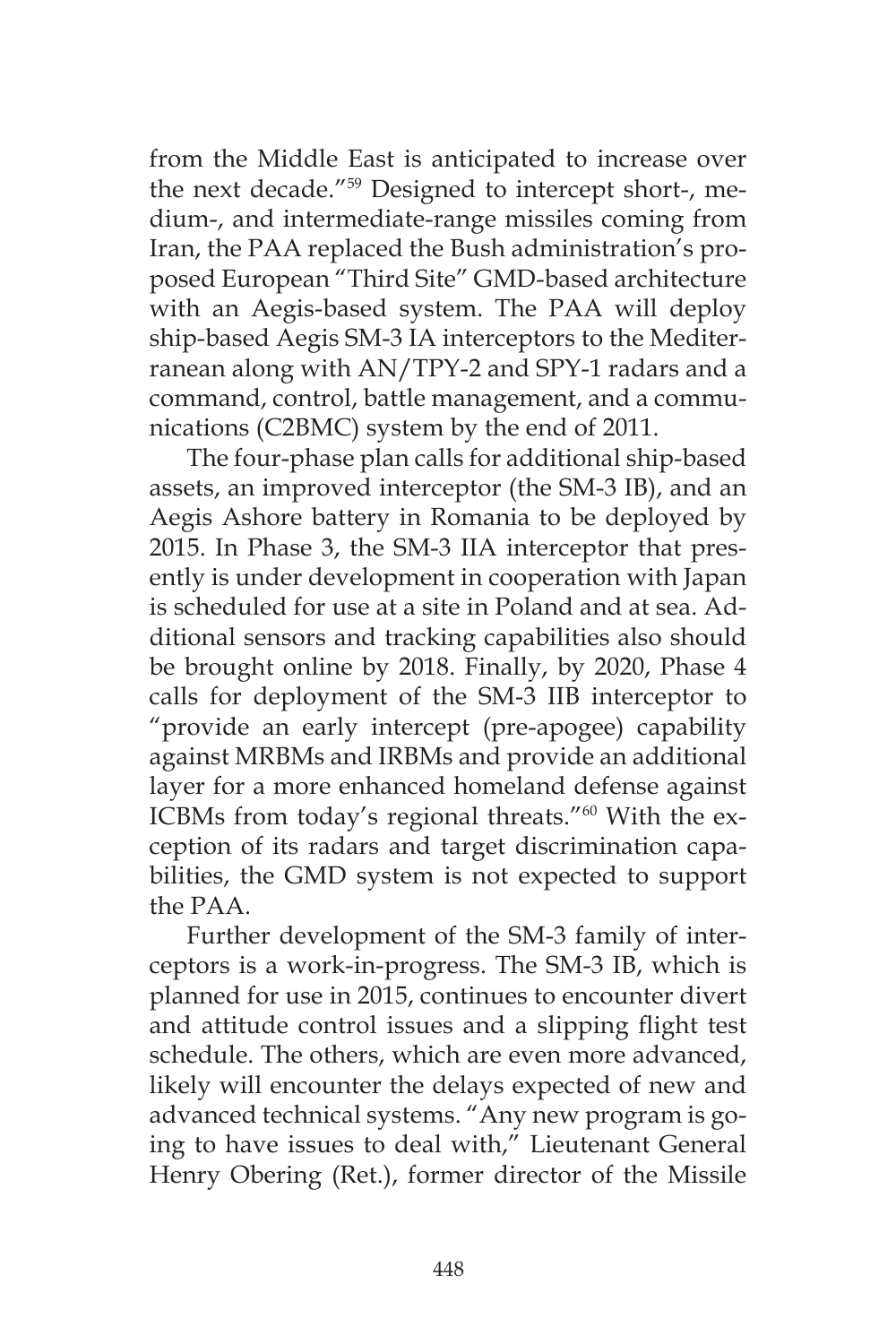Defense Agency, said in a discussion of the current state of the missile defense program: "What's a little disturbing to me is there was a lot of painting the SM-3 Block 1B program as proven and reliable and just another flight test of the current version, and it's not."61

Current plans call for emplacement of 30 groundbased interceptors (GBIs), based principally in Alaska, with four more stationed in California. Review of a recent flight test failure has yet to reveal the cause, and the MDA believes more ground and non-intercept flight tests of the new kill vehicle are required before another intercept test is planned. Work on a two-stage GBI continues "as a potential hedge to allow for a longer intercept window of time if ICBMs were launched against the United States from Northeast Asia or the Middle East."62 Limited financial resources, manpower, targets, and range availability will force a further delay in the 2-stage GBI test schedule, since the investigation of the 3-stage GBI failure takes precedence. The MDA does not envision a 2-stage flight test until FY 2014.

Both the Aegis and GMD systems are intended to intercept and destroy ballistic missiles during the midcourse phase of their flights. As previously noted, this puts enormous pressure on the radars and sensors to track and discriminate the warhead from countermeasures that may be used. Critics of the GMD system in particular question whether it has the capability to do that against even the most rudimentary of targets. They also contend that tests of the GMD, and to a lesser extent, the Aegis system, lack operational realism. The target discrimination capacities of the U.S. missile defense are closely guarded for precisely these reasons. Little public information is available about these efforts. Tests of both systems in their op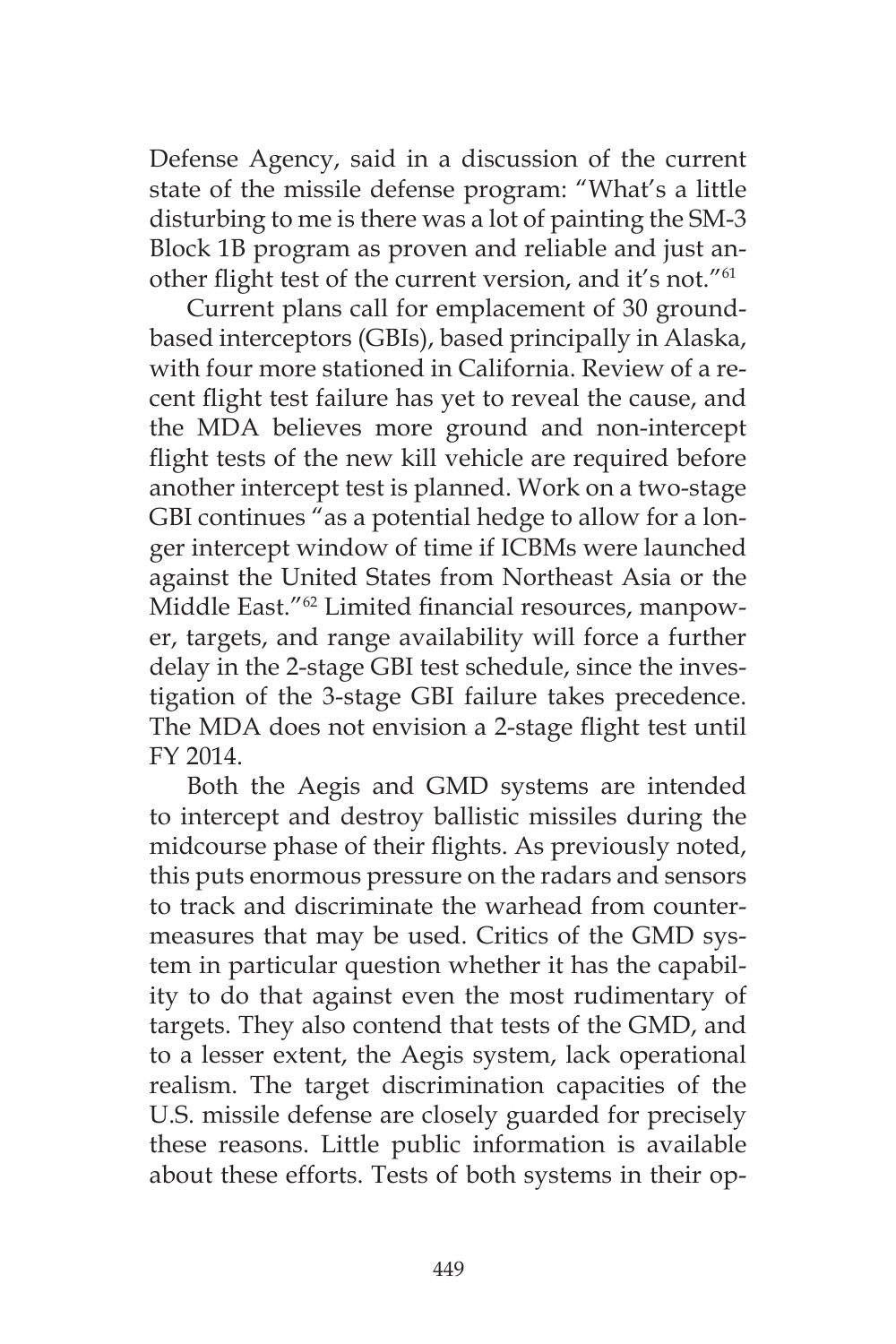erational configurations have occurred over the last half-decade. As of fiscal year 2011, Aegis performed successfully in 10 of 12 such tests $63$  and the GMD in three of five, with the two failures being the most recent tests. Certainly, more testing is needed, but the tests require targets, which are very expensive and prone to their own failures. They also require range time, which is in demand for other military purposes, and are very expensive.

The final interceptor components of the U.S. missile defense are terminal interceptors—the Terminal High Altitude Area Defense (THAAD), the Sea-based Terminal, and the Patriot Advanced Capability 3 (PAC 3). By 2015, 9 THAAD fire units and more than 430 interceptors are scheduled for deployment. Sixty PAC 3 fire units and nearly 800 interceptors will be in place, along with 100 sea-based terminal SM-2 missiles. Each of these systems represents the last line of defense and is capable of defending a very defined, limited area. Originally contemplated as point defenses, the terminal systems also are quite attractive internationally. PAC 3 is a relatively mature system and cheap compared with purchasing an *Aegis* vessel or GBI field. THAAD is relatively new, but has a proven record of test success—seven for seven in its present configuration—and is being pushed for export by the United States.

Declining budgets and political pressure to deploy capability and demonstrate test success places a large strain on the missile defense budget and detracts from its ability to invest in future concepts. R&D investment in the present program is oriented toward evolving the SM-3 toward longer ranges and will remain the focus of effort through 2020, according to current plans. Associated with that effort is the expansion of related sensor, radar, and command, control, and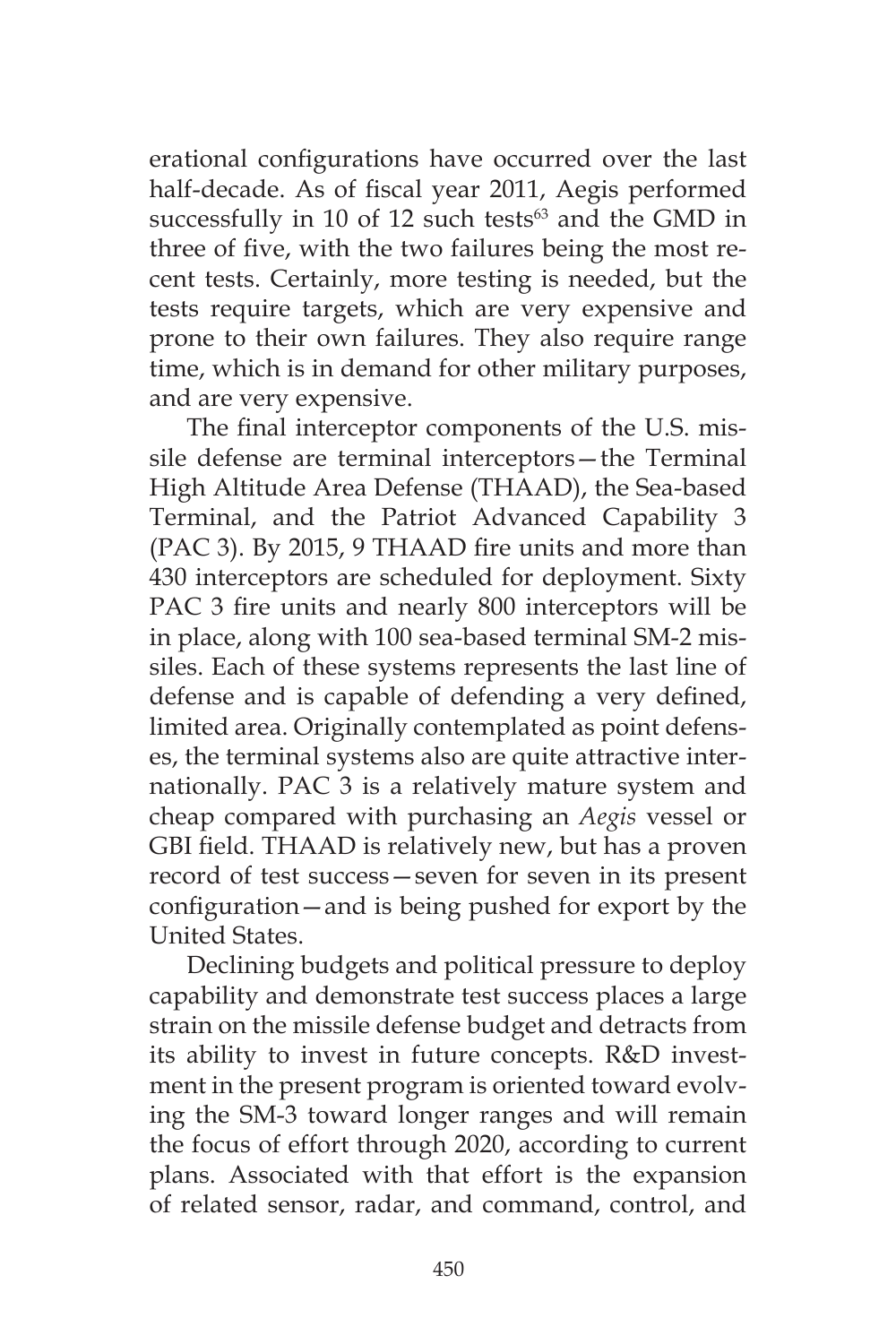battle management capabilities. MDA envisions creation of a precision tracking and surveillance satellite constellation and is examining use of the Predator Unmanned Aerial Vehicle (UAV) as an airborne sensor to complement existing terrestrial assets.

In short, under current plans and budgets, the U.S. missile defense of the 2020s will look much like the missile defense of today. The absence of clear and sustained investment in advanced concepts means any radical change of course will require some time before it would be ready for testing, and even longer before deployment.

For those nations that rely on U.S.-developed technologies, their future missile defenses will look much the same. Sales of the PAC 3, THAAD, and eventually the Aegis system will populate the defensive arsenals of U.S. friends and allies with capabilities that are easily integrated with the U.S. command and control network. Indeed, because of the expense of the sensor, radar, and battle management systems, some nations may opt to integrate as a matter of priority.

Japanese interest in the missile defense mission predates the emergence of North Korea's missile capabilities. Japan was one of the first countries to express willingness to work with the United States following the announcement of the SDI in the 1980s. North Korean activities are largely credited with catalyzing Japanese public awareness of the heightened threat posed by ballistic missiles in the region. Following a Nodong test in 1993, Japan and the United States began jointly studying threats and approaches in a formal fashion. A joint technology study was launched in response to the 1998 North Korean test, which produced a joint research agenda and helped fashion the groundwork for the more formal partnership that has evolved.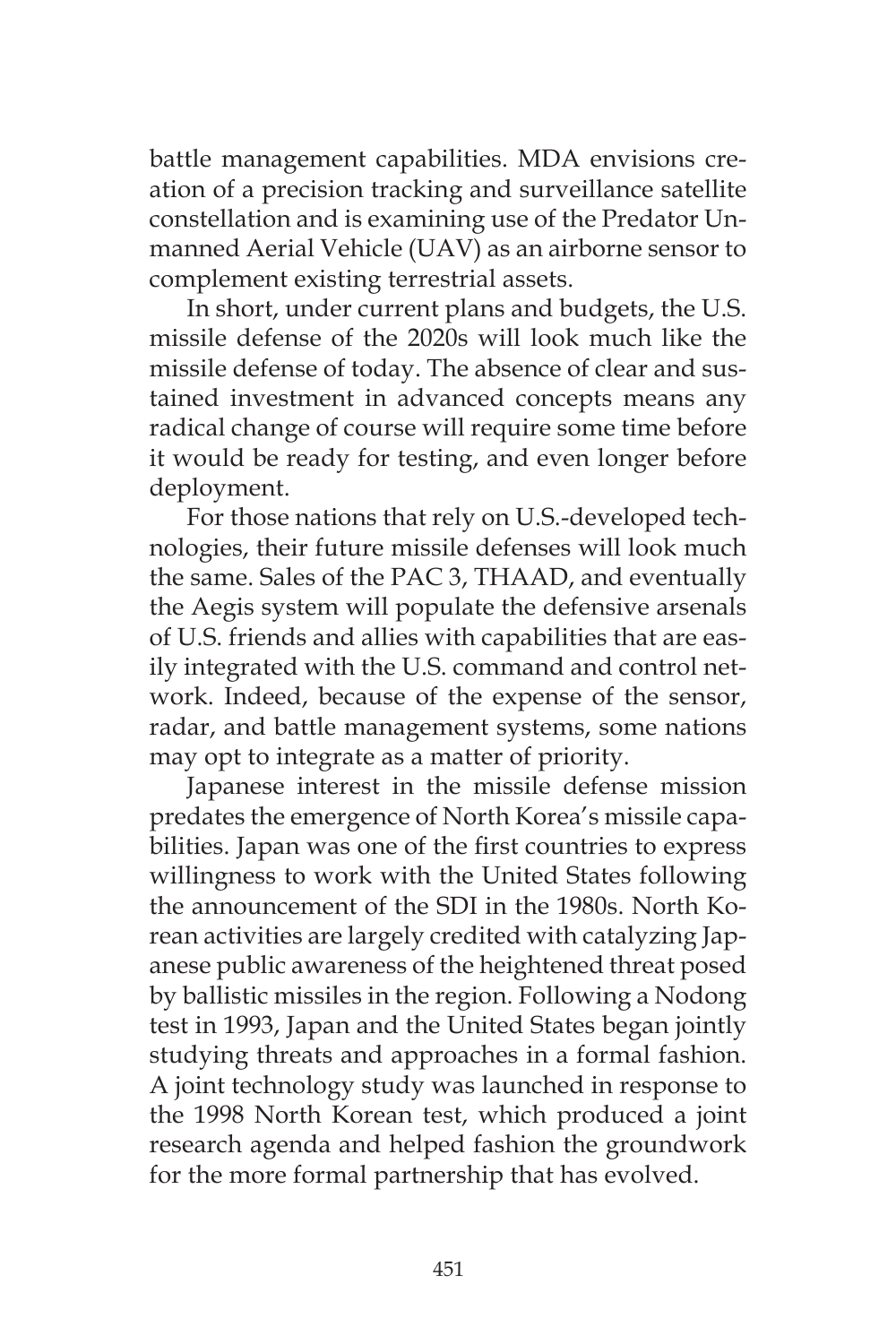By 2003, the Japanese government had announced its intention to purchase and deploy missile defense assets, including the PAC-3 and Aegis ballistic missile defense systems. Shortly thereafter, the United States and Japan signed a formal memorandum outlining joint research projects and a cooperative testing agenda designed to benefit both parties, with a particular emphasis on improvements to the SM-3 interceptor used by the Aegis BMD.

Japan signed a license to produce the PAC-3 system in 2005.<sup>64</sup> Today, PAC-3s are stationed at several bases in Japan.<sup>65</sup> In 2006, the U.S. Army activated an X-band radar in northern Japan to track regional ballistic missiles.<sup>66</sup> The two nations began working on the radar in 1998. The powerful radar can identify objects from thousands of miles away and is designed to differentiate between decoys and real missile warheads.

The signature element of the Japanese missile defense architecture is its investment in the Aegis and SM-3 systems. The cooperative research program produced a lightweight nosecone for the SM-3 that was flight tested in 2006. $67$  According to the MDA, the new nosecone eliminated the need for additional maneuvering, allowing for faster interception opportunities. Japan's significant investment of resources and technical know-how in the SM-3 IIA distinguishes its contributions from those of nearly every other U.S. missile defense partner. No other country has invested so many of its own resources into developing a new missile defense system, with the notable exception of Israel.

In December 2007, the Japanese Aegis system performed its first successful interception. A second test in December of 2008 failed to intercept the target.<sup>68</sup>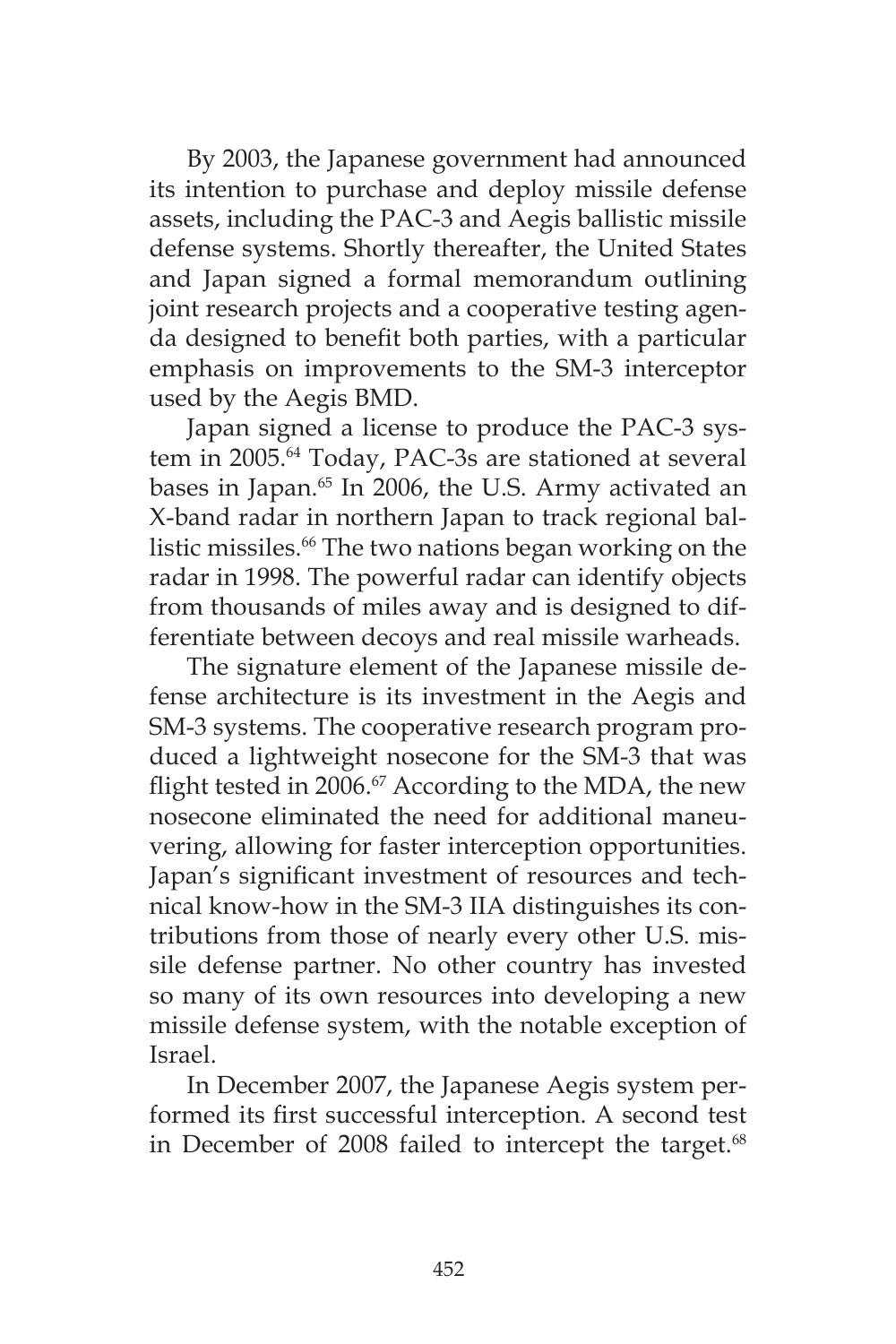Tests since that time have proven successful, including the one in October 2010.<sup>69</sup>

South Korea's commitment to the construction and deployment of the Korean air and missile defense (KAMD) network by 2012 has been in place for several years.70 The KAMD consists of PAC-2 interceptors, Aegis destroyers equipped with surface-to-air missiles with some application to ballistic missile defense, and the installation of an early warning radar. South Korea is spending \$1 billion to purchase 48 PAC-2 systems, including launchers, missiles, and radars, from Germany in response to the North Korean missile threat.<sup>71</sup> The PAC-2s reached initial operational deployment in 2010. The PAC-2, which was used by the United States during the first Gulf War against Iraqi SCUDs, uses blast fragmentation to destroy the attacking missile, rather than the more sophisticated hit-to-kill of the PAC-3. Independently, the U.S. Army maintains more than 60 PAC-3s in South Korea.

The other element of this defense is the outfitting of its Aegis destroyers, with sea-to-air missiles purchased from the United States. The announced plan calls for Standard Missile 6s (SM-6s) to be placed aboard the South Korean vessel, *Sejong the Great*, with future commitments to arm two additional Aegis vessels once they are constructed.<sup>72</sup> The SM-6 was developed by the U.S. Navy to address primarily cruise missile threats, but from the onset, the new missile was seen to have applications to the short-range or theater ballistic missile challenge. That characteristic fits well with the expressed intent of South Korea regarding its missile defense plans. South Korea has avoided integration with the long-range U.S. missile defense architecture and instead has focused on acquiring capabilities applicable to the North Korean threat.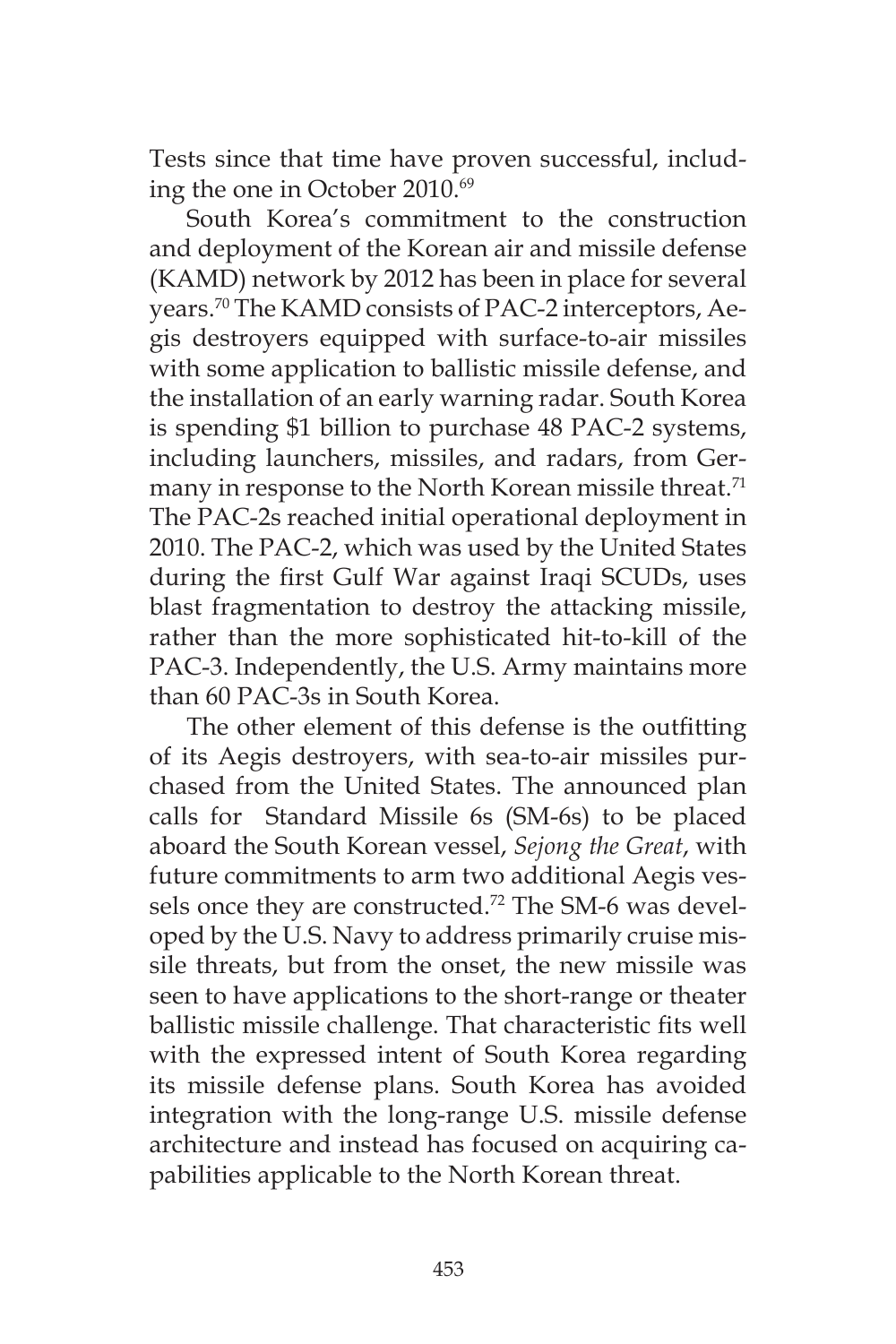This is not without pressure from the United States. In the spring of 2008 and several times since, U.S. Lieutenant General Walter Sharp, Commander of U.S. forces in South Korea, publicly encouraged the South Korean government to build a layered missile defense system, including airborne lasers and the PAC-3.<sup>73</sup> Instead, South Korea continues to improve the theater defense it is assembling. In June 2008, the country's Defense Ministry announced the purchase of a new radar system to aid the detection of North Korean launches.74

South Korea reiterated its policy of independence, but then partnership again in 2010. In a restatement of the country's policies, the South Korean defense ministry said discussions about the sharing of information and use of resources would continue, but was careful to note that "this does not mean (South) Korea will participate in the U.S. regional defense system."75

Taiwan's security environment presents a different context for evaluating Asian missile defense trends. Facing a substantially larger and increasingly more sophisticated Chinese missile threat, Taiwan has sought U.S. assistance to bolster its defenses, but those requests quickly become enmeshed in the larger U.S.- Taiwan-China relationship. Nevertheless, the United States did approve sales of the Patriot PAC-3 system to Taiwan in 2008 as part of a much larger sale of arms to the island nation.

In October 2008, the Bush administration agreed to sell Taiwan 330 PAC-3 missiles to address the growing SRBM arsenal of China, believed to number more than 1,400.76 Earlier that year, the U.S. Army provided Raytheon Corp. with a \$79-million foreign military sales award to upgrade Patriot system radars and provide engineering and training services for Taiwan.<sup>77</sup> The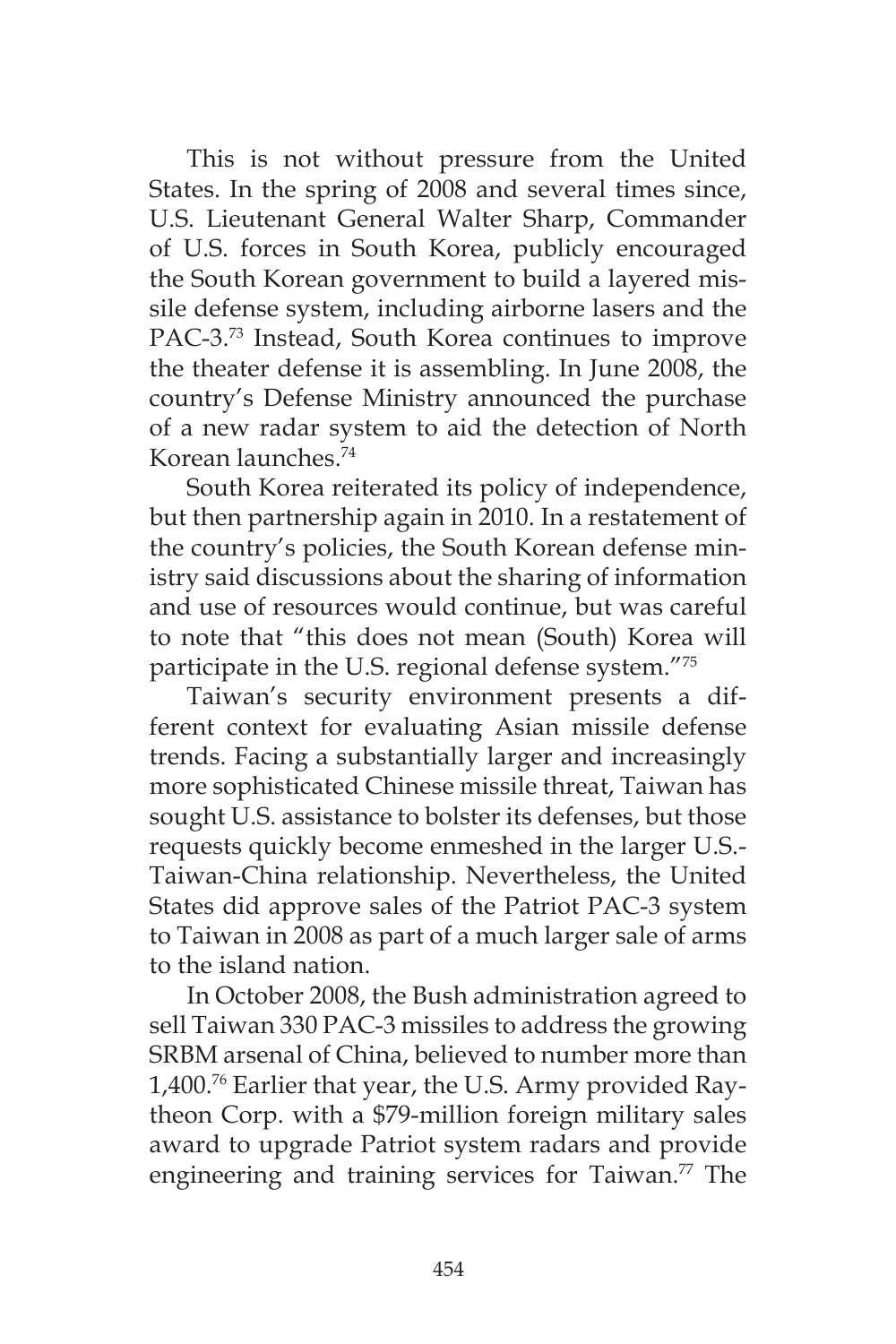upgrades will allow three existing Patriot launchers to be armed with newer PAC-3 missiles, enabling Taiwan's existing missile defenses to launch either PAC-2 or PAC-3 interceptors.78 Prior to the sales, Taiwan possessed approximately 200 PAC-2 interceptors. A total of six PAC-3 batteries are planned to be online in 2011.79

Unsurprisingly, expanding Taiwan's defensive capabilities arouses Chinese criticism. Surprisingly, the capabilities also sparked debate over their defensive value to Taiwan. An article in the *Naval War College Review,* for instance, claims the defenses would still allow nearly 1,000 Chinese SRBMs to hit their targets, and the Patriot radars are attractive targets for a first strike.<sup>80</sup> Even proponents of growing Taiwanese missile defense acknowledge that more interceptors are needed before the defense can credibly deter China, but they see advantages for the United States and Taiwan from the forward progress.<sup>81</sup> U.S. access to a new Taiwanese early warning radar bolsters the international, Internetted sensor capabilities underpinning the long-range U.S. defensive shield, for example.

In 2004, the United States and Australia entered into a 25-year agreement that provides the framework for cooperative actions on missile defense.<sup>82</sup> The framework agreement, similar to that between the United States and Japan, loosely defines activities and technical areas in which the two countries might work together. Specifically mentioned are the development and testing of advanced radar technology and provision of missile defense capabilities on Australian naval vessels.

Australia is in the midst of constructing three new Aegis destroyers under its Air Warfare Destroyer program. Citing the North Korean long-range missile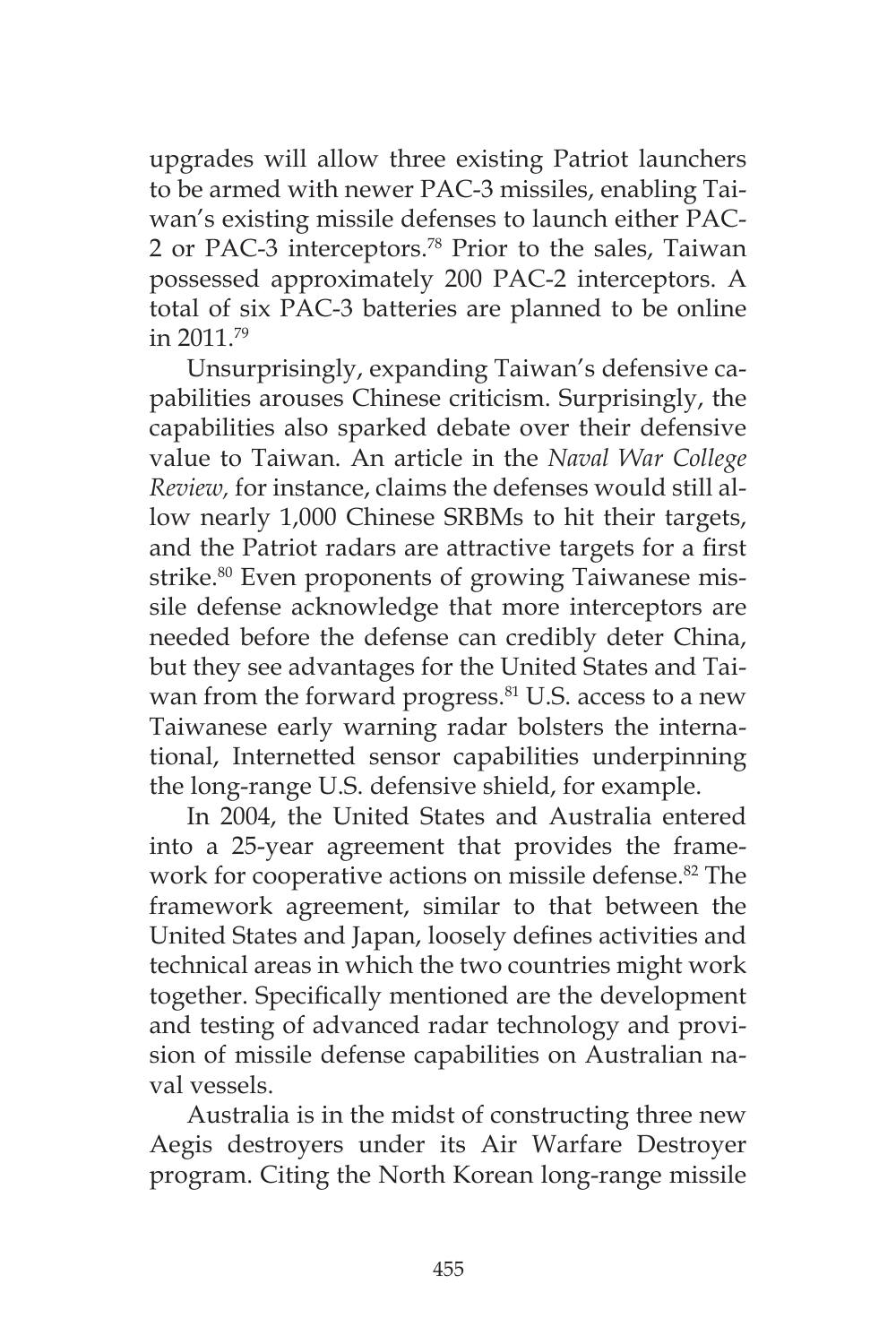threat, the Australian government initiated planning for ballistic missile defense capabilities to become part of these vessels.83

The United States and Australia have studied the integration of Australia's radar networks into the missile defense architecture, notably the Jindalee over-thehorizon (OTH) radar. Long before the signing of the cooperative agreement in 2004, the United States and Australia jointly conducted Project DUNDEE (Down Under Early Warning Experiment) to test whether the Jindalee radar could detect theater ballistic missiles. The 1997 experiment saw the radar successfully detect and track representative theater ballistic missiles.<sup>84</sup> Australia's Pine Gap radar is an established element of the international early warning system and may have contributions to missile defense.<sup>85</sup>

Singapore's Aster-15 missile and *Formidable*-class frigates have the ability to network with other vessels in a manner analogous to the U.S. Aegis system.

To varying degrees, Japan, South Korea, Taiwan, and Australia have each pursued missile defense options in response to the proliferation of ballistic missiles in their region. So long as North Korea and China continue to invest in the acquisition and improvement of their short- and long-range missile capabilities, these nations will likely continue their investment in defenses.

Israeli missile defense systems generally are interoperable with their U.S. counterparts. Israeli-U.S. technical cooperation is long established, and the United States has provided Israel with significant financial resources to support its missile defense program. In Fiscal Year (FY) 2012, for example, the MDA is requesting more than \$100 million for Israeli Cooperative Programs, which include the Arrow system and a program known as David's Sling.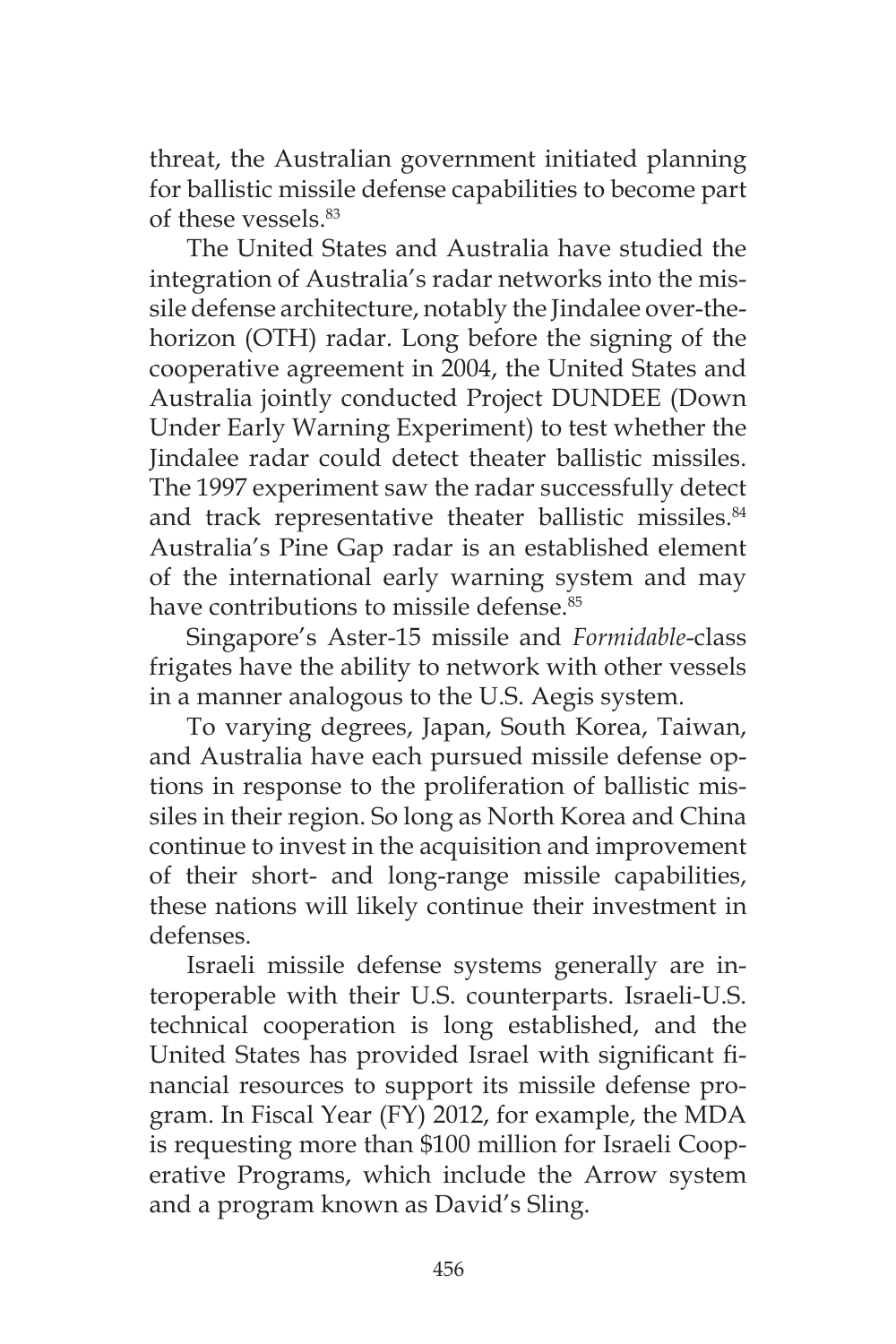Elsewhere in the Middle East, interest in missiles abounds. Saudi Arabia, Kuwait, Bahrain, Qatar, and the United Arab Emirates (UAE) all are involved in missile defense discussions with the United States in one form or another. While one suspects Iran is the primary threat motivating this interest, the spread of SCUDs and other short-range missiles throughout the region makes the picture more complex. In terms of systems, the U.S. military has stationed its own assets in the region, namely, a mix of Aegis, PAC-3, and THAAD batteries. None of the Arab states have acquired advanced capabilities, but that will change. The UAE are the long-rumored home for the THAAD system. Once sales like that are allowed to proceed, others will be sure to follow.

Turkey presents a complicated case. As both a Middle Eastern and European power, with ties to the Muslim world as well as NATO, Turkey has security positions that generally reflect careful balancing. As NATO's embrace of missile defense became firmer and eventually formal policy, Turkey's awkward position has become ever more acute. During negotiations within NATO and even during the Bush administration's push for a European missile defense site, the Turks were critical of defensive efforts.<sup>86</sup> The planned defense did not defend all of NATO, they argued; in particular, large parts of southern Europe and Turkey were left "undefended" by the then-notional system. Turkey also wanted to avoid naming Iran as the chief missile threat to NATO.<sup>87</sup> When the Obama administration unveiled its initiative for Europe, Turkey was suggested as a possible location for a radar system. Reports suggest the Turks were initially supportive of the idea and then cooled on it, at least publicly. Leaked diplomatic cables reveal the complexity of Turkey's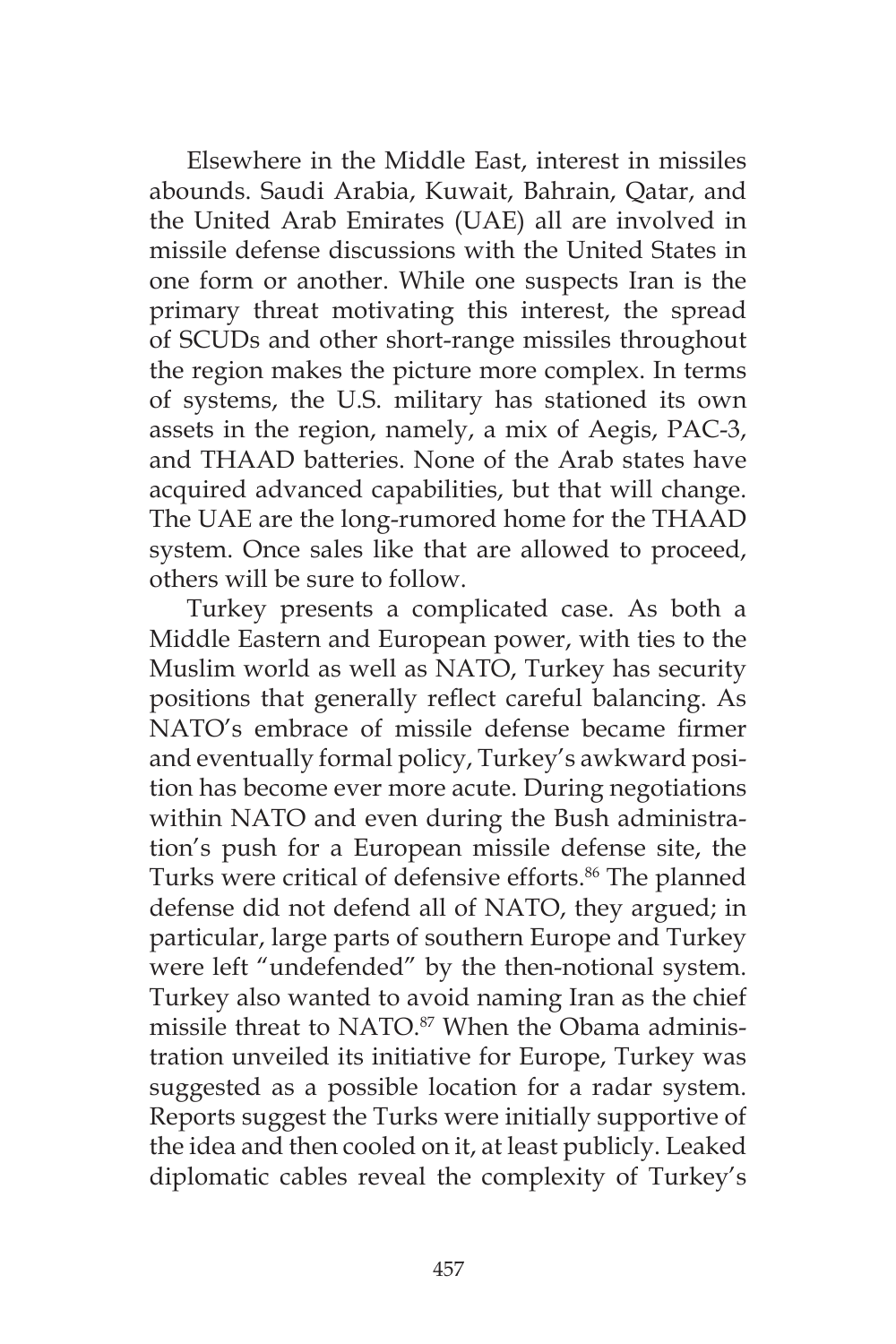position. On the one hand, Turkey's dependence on Iran for energy is well known and was judged a major factor in Turkey's public positions on the relationship of Iran to NATO's efforts. On the other hand, Turkish defense officials secretly agreed with U.S. assessments of the implications of a nuclear Iran for regional stability and agreed with the need to construct a missile defense suitable to protect Turkey and the rest of Europe.<sup>88</sup>

In the weeks before the Lisbon agreements in late 2010, when NATO nations agreed to the goal of constructing a European missile defense, Turkish leaders pressed for numerous concessions to secure their approval, but most were dropped or pushed off for further discussion  $89$ 

China and Russia both have or are developing missile defenses of their own. Chinese missile defenses mimic the U.S. hit-to-kill approach. In a highly public test in 2010, official Chinese reports touted the successful test of a ground-based midcourse defensive capability.90 In 2007, China tested an anti-satellite system using much the same capability. Details remain murky, but if China is pursuing a midcourse interception capability, it will encounter the same difficulties confronting similar U.S. systems—namely target discrimination and tracking.

The Chinese strategic position explains its interest in defensive options. Facing what it perceives is an increasingly hostile United States and suspicious of U.S. encirclement via client-allied states, wary of Russian intentions, and guarded about India's aspirations, China has perceptions of its security environment that continue to reflect a longstanding sense of insecurity. At the same time, China recognizes its growing power and ability to influence regional and global affairs. The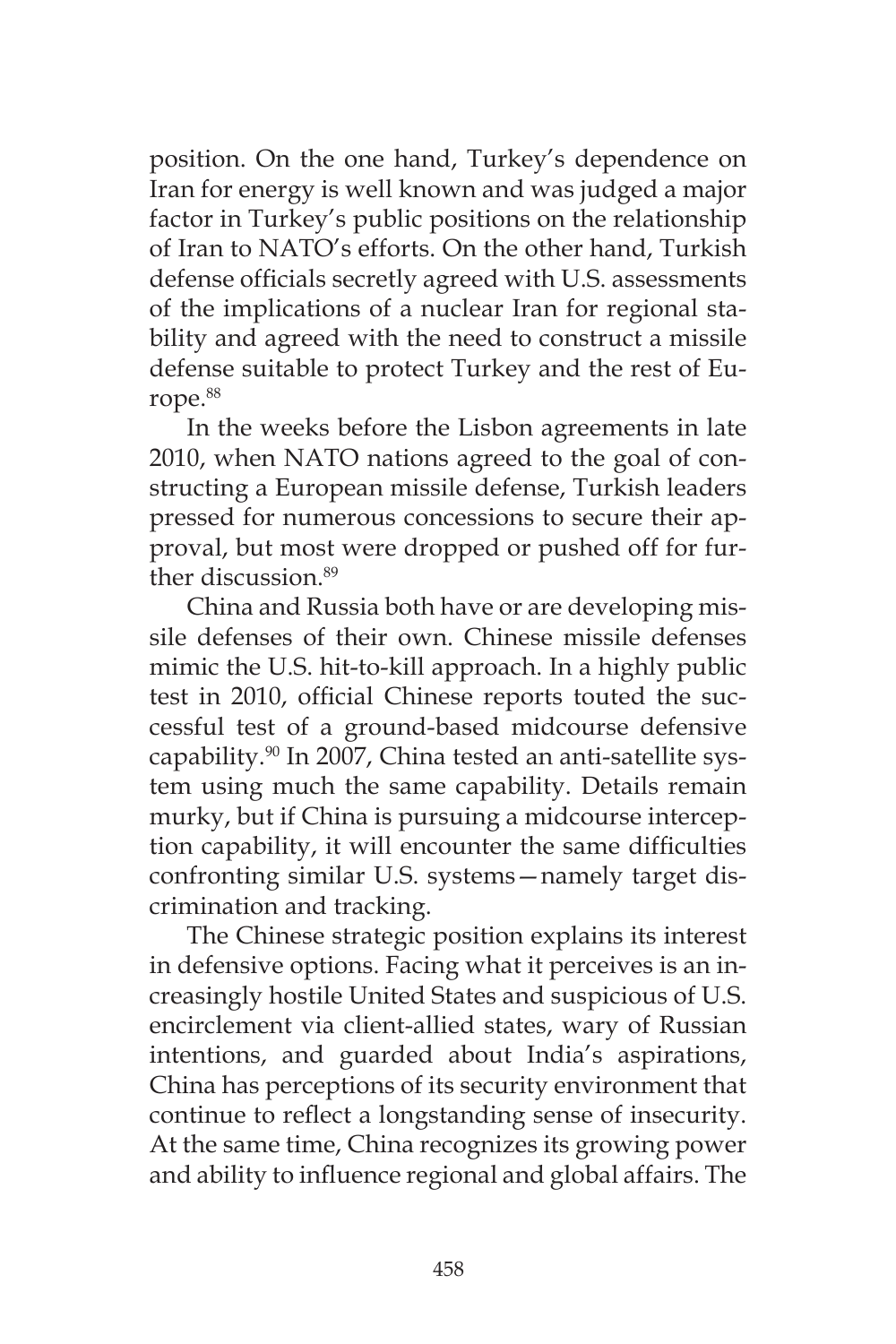twin, seemingly exclusive, dynamics explain China's embrace of offensive missile development and proliferation of missile technologies and investment in its own defense.

The Chinese military announced in January that it has successfully intercepted a missile in mid-flight in a test that came in the midst of growing tensions with Taiwan. China called the system being tested "groundbased midcourse missile interception technology." Chinese missile defense systems are shrouded in secrecy, but U.S. military analysts believe China has augmented its air defenses with "homemade technologies adapted from Russian and other foreign weaponry."<sup>91</sup> A 2009 Pentagon report says the Chinese air force has received eight battalions of upgraded Russian SA-20 PMU-2 surface-to-air missiles since 2006, with another eight on order.<sup>92</sup> The Chinese defense budget for 2009 reached \$71 billion, with no disclosed amount for missile defense.

While it remains difficult to assess the types of missile defense systems China employs and where it will employ them, the Hongqui-9 is one known missile defense system deployed in China. It is a long-range, high-altitude surface-to-air missile system and is designed to track and destroy aircraft, cruise missiles, air-to-surface missiles, and tactical ballistic missiles.<sup>93</sup> According to a 2008 DoD report, the Chinese have also deployed 32 S-300PMU systems (SA-10 Grumble), 64 S-300PMU1 systems (SA-20A Gargoyle), and 32 new S-300PMU2 systems (SA-20B Gargoyle). These systems are the Russian equivalents of the U.S. PAC-1 and PAC-2 systems.

Russia's involvement in missile defense debates is extensive. Not only is this involvement a complicating factor for U.S.-NATO efforts *vis-à-vis* Europe, but Rus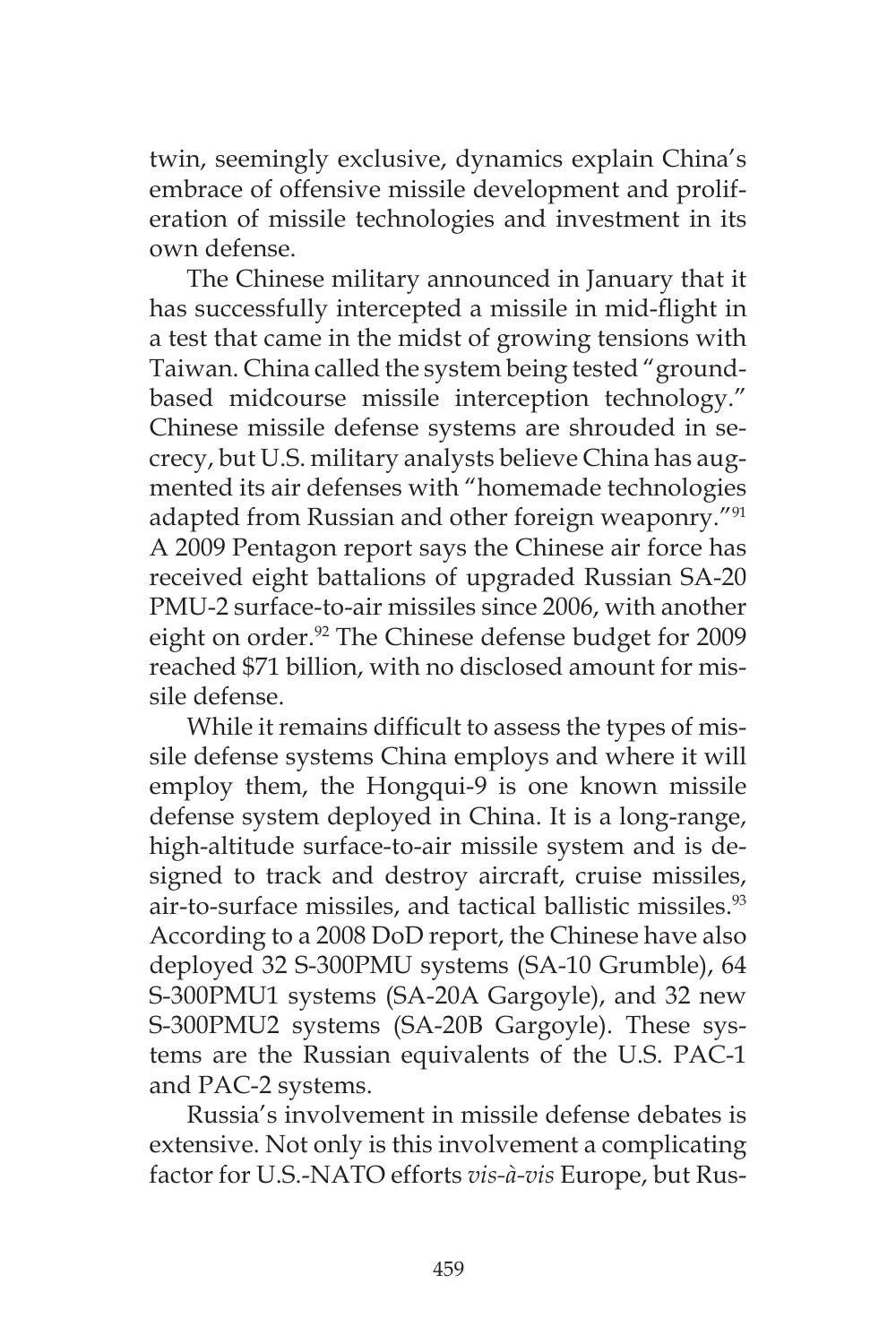sia's continued investment in its own missile technologies presents enormous technical challenges of missile defense systems that look to check sophisticated strategic threats. Additionally, Russian investment in defensive capabilities, drawing on its Cold War systems, continues to present targeting challenges on the strategic level. More worrisome is the prospect that those systems may be sold on the international market and proliferated globally. Russia's objections to the expansion of the U.S. missile defense into Europe is well known; it dominated headlines in the last years of the Bush administration and throughout the New START nuclear weapons reductions negotiations. U.S. assurances that the planned defenses would not be capable of intercepting Russian missiles were unpersuasive or ignored, leaving many Western analysts to conclude that Russian objections were rooted elsewhere. Indeed, the planned emplacement of U.S. military assets in Poland and the Czech Republic—two former client states of the Soviet Union—was known to irritate many in Russian leadership. The Obama administration's reversal of the Bush plan for Europe at first was interpreted as a capitulation to Russian objections. The administration's subsequent announcement of the PAA, which calls for interceptors and radars to be placed in Romania and Poland, did not initially produce the same level of reaction from Russia as the Bush plan did. With the start of the New START negotiations, Russian efforts to constrain missile defenses shifted to the treaty negotiation table. Ultimately, the United States rejected many of those limitations, although some analysts question the outcome.

An outcome of those discussions, however, is the expressed desire to find a more formal role for Russia to play in U.S. missile defense plans. Harkening back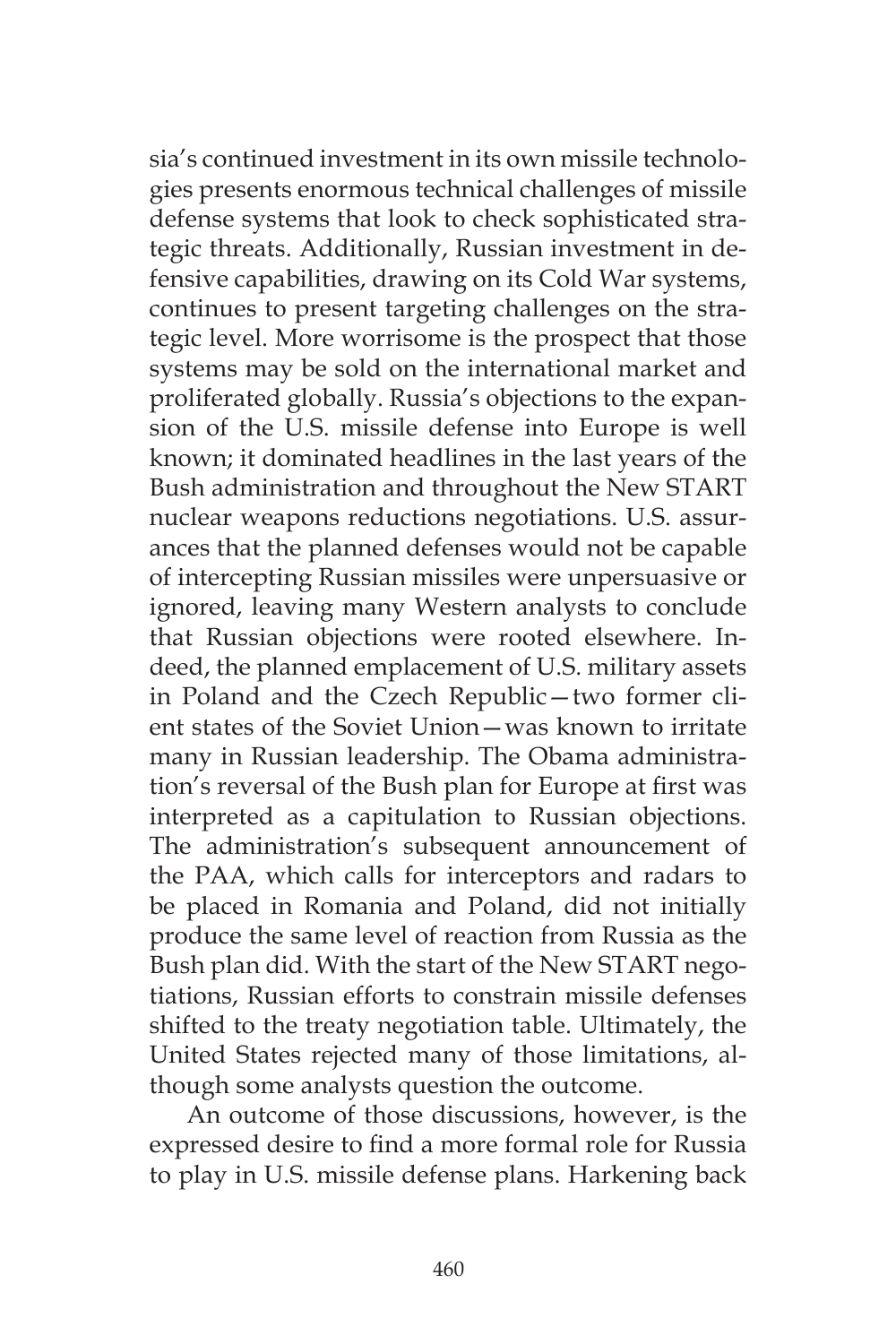to President Ronald Reagan's promises to share SDI technology, the pursuit of U.S.-Russian/Soviet cooperation in regional or global missile defenses is not new. Current discussions are serious, with the Russians claiming they seek "red-button" control over whether to fire an interceptor.<sup>94</sup>

Russian investments in the country's own missile defenses are notable. The central systems are the S-300 and S-400 surface-to-air systems. Basically terminal defense systems akin to the U.S. PAC-3 or THAAD missile defenses, the S-300 and S-400 were originally designed as cruise missile or anti-aircraft defenses. They subsequently were modified for ballistic missile defense missions. Deployment is fairly limited. Public reports put 30 battalions of S-300s in the Russian arsenal. A gradual replacement of the S-300 with the more capable S-400 is planned. A limited number of S-400 battalions are known to exist.

### **Defensive Security Guarantees.**

The internationalization of missile defense offers new opportunities for the United States and other nations to forge defensive alliances. The limits of the current technology virtually demand such arrangements, particularly if a large area is to be defended from attacks originating from many sources. For the United States, with its global interests and requirement to defend globally dispersed targets, a distributed sensor and interceptor architecture is a necessity. The United States has welcomed international partnerships and sales of completed systems, both of which are intended to link with U.S. capabilities. For nations developing their own missile defense systems, like India or China, bilateral or multilateral partnerships are less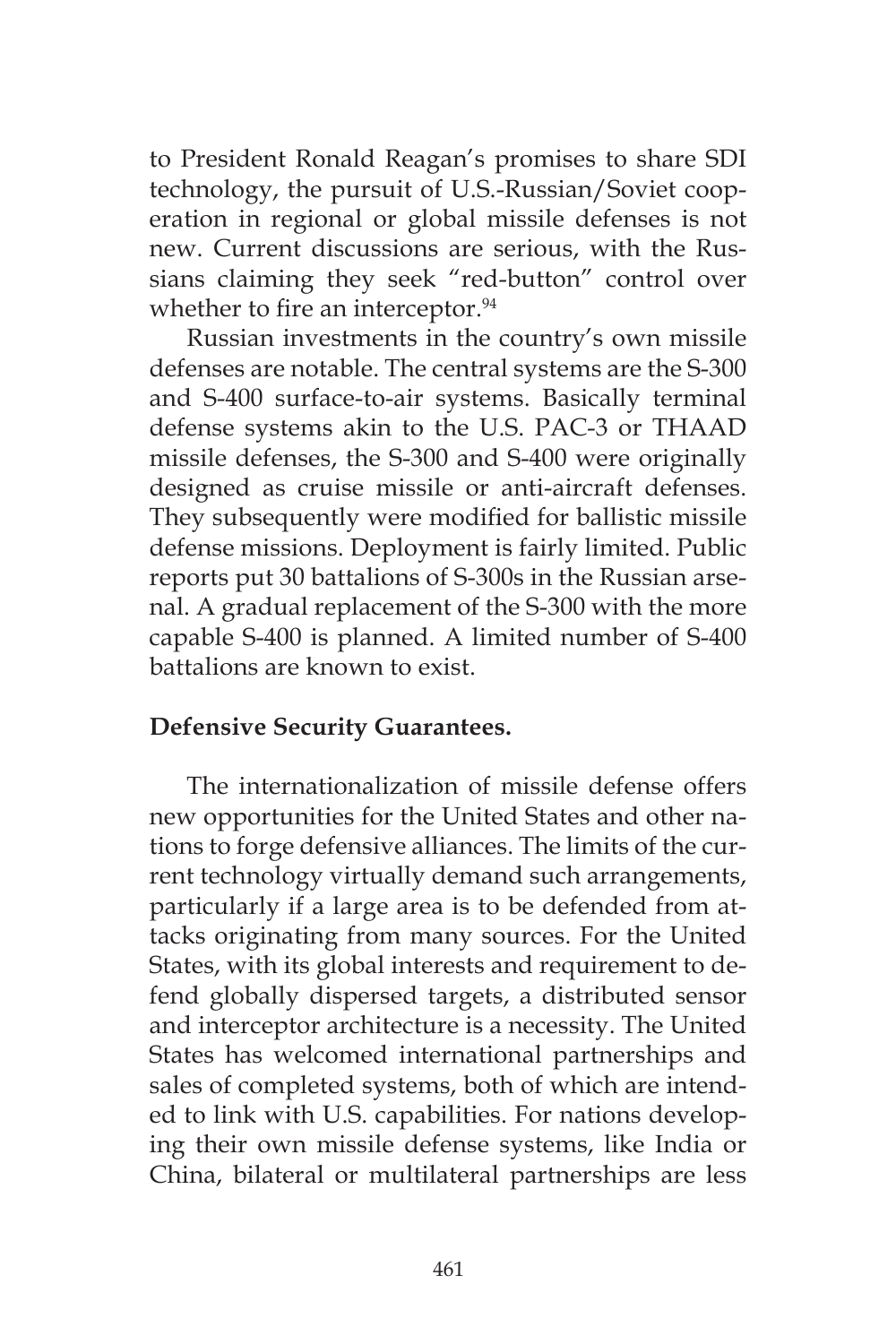important, because the area to be defended is smaller, allowing their defenses to be more focused.

Beyond the practical considerations for the United States, its investments in missile defense offer the potential to give new life to old alliances and add value to newer relationships. In a manner similar to the offensive nuclear umbrella extended by the United States to its European and Asian allies throughout the Cold War, the rudimentary structure of a defensive security umbrella is now forming. Much of the debate during the Cold War concerning missile defense focused on whether the introduction of defenses would destabilize deterrence relationships between the United States and the Soviet Union.<sup>95</sup> As the bilateral superpower competition gave way to a multilateral environment with few enduring conflicts, the United States has begun to see missile defense as an important tool to strengthening its new and longstanding regional alliances. The 2010 BMDR speaks extensively to this new emphasis.

The BMDR establishes a strategy and policy framework that assigns international outreach and partnerships a role of high prominence. It states:

. . . The United States will seek to lead expanded international efforts for missile defense. It will work more intensively with allies and partners to provide pragmatic and cost-effective capacity. The United States will also continue in its efforts to establish a cooperative [ballistic missile defense] relationship with Russia. The United States, with the support of allies and partners, seeks to create an environment in which the acquisition, deployment, and use of ballistic missiles by regional adversaries can be deterred, principally by eliminating their confidence in the effectiveness of such attacks, and thereby devaluing their ballistic missile arsenals. This will help undergird a broader stra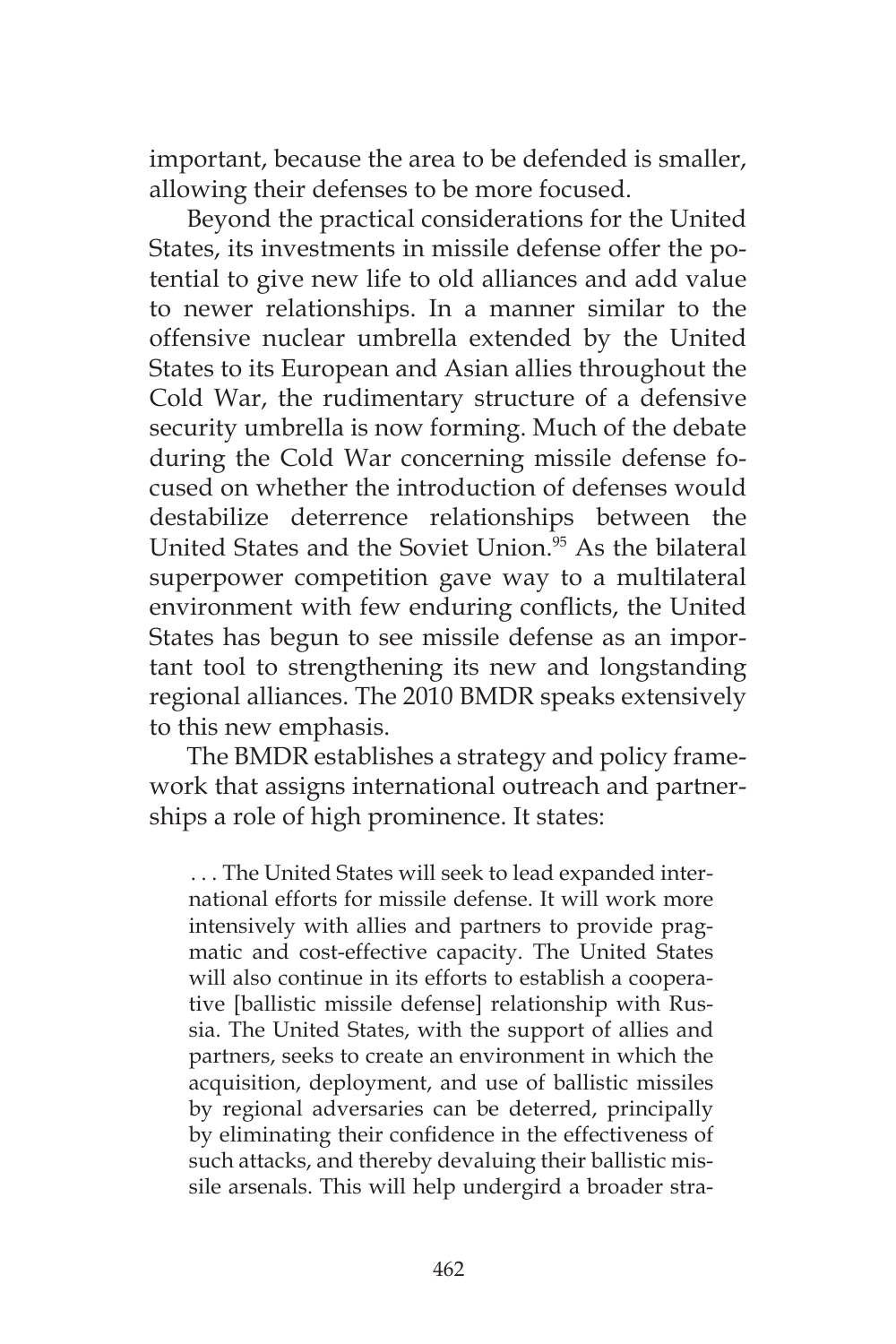tegic objective: to strengthen deterrence in key regions through the integrated and innovative use of military and nonmilitary means that adapt regional deterrence architectures to 21st-century requirements.<sup>96</sup>

Current U.S. thinking sees several roles to be played by missile defenses. The first are the practical contributions already alluded to. The BMDR commits the United States to partnerships to "provide pragmatic and cost-effective capacity" and help maintain "military freedom of maneuver." Missile defense is a tool to broaden ties with Russia. But, most importantly, missile defense is a means to deter regional adversaries and "adapt regional deterrence architectures to 21st century requirements."<sup>97</sup> In this context, the term "regional deterrence architecture" is a euphemism for the function of alliances. The BMDR is even more explicit on the notion of the guarantee implied by the U.S. missile defense umbrella. It states:

Ballistic missile defenses help support U.S. security commitments to allies and partners. They provide reassurance that the United States will stand by those commitments despite the growth in the military potential of regional adversaries.<sup>98</sup>

These defenses also are called "an essential element of the U.S. commitment" to regional alliances.

When viewed in context of the broader Obama administration strategic defense policies, the significance of these statements comes into clearer focus. At roughly the same time that the Obama Department of Defense (DoD) was issuing the BMDR, it also was negotiating the first major reductions to the U.S. nuclear weapons arsenal in many years and doing so in the context of the President's desire to seek a world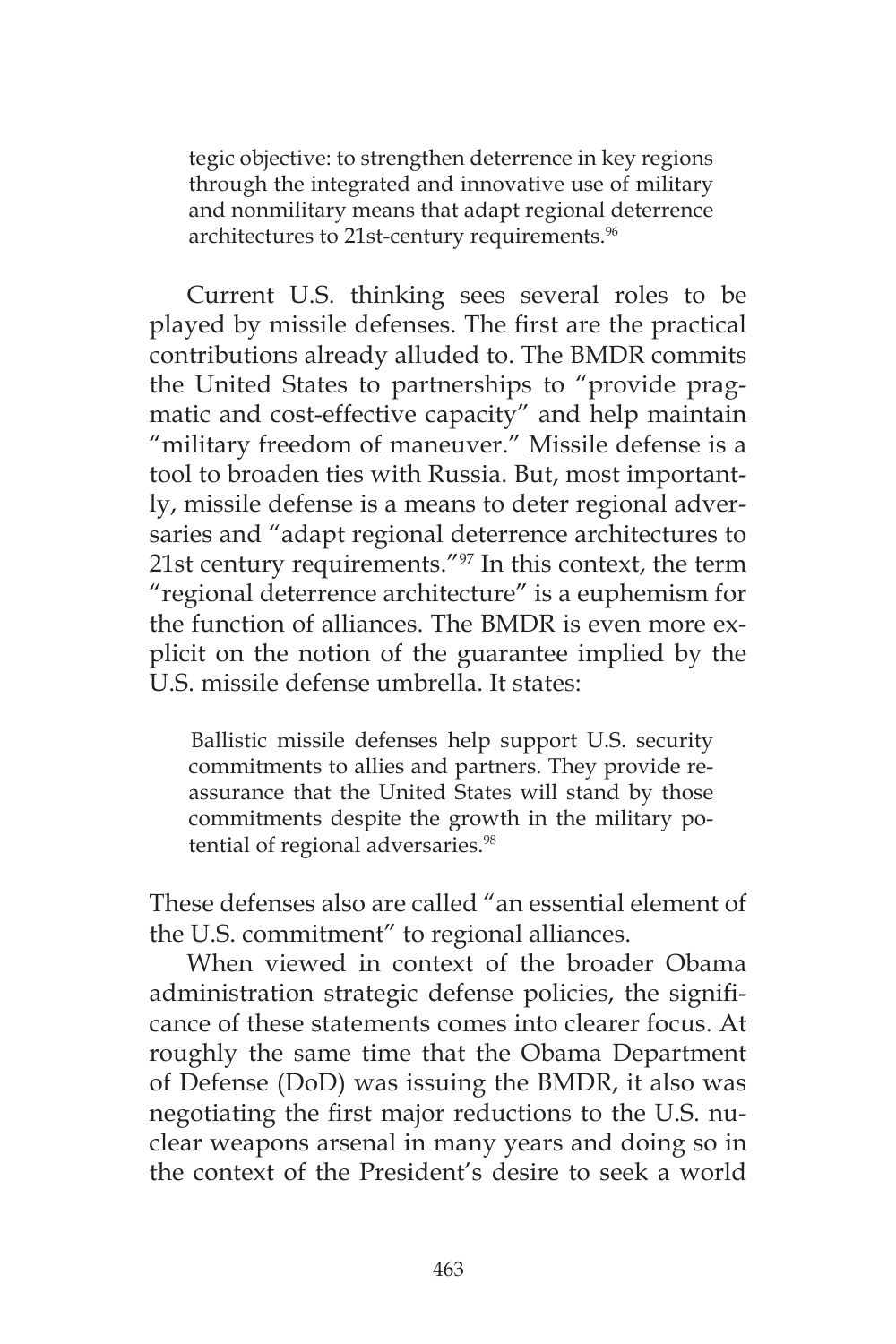with zero nuclear weapons. The prospect of nuclear disarmament raised worries in some quarters about the continued vitality of U.S. security guarantees to its allies, particularly NATO and Japan.<sup>99</sup> The nuclear guarantee was characterized as the foundation of these nations' own security policies. Consequently, the credibility of the U.S. nuclear program is a major security concern not only for the United States, but for many nations.

The expansion of missile defense may bolster the intangible aspects of the nuclear umbrella. At its core, the nuclear umbrella is a U.S. commitment to stand by and come to the aid of the allied nation and to do so in a meaningful and substantive way. The deterrent function of the nuclear arsenal is judged to have a positive dissuasive effect on an adversary. Missile defenses, if they are sufficiently robust, can have the same effect.

Like the nuclear deterrent, missile defenses must be credible. By reducing the probability that a ballistic missile strike will successfully hit its target, the presence of a defense may dissuade an aggressor from a strike. For the current threat environment, in which the number of missiles used in a conflict should be low, a defense can credibly manage a likely threat scenario. If the number of missiles involved in an exchange grows, the technical limitations of current missile defense architectures may be overwhelmed, at worst, or put in a position in which the offensive has greatly improved its probability of a successful strike. In such a circumstance, the credibility of the defense is weakened. Nations under the umbrella would be expected to explore offensive and defensive steps unless the United States moved to strengthen the defense and restore its credibility.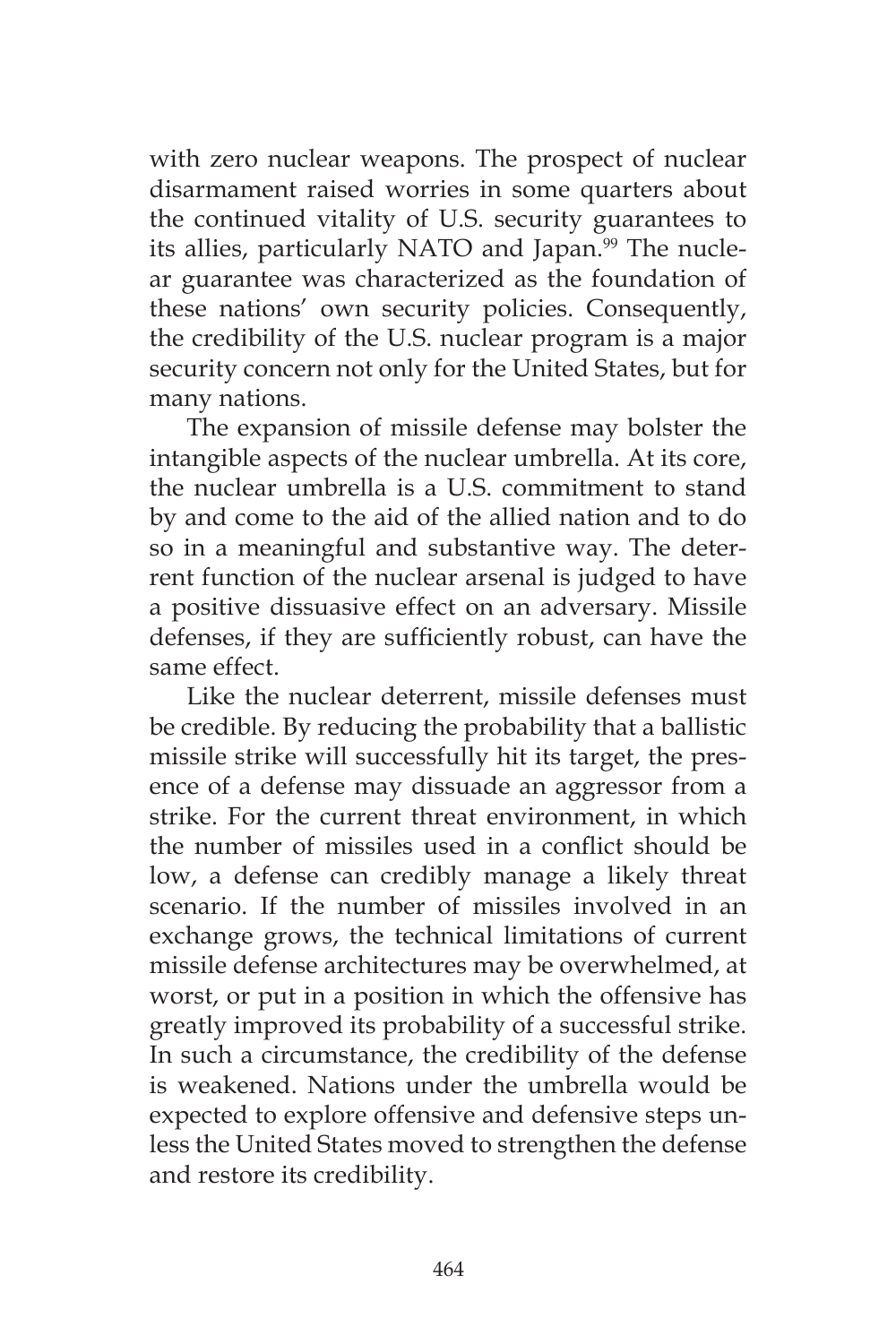Critics of missile defenses insist they can never achieve the reliability needed. Like a nuclear secondstrike capability, reliability is in the eye of the beholder. If the United States and its allies can create enough doubt about the probability of a successful missile strike, the defense may succeed in deterring attacks beyond what it can actually do. The defense is not the only option available in times of crisis, but it is an important complement to those capabilities. The United States and its allies will retain other offensive military and nuclear capabilities with which to respond in the event a defense is overwhelmed. The purpose of defense is not necessarily to repel 100 percent of the attacker's force. A defense also can sufficiently weaken the attacking force to make a counterattack more successful. Third, a defense forces the attacker into a large-scale attack to overwhelm it, which in turn, raises the probability that the United States would respond to such an attack. As Paul Bracken argued, "Missile defense links active protection of an allied nation's population to the likelihood of triggering the American security guarantee. The larger the attack, the more probable is a U.S. response."<sup>100</sup>

The use of the ballistic missile for offensive actions other than the delivery of nuclear weapons offers another opportunity for allied nations to work together. Collective defense of airfields, bases, and other militarily significant targets is noncontroversial. Investment in air defenses or port defenses is expected, and sharing of capabilities between allied nations commonplace. As the use of the ballistic missile shifts from a delivery device for weapons of mass destruction to a delivery device for conventional munitions in its role as the "poor man's air force," the role of defense shifts as well. Nations in regions where missiles are expect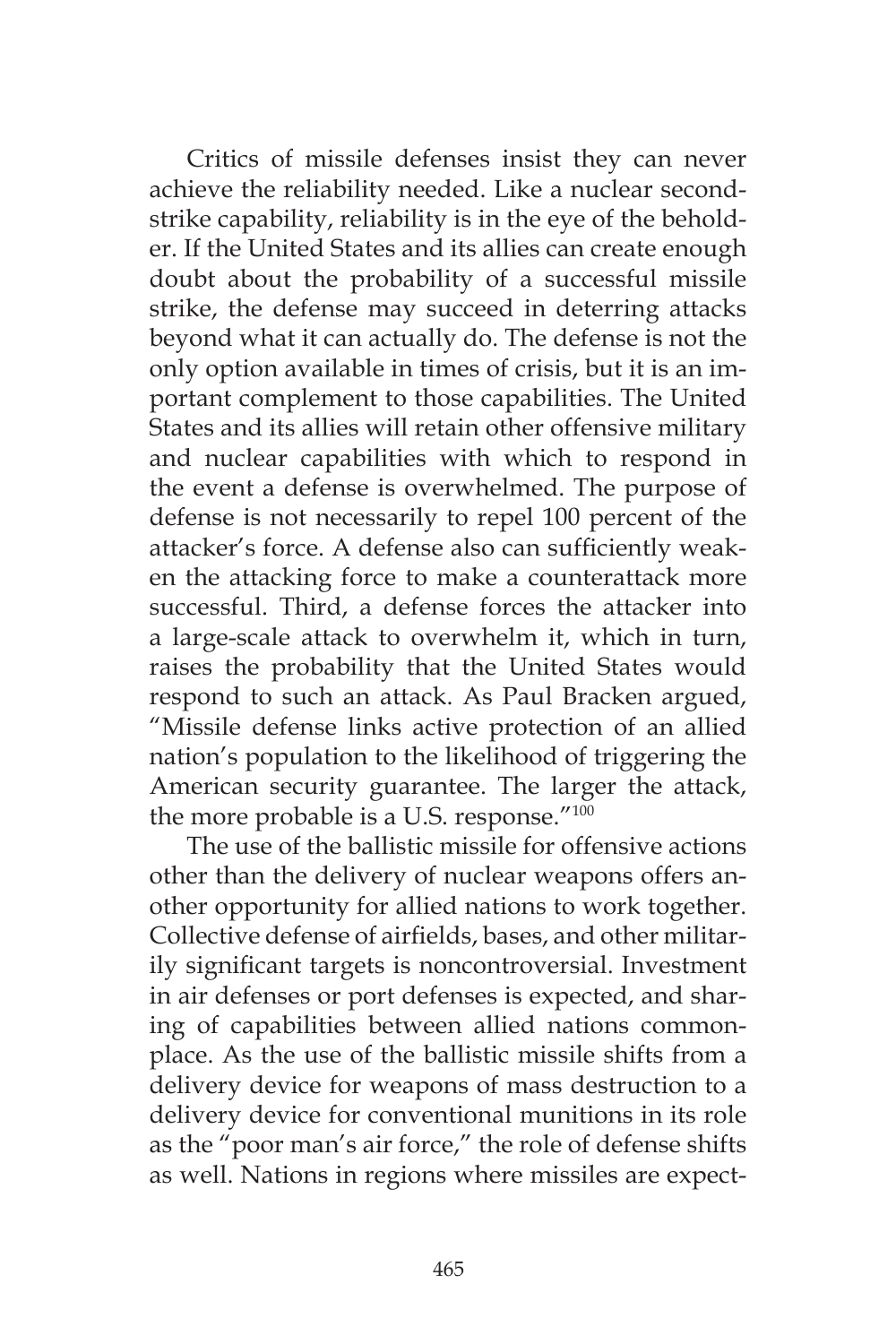ed to play this role will invest in defenses to limit the impact of those strikes and to deter their adversaries from using them in the first—using the same logic that might drive the investment in a new air defense. The United States can apply the traditional methods of arms sales, training, and co-development to missile defenses. Such methods have served it well as alliance maintenance tools by providing allied or friendly nations with the systems, infrastructure, training, and knowledge needed to address their security needs. At the same time, such actions expand the global reach of weapons systems that are interoperable with those of the United States, increase opportunities for joint training exercises with those nations to improve the fighting effectiveness, and offer export markets for U.S. industry, which is increasingly important as pressures mount on the U.S. defense budget.

# **CONCLUSION**

The strategic logic for missile defense has undoubtedly changed. The proliferation of technology and capability, coupled with what appears to be clearer intent to use missiles for offensive and deterrent purposes, is driving demand for defenses across the globe. During the Cold War, the United States and the Soviet Union wrestled with the concern that introducing defenses would upset their delicate balance of terror. In a world where many nations possess missiles, bilateral deterrent relationships resting exclusively on offensive retaliation appear to have less value. That is particularly the case when we consider that many nations plan to use their ballistic missile arsenal as delivery vehicles for conventional munitions and for battlefield applications. Just as a nation might respond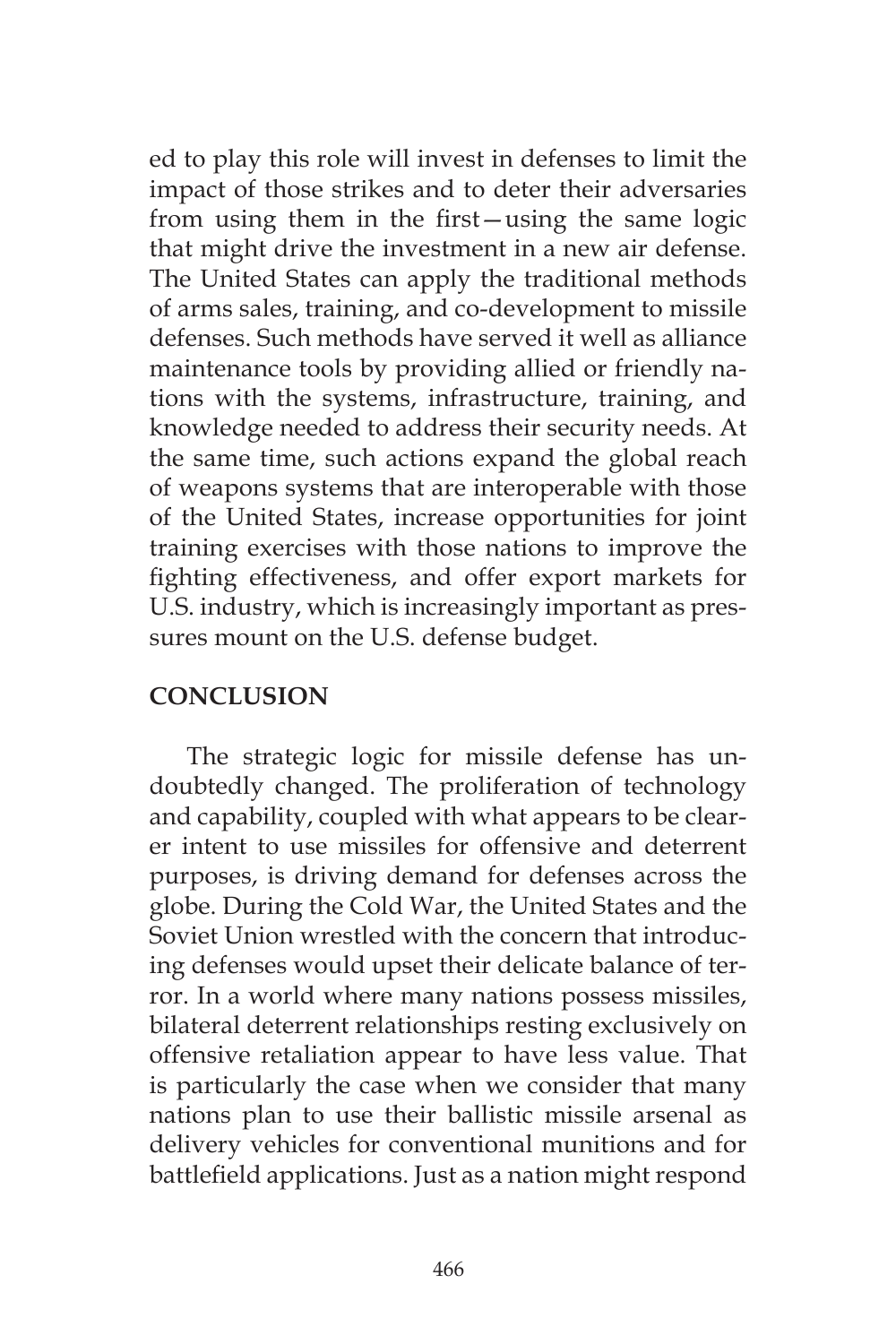to the introduction of a new class of aircraft with more sophisticated air defense systems, so today nations are responding to the introduction of missiles with missile defenses.

By moving to exploit this new interest, the United States will not only be able to improve the effectiveness of its own defense, but reap the ancillary benefits of strengthening its alliances and relationships. Current defensive architectures rely on an interconnected suite of sensors and radars to track attacking ballistic missiles. These systems, in turn, provide data to the interceptors that attempt to hit the attacking missile. Numerous limitations vex the defense. The sensor and tracking capabilities have to be refined enough to detect and follow small objects over thousands of missiles amidst clutter and debris designed to hide them. The interceptors face range limitations by virtue of how big they are and how fast they fly. As a consequence, the objective of the U.S. missile defense system is to obtain as many opportunities to destroy the attacking missile as possible across its path of flight. This requires different kinds of defensive systems. The spread of missile defenses that are compatible or interoperable with those of the United States offers significant leveraging opportunities that should improve the effectiveness of the defense.

More importantly, the spread of defenses offers opportunities to revitalize old alliances and build new ones. As the proliferation of ballistic missiles creates new security concerns for U.S. friends and allies, the operational nature of the current complement of defenses likely binds the nations together. More broadly, investing existing alliance relationships with the new mission gives them new purpose and currency. Defense also can come to complement the offense. As the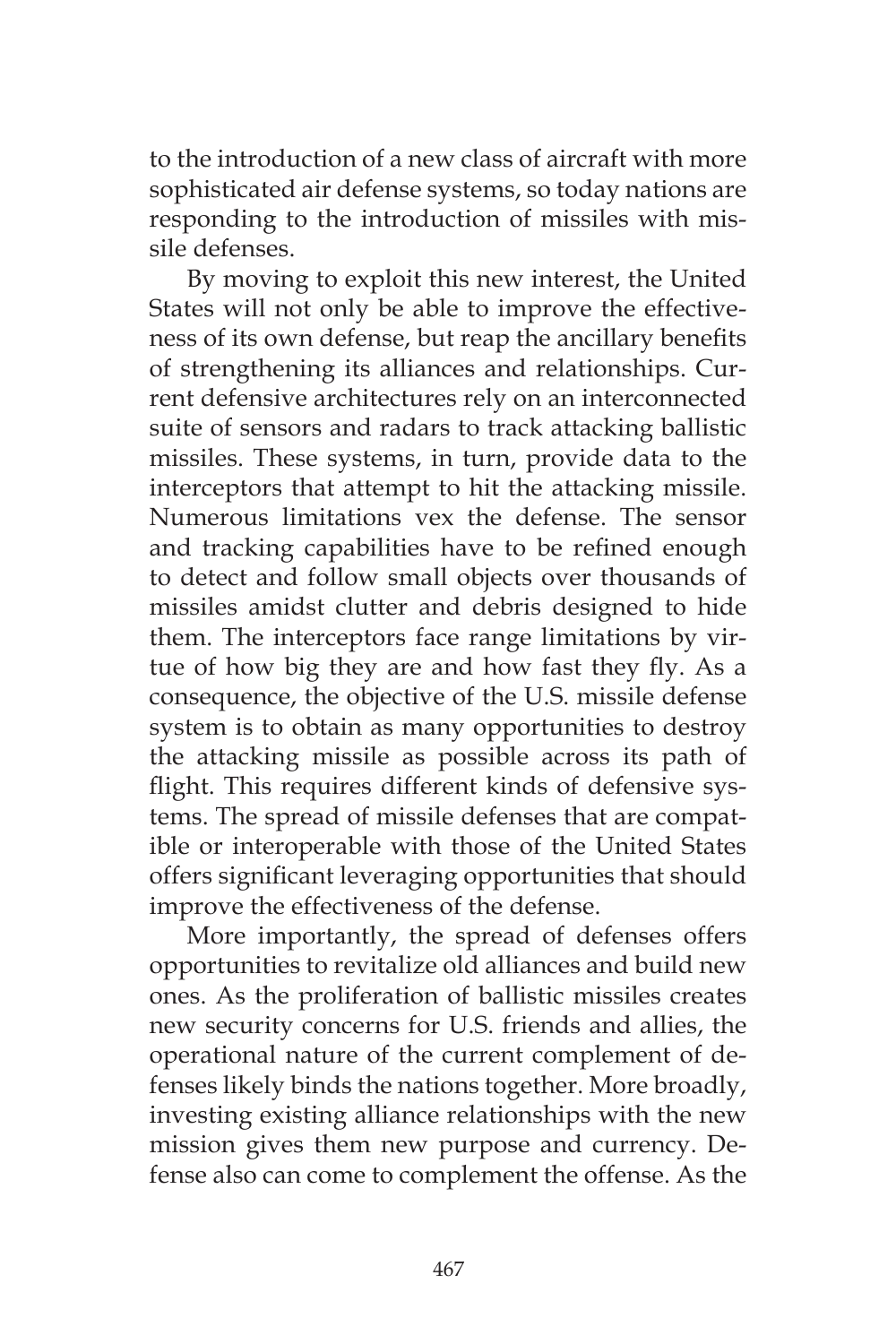United States pursues nuclear arms reductions, it can use the expansion of missile defense to allay the concerns of those nations that sit under its nuclear umbrella who may have begun to question the credibility of the U.S. commitment to their security. Through the extension of a defense security guarantee, the United States reassures its allies of its commitment to employ its military forces in their defense, thereby helping to restore credibility to the guarantee formerly provided by offensive retaliation.

Missile defense is not a panacea, but it does offer new tools to address the new threats faced by the United States and many other nations. Continued technical improvements should result in improvements to the defense, but offenses also are expected to continue innovating to defeat the defense. A perfect defense is a fleeting goal. Instead, a more realistic assessment of the complementary role defense can play in addressing the tactical and strategic challenges posed by expanding missile arsenals would conclude that the defense decreases the probability of a successful attack, complicates offensive planning, and provides options other than preemption or retaliation in times of crisis.

#### **ENDNOTES - CHAPTER 14**

1. *Ballistic and Cruise Missile Threat*, NASIC-1031-0985-09, Wright-Patterson Air Force Base, OH, National Air and Space Intelligence Center, 2009, p. 3.

2. *Ballistic Missile Defense Review,* Washington, DC: U.S. Department of Defense, 2010, p. iii.

3. Ballistic missiles are powered during their initial phase of flight (usually called "boost phase") before leaving the atmosphere and following an unpowered, inverted-U shape trajectory toward a predetermined target. Ballistic missile ranges can vary from 100 or so kilometers (km) to more than 10,000 km.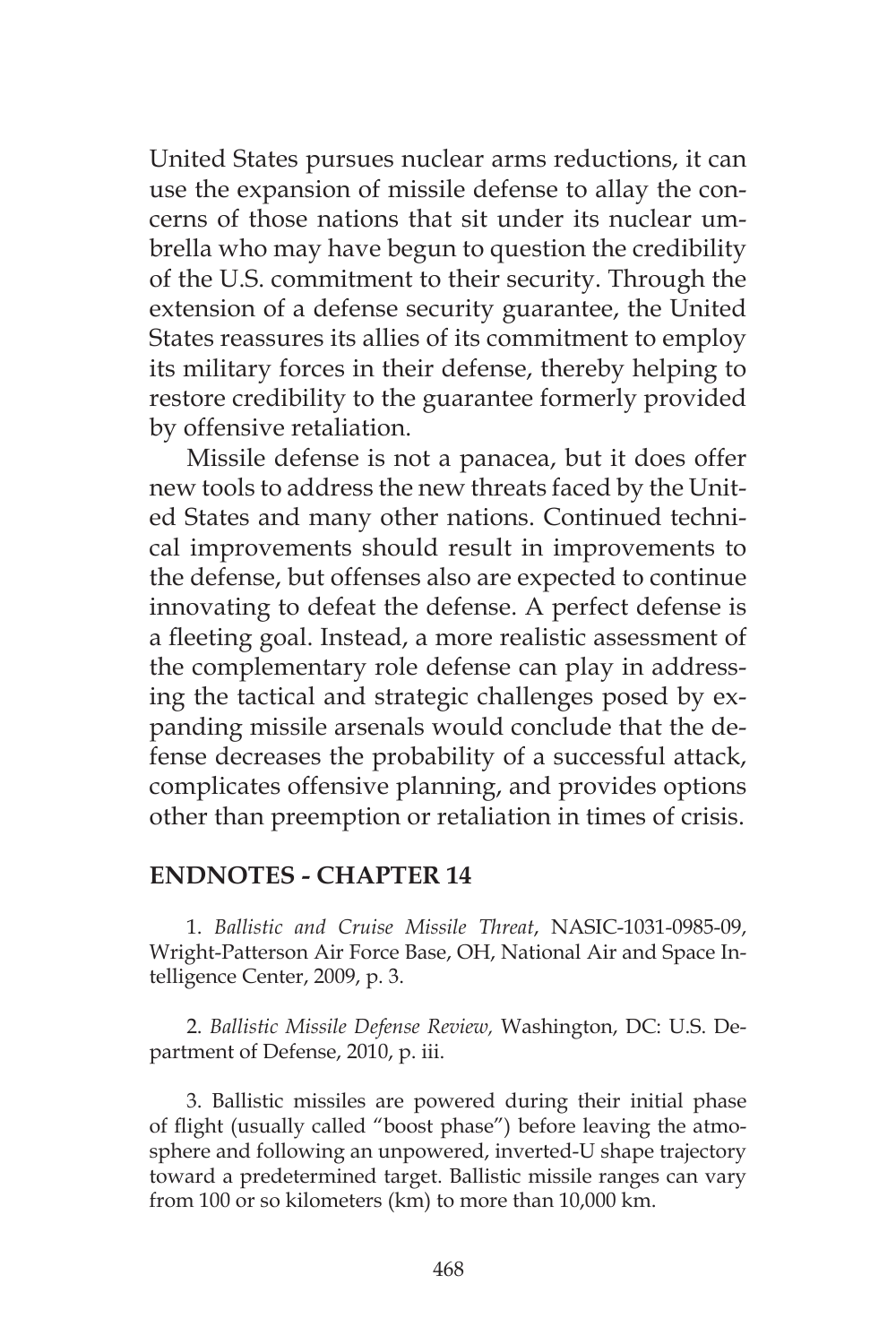4. Ballistic missiles are classified by range as follows: Short-Range Ballistic Missiles (SRBMs) = 150 - 799 km. Medium-Range Ballistic Missiles (MRBMs) = 800 - 2,399 km. Intermediate-Range Ballistic Missiles (IRBMs) = 2,400 - 5,499 km. Intercontinental-Range Ballistic Missiles (ICBMs) = 5,500 km and greater.

5. *Ballistic and Cruise Missile Threat,* p. 4.

6. U.S. Missile Defense Agency, *Foreign Ballistic Missile Capabilities*, Washington, DC: Department of Defense, 2009, p. 6.

7. *Ballistic Missile Defense Review,* p. 3.

8. *Ibid*., p. 7.

9. *Foreign Ballistic Missile Capabilities*, p. 5.

10. *Ibid*., p. 5.

11. *Ballistic Missile Defense Review,* p. 7.

12. *Ibid*., p. 8.

13. Government of Australia, Ministry of Defence, *Defending Australia in the Asia Pacific Century: Force 2030*, Canberra, Australia: Department of Defense, 2009, p. 39.

14. "Japan Seeks Understanding for New U.N. Resolution on N. Korea," *Japan Economic Newswire*, May 30, 2009.

15. Yukio Takasu, Statement by H. E. Ambassador Yukio Takasu, Permanent Representative of Japan to the United Nations at the Meeting of the Security Council on Non-Proliferation/DPRK, *States News Service,* June 12, 2009.

16. "SDF Must Protect Us Against N. Korean Missile," *The Daily Yomiuri,* March 28, 2009.

17. *Defending Australia in the Asia Pacific Century*, p. 85.

18. *Military Power of the People's Republic of China*, Washington, DC: Department of Defense, 2009, p. 46.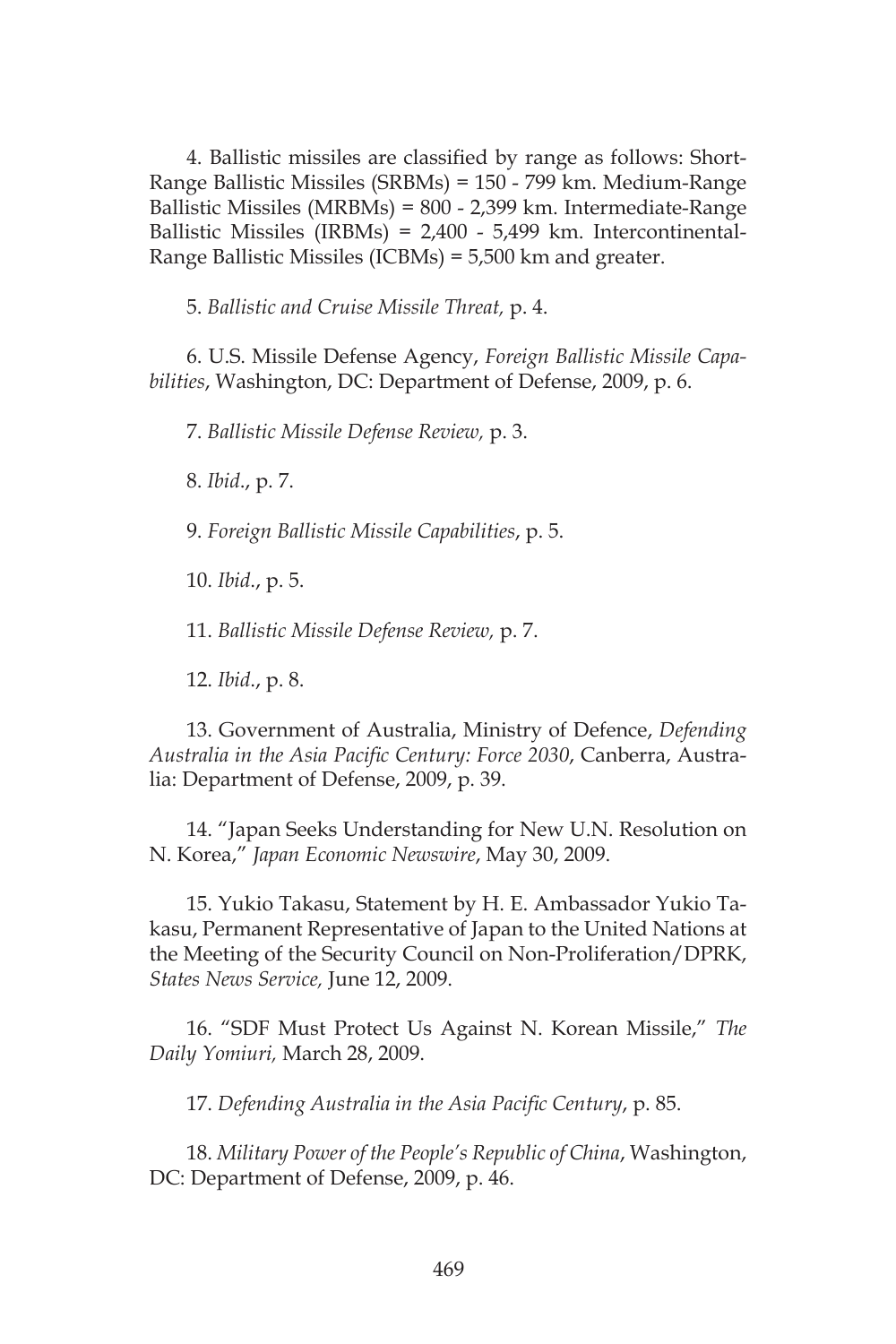19. *Foreign Ballistic Missile Capabilities*, p. 7.

20. *Ballistic Missile Defense Review*, p. vii.

21. *Foreign Ballistic Missile Capabilities*, p. 8.

22. *Ibid*, p. 4.

23. *Ballistic Missile Defense Review, p.* vii.

24. "U.S. Bases in Japan Are under Threat of Chinese Missiles: Report," *Japan Economic Newswire,* November 18, 2010.

25. *Foreign Ballistic Missile Capabilities*, p. 11.

26. *Ibid*, p. 17.

27. Daniel Pinkston, *The North Korean Ballistic Missile Program,*  Carlisle, PA: Strategic Studies Institute, U.S. Army War College, 2008, p. 57.

28. Dennis C. Blair, *Annual Threat Assessment of the US Intelligence Community for the Senate Select Committee on Intelligence*, Washington, DC: U.S. Senate, 2010, p. 14.

29. *Ibid*.

30. Steven Hildreth, *North Korean Ballistic Missile Threat to the United States*, Washington, DC: U.S. Congressional Research Service, 2009, pp. 2-3.

31. *Ballistic Missile Defense Review,* p. 4.

32. *Foreign Ballistic Missile Capabilities*, p. 7

33. Hildreth, *North Korean Ballistic Missile Threat*, p. 4.

34. *Ibid*.

35. *Ibid*., p. 5.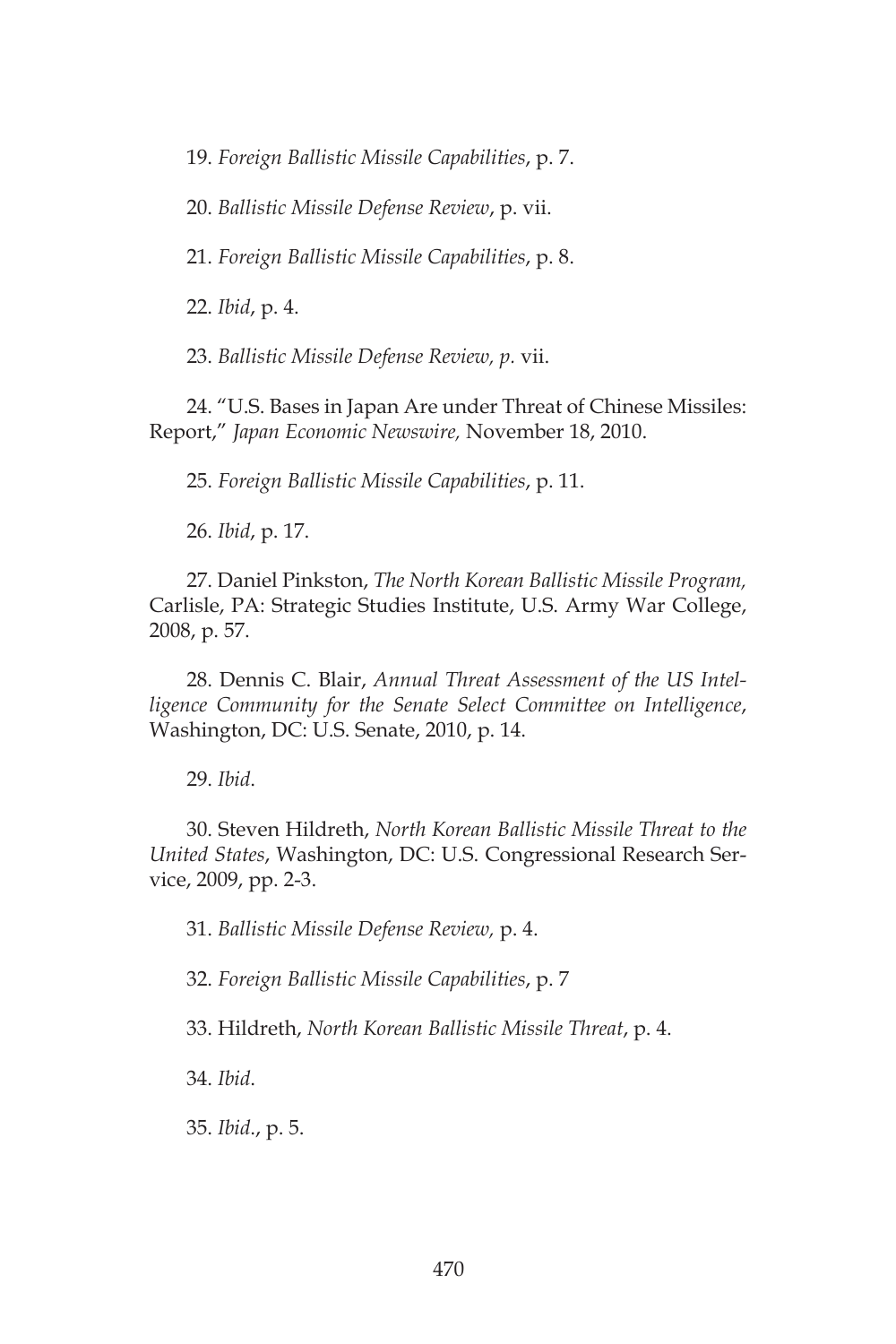36. *Ballistic and Cruise Missile Threat*, p. 11; and *Foreign Ballistic Missile Capabilities*, p. 16.

37. *Ballistic and Cruise Missile Threat*, p. 30.

38. *Ibid*., p. 18.

39. *Ibid*., p. 22.

40. "Another Test Failure for Russia's Bulava Missile," *Defense News,* December 10, 2009, available from *www.defensenews. com/story.php?i=4413711*; and "START Treaty won't keep Russia from developing Bulava missiles," *RIA Novosti,* February 7, 2011.

41. *Ballistic and Cruise Missile Threat*, p. 8.

42. "India to soon test N-capable Agni-III, missile defence system," *Times of India,* January 25, 2010, available from *timesofindia. indiatimes.com/india/India-to-soon-test-N-capable-Agni-III-missiledefence-system/articleshow/5499677.cms*.

43. *Ibid*.

44. "Agni-5, India's answer to China's lethal missile," *Deccan Herald,* February 10, 2010.

45. *Foreign Ballistic Missile Capabilities*, p. 12.

46. *Ibid*., p. 17.

47. *Ballistic and Cruise Missile Threat*, p. 15.

48. *Ibid*., p. 17.

49. *Ibid*., p. 11. The actual SRBM inventory may be much larger, because launchers can be reused to fire additional missiles.

50. Blair, p. 13.

51. Steven Hildreth, *Iran's Ballistic Missile Programs: An Overview*, Washington, DC: U.S. Congressional Research Service, 2009, p. 3.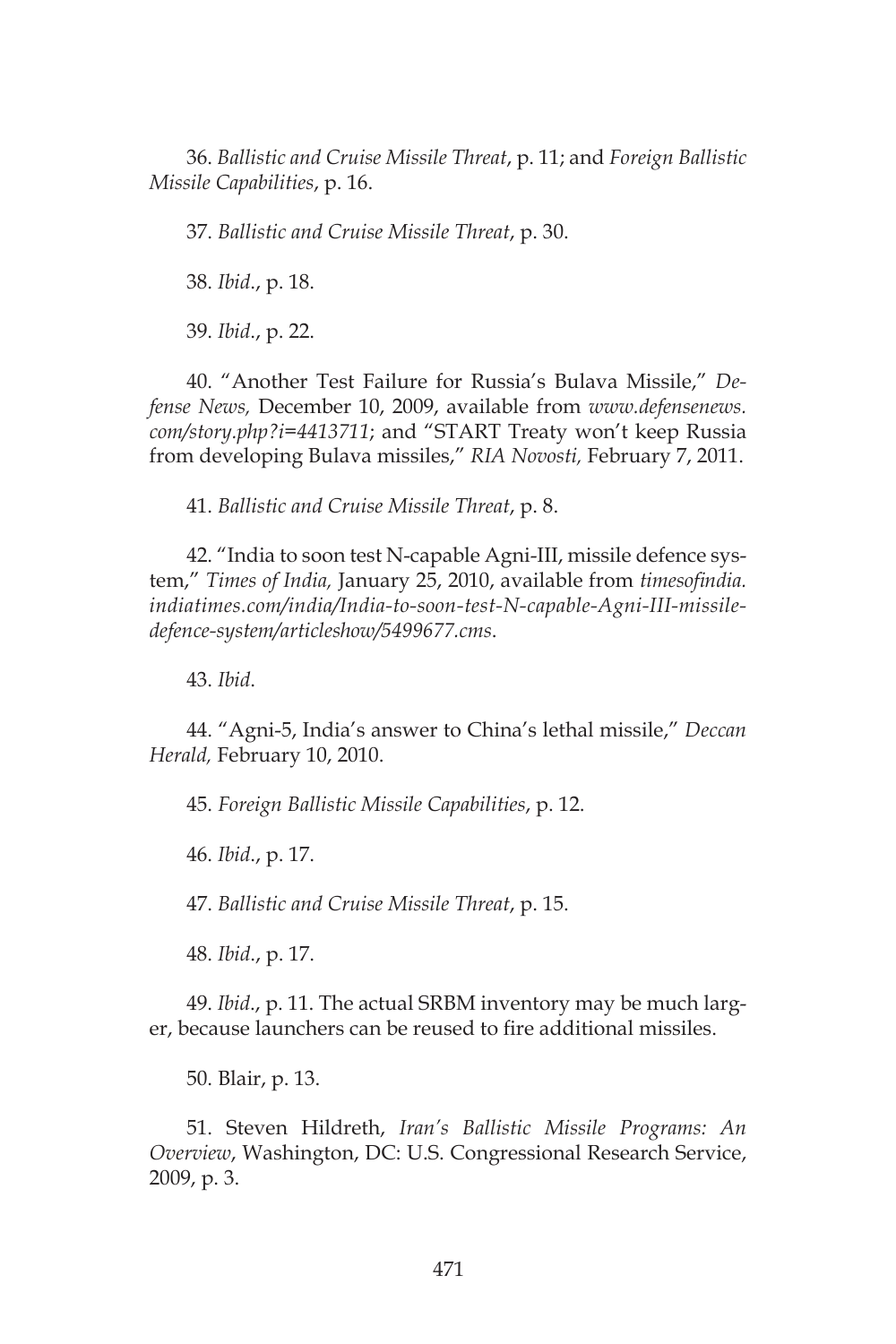52. Chip Cummins, "Iran Unveils New Satellite Capabilities on Eve of Revolution Anniversary," *The Wall Street Journal,* February 3, 2010.

53. Hildreth, *Iran's Ballistic Missile Programs*, p. 2.

54. *Ibid*., p. 4.

55. *Foreign Ballistic Missile Capabilities*, p. 16.

56. Blair, p. 13.

57. Hit-to-kill capabilities can be deployed aboard aircraft, but there is no active program for an air-launched capability.

58. Jeff Kueter and Robert Jastrow, *What is the Meaning of the Russian Wonder Weapon?* Washington, DC: George C. Marshall Institute, 2004.

59. Lieutenant General Patrick O'Reilly, Statement before the House Armed Services Committee Subcommittee on Strategic Forces, March 31, 2011, p. 7.

60. *Ibid*., p. 9.

61. Turner Brinton, "Former MDA Chief Prescribes Changes for Missile Defense Plans," *Space News,* April 11, 2011, p. 16.

62. O'Reilly, p. 5-6.

63. The Standard Missile-31A (SM-31A) successfully intercepted an IRBM on April 15, 2011.

64. "Japan Licensed to Produce Patriot PAC-3s," *Defense Industry Daily,* July 19, 2005.

65. "Japan Shoots Down Test Missile in Space: Defense Minister," *Agence France Presse,* December 17, 2007.

66. "U.S. Army Activates X-Band Radar in Northern Japan," *Associated Press,* September 28, 2006.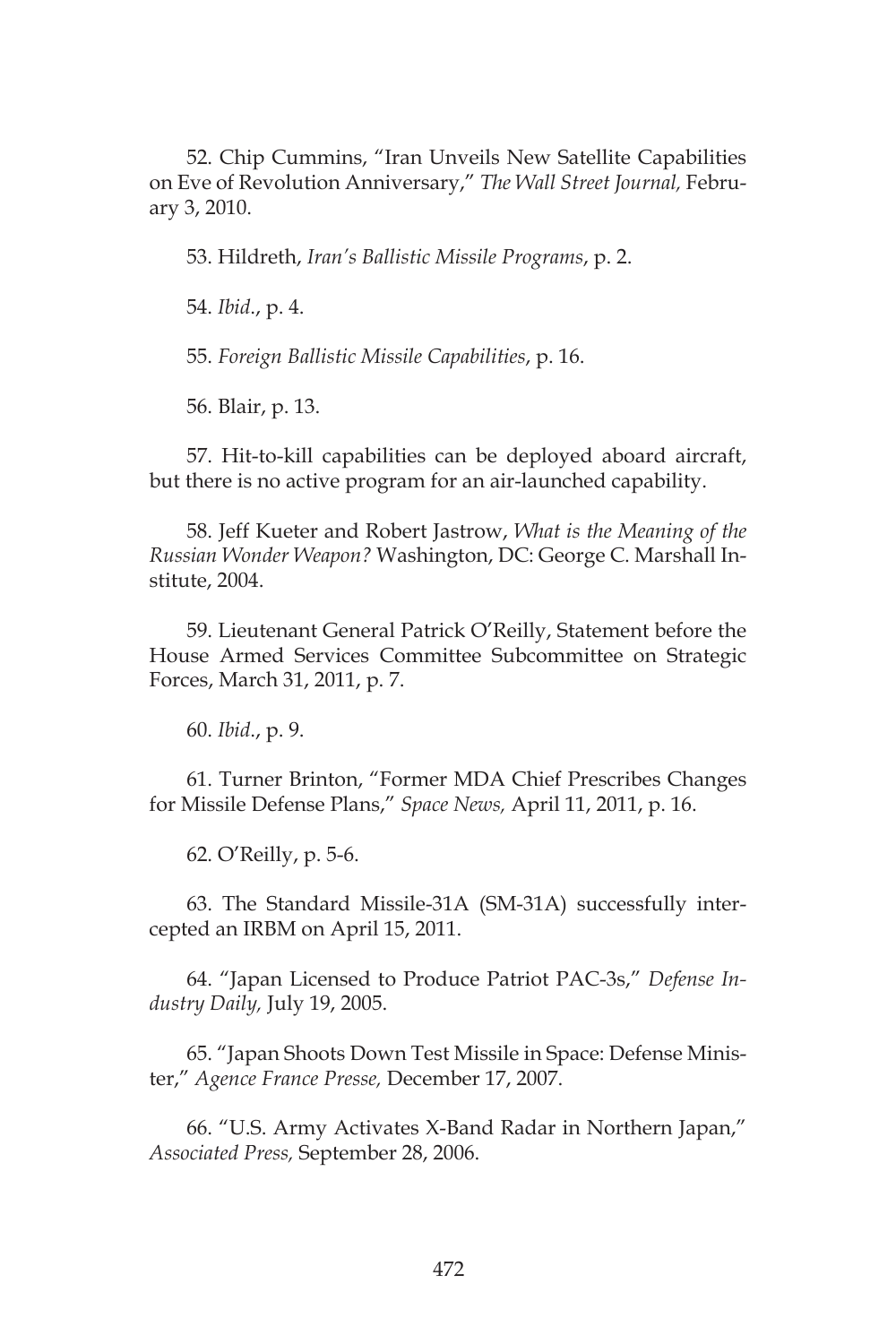67. "U.S.-Japan SM-3 Interceptor Test Successful, Using Innovative Japanese Nosecone," U.S. Missile Defense Agency, Press Release, *,* March 8, 2006.

68. "Despite failures, missile defense system OK'd," *Japan Times,* December 17, 2008.

69. Jim Wolf, "U.S. and Japan stage successful missile-defense test," *Reuters,* October 29, 2010.

70. Sung-ki Jung, "Seoul Begins Deploying Patriot Missile Interceptors," *The Korea Times,* September 16, 2008.

71. "Patriot Missile Defense Systems to be Deployed in South Korea." *The Korea Times,* September 16, 2008.

72. Won-sup Yoon, "South Korea May Join US-led Missile Defense Network," *The Korea Times,* January 20, 2008.

73. Sung-ki Jung, "US Urges Seoul to Bolster Missile Defense," *The Korea Times,* April 4, 2008.

74. "South Korea to Buy Radar to Detect North Korean Missiles," *Agence France Presse,* June 26, 2008.

75. "S. Korea Rules Out Joining U.S. Regional Missile Defense," *Yonhap,* October 25, 2010.

76. "A Complex Matter," *Defense News,* October 13, 2008; and John Tkacik, *Taiwan Arms Sales: Less Than Meets the Eye,* Washington, DC: Heritage Foundation, October 8, 2008.

77. "Raytheon Awarded \$79 Million to Upgrade Taiwan's Patriot Air and Missile Defense Capabilities." *Raytheon,* Press Release, April 23, 2008.

78. "Proposed Missile Defense Upgrade for Taiwan Announced," *Agence France Presse,* November 13, 2007.

79. "Taiwan Missile Defence Shield Ready Next Year: Report," *Agence France Presse,* September 6, 2010.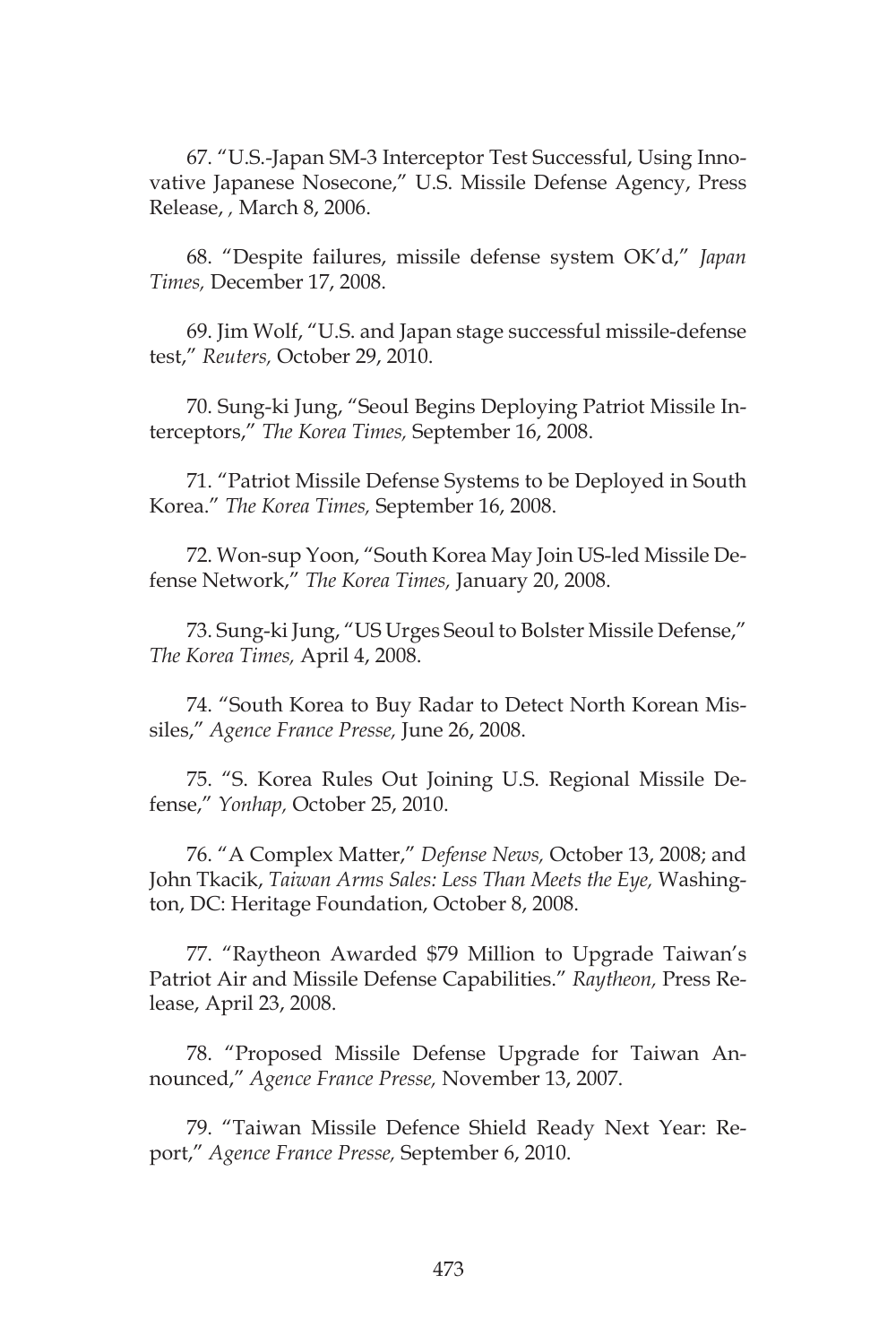80. William Murray, "Revisiting Taiwan's Defense Strategy," *Naval War College Review*, Summer 2008.

81. John Tkacik, "Pricing Taiwan's Missile Defense," *Taiwan Times,* December 6, 2008.

82. "United States and Australia Sign Missile Defense Agreement," U.S. Department of Defense, Press Release, July 7, 2004.

83. "Ballistic missile system 'moving closer,'" *The Sydney Morning Herald,* November 22, 2006.

84. "Ballistic Simulation Tests Australian Radar System," *Jane's Defence Weekly,* September 17, 1997.

85. Patrick Gray, "Aussies to Bear Missile Shield," *Wired,* November 10, 2004.

86. Desmond Butler, "Analysis: Turkey hesitates on missile defense," *Associated Press,* October 21, 2010.

87. "Turkey reiterates NATO missile shield should not take any country as threat," *BBC Monitoring Europe,* December 4, 2010.

88. Sara Carter, "Turkey Talked of Iranian Threat, Secret Cables Said," *The Washington Examiner,* January 4, 2011.

89. Steven Fidler and Adam Entous, "NATO Agrees to Extend Missile Shield," *The Wall Street Journal,* November 19, 2010.

90. "China: Missile Defense System Test Successful," *USA Today,* January 11, 2010.

91. *Ibid*.

92. *Military Power of the People's Republic of China*.

93. "Hongqi-9 (HQ-9)," *Missilethreat.com*, start here Claremont Institute, available from *www.missilethreat.com/ missiledefensesystems/id.27/system\_detail.asp*.